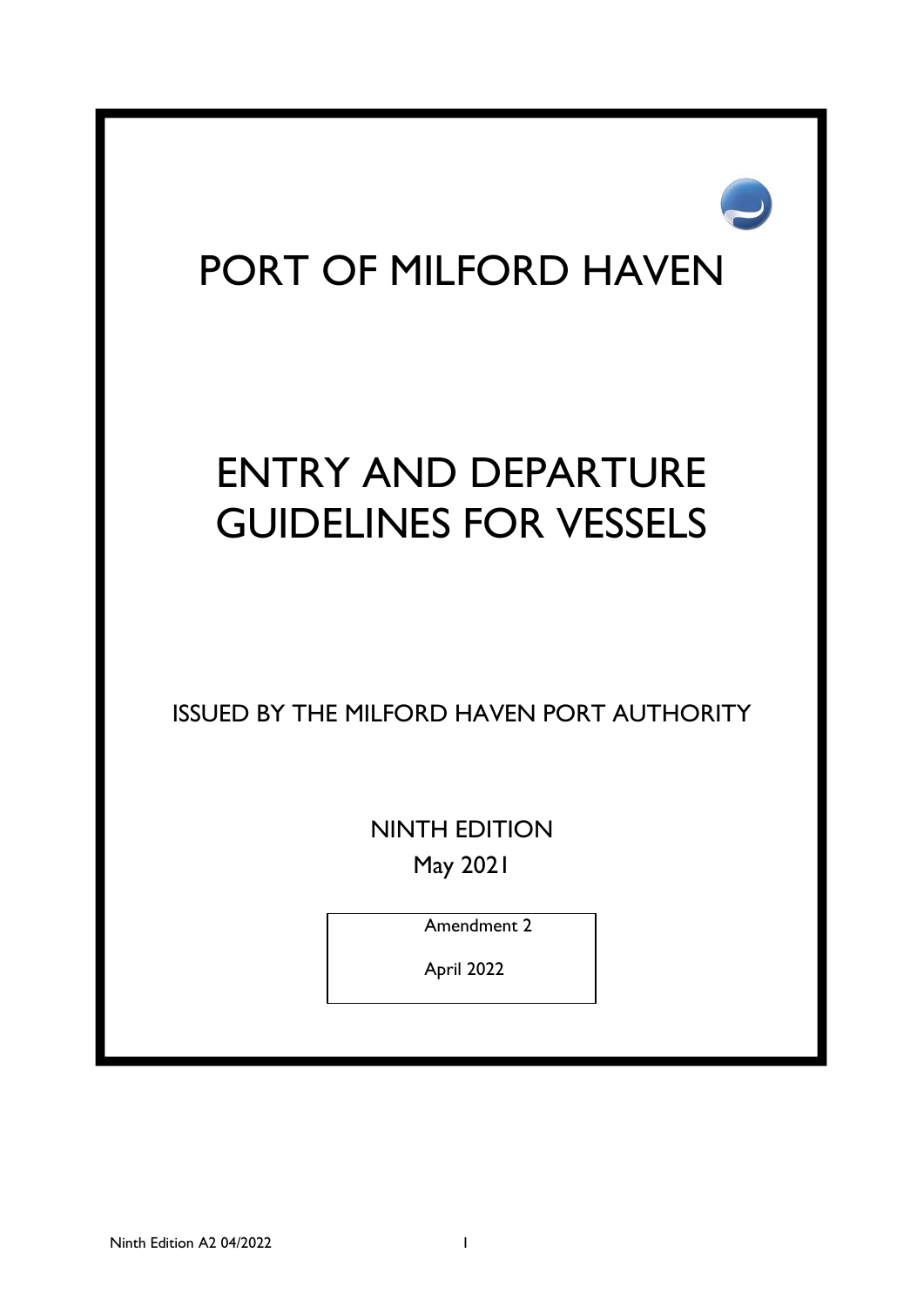## **CONTENTS**

| UNITED KINGDOM REGULATIONS FOR PORT ENTRY AND DEPARTURE 26 |  |
|------------------------------------------------------------|--|
|                                                            |  |
|                                                            |  |
|                                                            |  |
|                                                            |  |

Tidal Stream Diagram Milford Haven Arrival/Movement/Departure Checklist – Schedule 2 Port Authority Notices Fishing Vessel Entry and Departure Guide Required Boarding Arrangements for Pilot Milford Dock Berthing Arrangements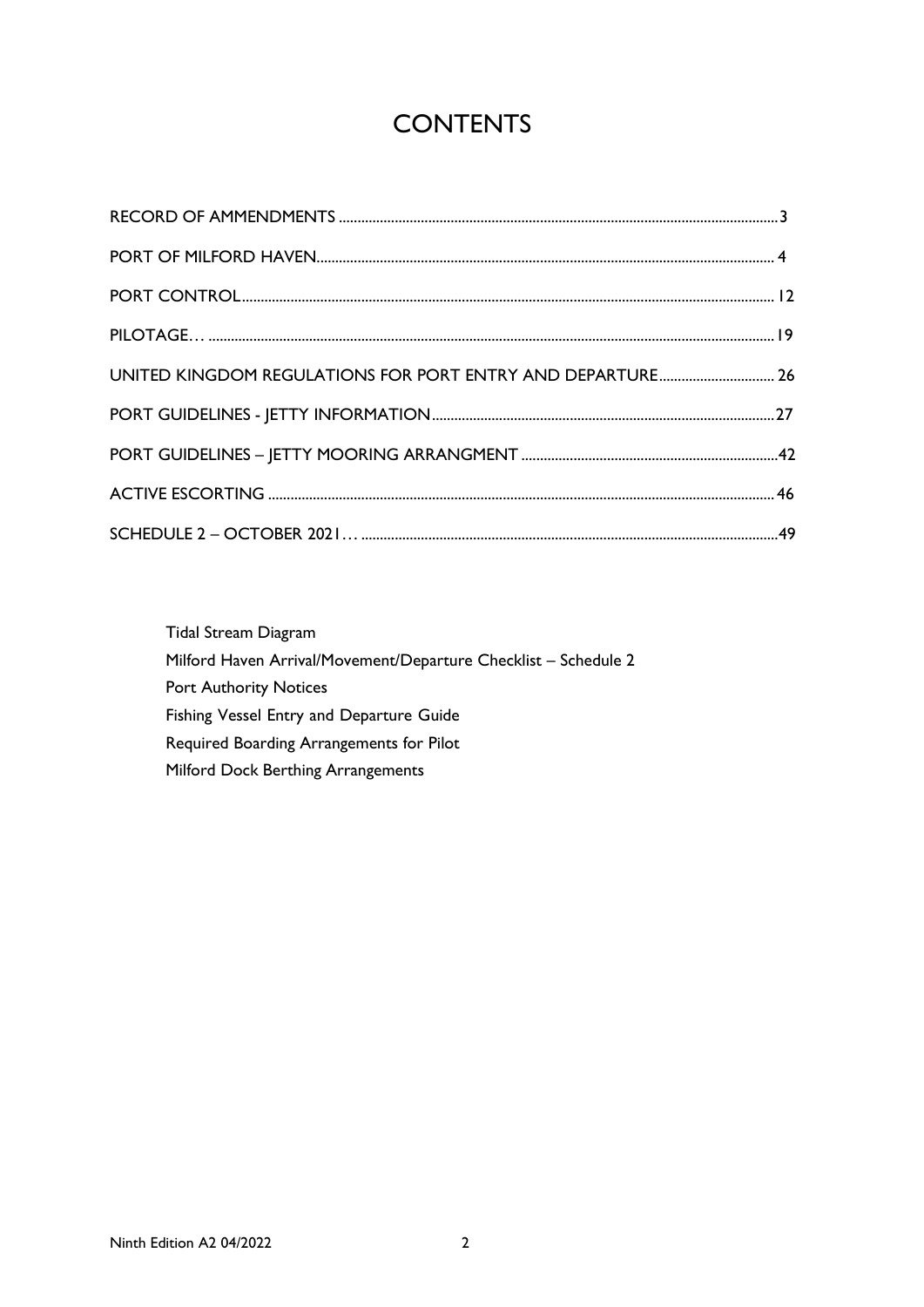## RECORD OF AMENDMENTS

| <b>DATE</b>                   | <b>SECTION</b>                                                | <b>PAGE</b>    | <b>AMENDMENT</b>                                                                     | <b>INITIAL</b> |
|-------------------------------|---------------------------------------------------------------|----------------|--------------------------------------------------------------------------------------|----------------|
| Ninth Edition - April<br>2021 | Port of Milford Haven                                         | $\overline{4}$ | MHPA Acts and Orders 1983-<br>2002                                                   |                |
| Ninth Edition - April<br>2021 | <b>Controlling Depth</b>                                      | 6              | Control Depths In Main<br>Channel                                                    |                |
| Ninth Edition - April<br>2021 | <b>Swell Effects</b>                                          | 8              | Moorings                                                                             |                |
| Ninth Edition - April<br>2021 | Port Control                                                  | 12             | MHPA Acts and Orders 1983-<br>2002                                                   |                |
| Ninth Edition - April<br>2021 | Pilotage                                                      | 19 & 20        | Towage Guidelines, Pilot<br>Boarding arrangements & open<br>loop scrubbers           |                |
| Ninth Edition - April<br>2021 | $\overline{\mathsf{T}}$ ug Usage For<br>Movement Of LNGC      | 21             | <b>Escort Tug</b>                                                                    |                |
| Ninth Edition - April<br>2021 | Overcarriage                                                  | 23             | <b>COVID</b> restrictions                                                            |                |
| Ninth Edition - April<br>2021 | Safe Speed When<br><b>Transiting The Haven</b>                | 25             | New addition                                                                         |                |
| Ninth Edition - April<br>2021 | Port Guidelines - Jetty<br>Information                        | 27-39          | Amended control depths                                                               |                |
| Ninth Edition - April<br>2021 | <b>Normal Mooring Boats</b><br>Deployment                     | 44             | Composition of Mooring boats<br>and gangs                                            |                |
| Ninth Edition - April<br>2021 | Safety Signals When<br><b>Running Lines</b>                   | 45             | New addition                                                                         |                |
| Amendment I - Oct<br>2021     | Port of Milford Haven<br>Schedule 2 Checklist<br>October 2021 | 49             | <b>Updated Schedule 2</b>                                                            |                |
| Amendment I - Oct<br>2021     | Puma Energy                                                   | 28             | Procedures for Inbound Light<br><b>VLCC Tanker bound to Puma</b><br>Energy Berth Nol |                |
| Amendment 2 - Apr<br>2022     | Valero Berths                                                 | 31 & 32        | Potable Water not Available on<br>berths                                             |                |
| Amendment 2 - Apr<br>2022     | Jetty Information                                             | 27-39          | Amended control depths                                                               |                |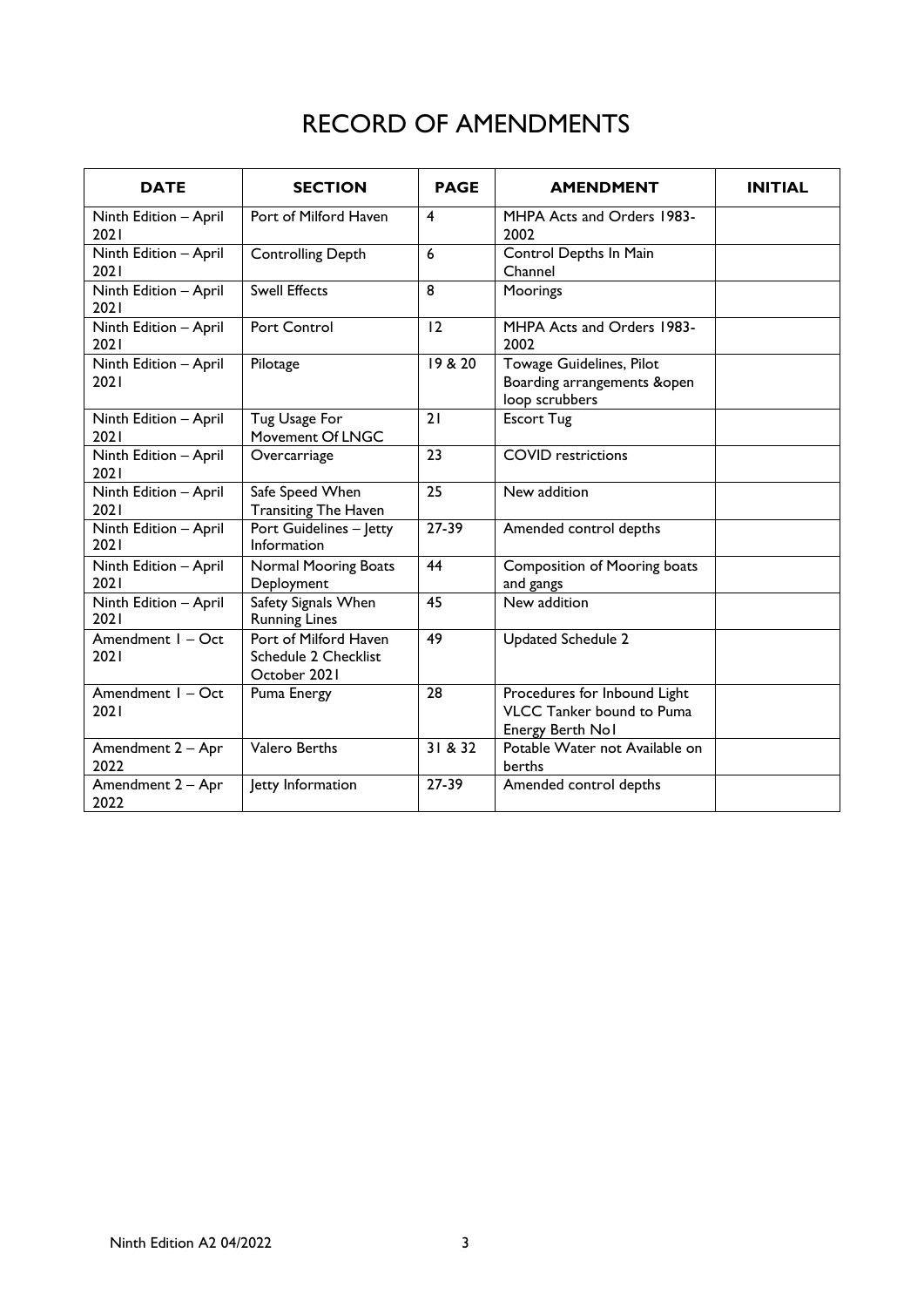### PORT OF MILFORD HAVEN

### **INTRODUCTION**

The Port of Milford Haven (51° 42' N, 05° 02' W) covers a well sheltered extensive area of the Haven from its entrance, which lies between St. Ann's Head (51° 41' N, 05° 10' W) and Sheep Island, two miles ESE to the upper reaches of the River Cleddau, as defined by Milford Haven Port Authority Acts and Orders 1983 to 2002.

Milford Haven is a river valley drowned by rising sea waters at the end of the Ice Age and now forms an arm of the sea enclosing over 70 miles of coastline within an entrance less than 1½ miles wide. The bed of the river forms a natural deep-water channel.

The dredged channel as far as Valero jetty no.1 berth allows vessels of up to 15.6 metres draft to berth on every tide.

The tidal range varies from 6.3 metres at Mean Springs to 2.7 metres at Mean Neaps. The maximum tidal velocity does not exceed 2.12 knots below Wear Point.

Compared with almost all other ports in the UK, Milford Haven is relatively fog free. Fog, with a visibility of less than 300 metres, occurs on average for short periods on only 15 days a year. While winds of gale force occur rather more frequently than in many ports in the UK, their average duration is only 6 hours.

### **FUNCTION**

The Port of Milford Haven, which includes Pembroke Port, is principally a major energy port equipped with oil terminals for deep draught ships serving one refinery, two LNG terminals and two tank storage terminals.

A general cargo terminal operates at Pembroke Port together with a Ro-Ro ferry terminal whose service links the area with Rosslare in the Republic of Ireland.

Milford Docks has a dry dock and repair facilities for vessels up to 100 metres long and 19 metres beam. It also serves as a base for deep sea trawlers. A part of the dock is given over to a Marina. Vessels carrying explosives have been worked in the port, but only Pembroke Port Quay 1 holds an explosives license.

### **PORT AUTHORITY**

The body responsible for the area is the Milford Haven Port Authority, Gorsewood Drive, Milford Haven, Pembrokeshire, SA73 3EP. Telephone No.: 01646 696100.

The Port Authority has its offices at Hubberston Point (51° 42'.44 N. 05° 03'.09 W) where the Port Control is located: -

| Telephone No.: | +44(0) 1646 696136/7   |
|----------------|------------------------|
| Email:         | portcontrol@mhpa.co.uk |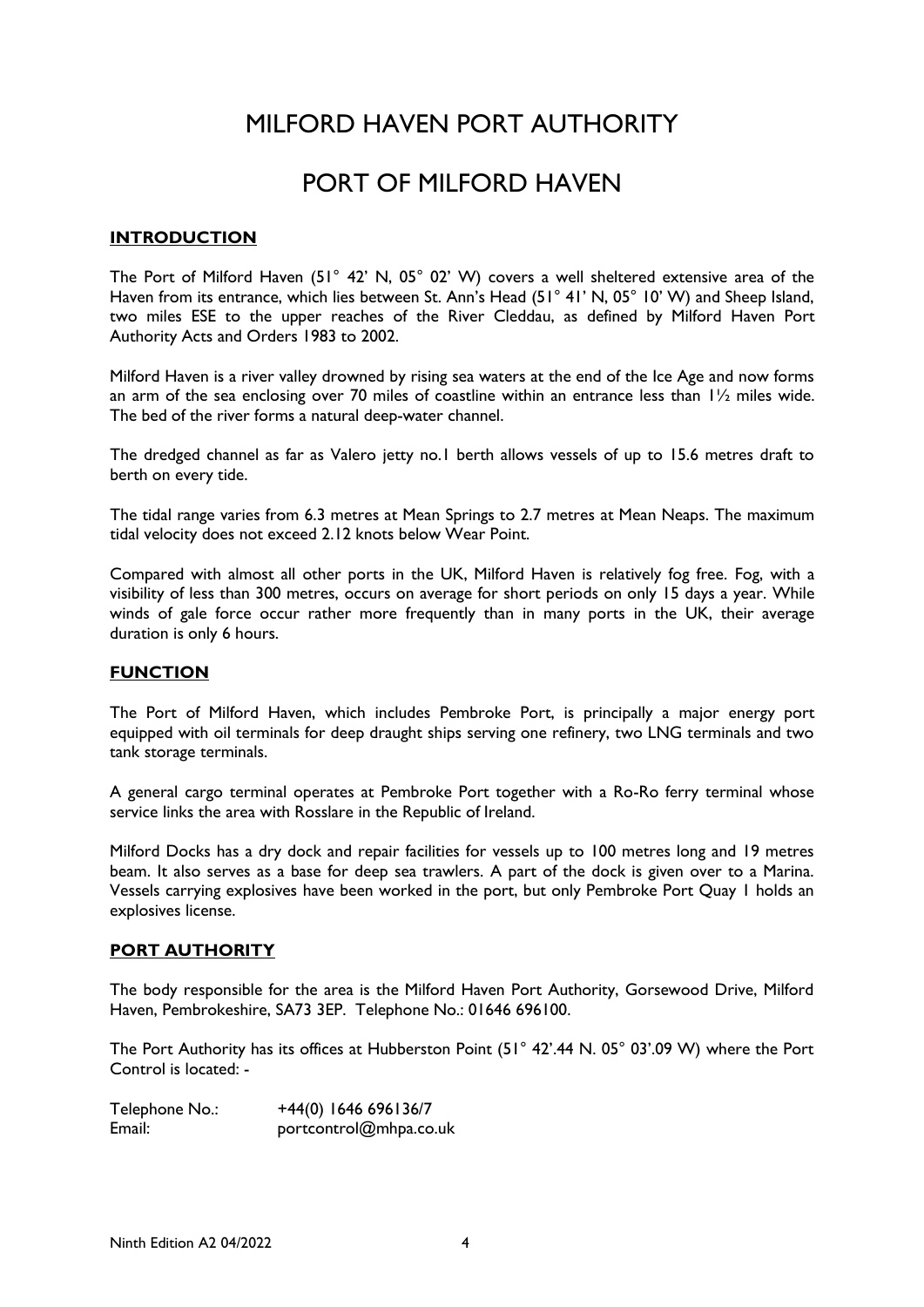### **PILOT VESSELS**

The pilot vessels have green hulls, white superstructures, with "Pilot" painted in black. They are equipped with Radar AIS and VHFDSC.

### **TUGS**

The tugs are operated by Svitzer Marine Ltd, Svitzer House, Pembroke Port, Gate 4, Fort Road, Pembroke Dock, SA72 6TB.

Tel: (0)1642 258390 Mob: (0)7919 570892

There are nine tractor (twin asd) tugs with bollard pull between 117 tonnes and 80 tonnes permanently on station in the Haven. All the tugs are equipped for firefighting. During emergencies the tugs come under the direct control of the Harbourmaster, within port limits. Tugs moor at the following locations when not occupied: Carr Jetty and PDFT pontoon, Wear Spit moorings, Angle Bay moorings and South Hook moorings. Svitzer Haven, Caldey and Ramsey are refinery tugs. Svitzer Waterston is the Dragon LNG guard tug. LNG tugs are available for third party use but this is not available at short notice.

### **APPROACH AND ENTRY**

The Harbour is entered through the West Channel, the main deep-water approach channel, or the East Channel. At their convergence a single dredged channel leads towards the various berthing areas. The West and combined channels are marked by leading lights, which are fitted with high intensity lights for use in daylight in reduced visibility. These day lights will be exhibited on request to the Port Control at any time. Lighted buoys and beacons warn the mariner of dangers up as far as Neyland Spit (51° 42'.1 N, 04° 56'.8 W).

### **HIGH INTENSITY LEADING LIGHTS AND RACONS**

The following leading lights are fitted with high intensity lights for use in daylight in reduced visibility: West Blockhouse Point, Watwick Point, Great Castle Head, Little Castle Head, Popton Point, Bullwell and Newton Noyes. In addition, Great Castle Head is fitted with a high intensity PEL light.

These "daylights" will be exhibited, on request to the Port Control at any time.

Racons are fitted to West Blockhouse (Q) and Watwick (Y) leading lights and transmit continuously.

### **CASTLEMARTIN FIRING RANGE**

The gunnery ranges at Castlemartin are active for up to 44 weeks in the year, starting in late February and ending in mid-December.

The danger area extends out to sea from the coast between Little Furznip, (51° 39'.2 N 05° 03'.5 W) and St. Govan's Head (51° 35'.8 N, 04° 55'.5 W).

The actual danger area on any particular day depends on the type of weapons and ammunitions being fired. The area can extend out to 12 nautical miles off the coast, or as little as 3 nautical miles.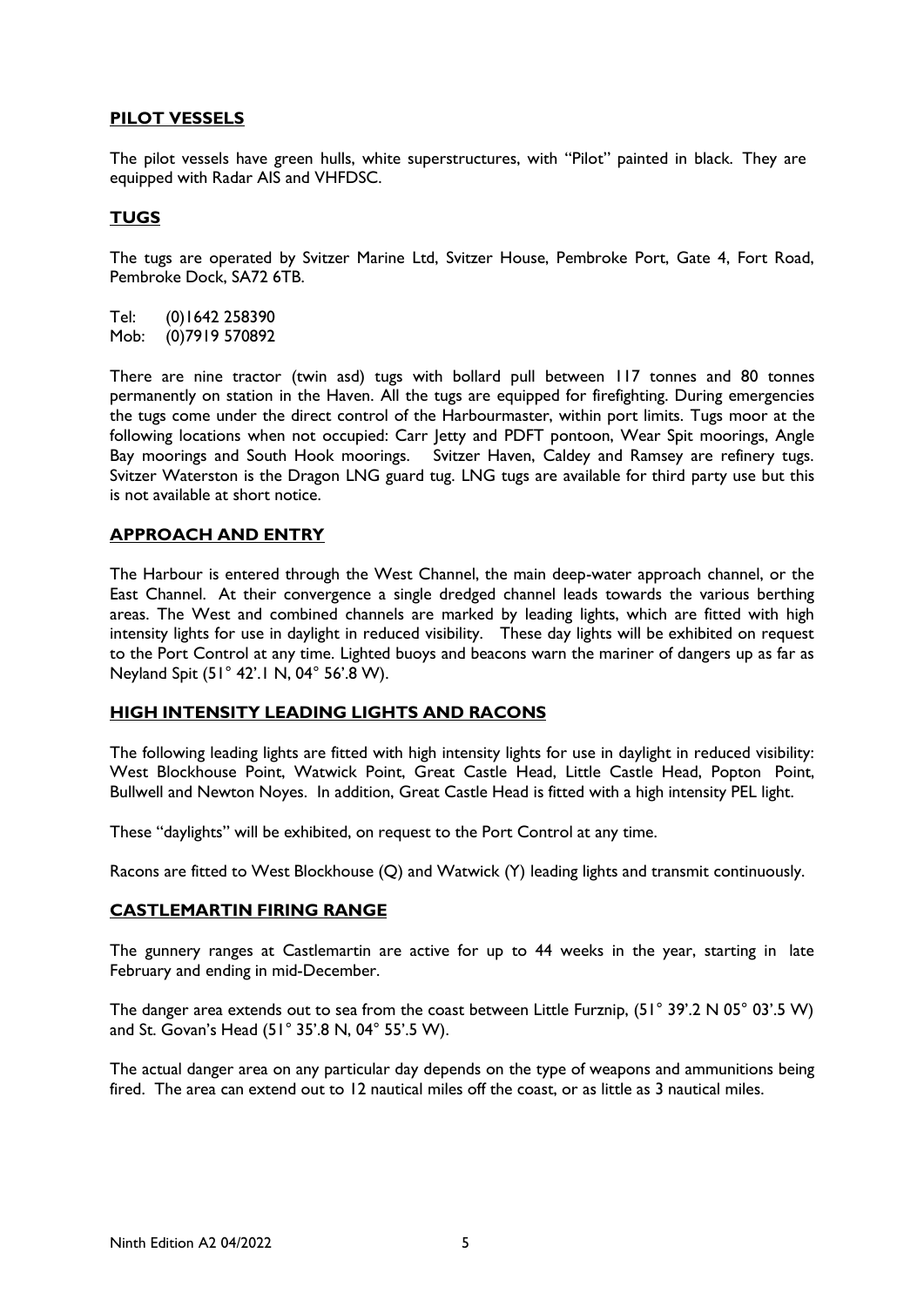### **DIRECTIONS FOR DEEP DRAUGHT VESSELS**

Vessels with a draught of 14.5 metres and over enter the harbour through the West Channel (51° 40'.0 N, 05° 10'.4 W) only and normally with a west going tidal stream. Under these conditions, vessels will be heading about 040° to keep the outer leading lights in line bearing 022½° and will thus be on the right heading for the West Channel leading lights on passing Middle Channel Rocks light. (Fl.(3) G. 7 secs.).

### **VESSELS CONSTRAINED BY THEIR DRAUGHT**

Within the port limits a vessel of draught 12 metres or more should exhibit the shape and lights, and in restricted visibility should make the appropriate sound signals, for a vessel constrained by her draught. Such a vessel is particularly restricted when in the vicinity of Angle light buoy.

### **CONTROLLING DEPTH**

The controlling depth for all states of the tide as far as the Valero deep water berths is 15.6 meters and for the Valero Pembrokeshire Oil Terminal (VPOT) deep water berth is 11.8 meters. The control depth from VPOT to the Ferry Terminal at Pembroke Port is 7.1 meters when proceeding north and east of the Dockyard Bank. The control depth in the Milford Shelf swinging ground is 9.3 metres for vessels over 275m LOA. For vessels under 275m the control depth is 11.0 metres. For the latest information on the controlling depths, the Port Authority should be contacted.

### **UNDER KEEL CLEARANCE**

The minimum under keel clearance allowed is 10% of the vessel's deepest draught reading but this may be increased in periods of heavy swell. However, it should be noted that heavy swell may be experienced until inside St. Ann's Head and in adverse conditions as far as Angle light buoy. As a general rule, the under-keel clearance for deep draught vessels on the oil and gas terminals is 1 metre but should not be less than 5% of the vessel's draft.

### **DENSITY**

The water density is 1.026 g/cm<sup>3</sup> within the open confines of the harbour.

### **DEEP DRAUGHT VESSELS - INWARD PROCEDURE**

Vessels bound for the oil terminals make tugs fast between the Angle buoy and South Hook buoy. VLCCs and LNGCs which require 4 or 5 tugs have little, but adequate time to make them fast. It is therefore extremely important for a deep draught tanker to have everything ready and the crew on stations prepared to make tugs fast by the time the Angle buoy is reached and that after the turn is made the speed over the ground is reduced quickly so that by the time the South Hook buoy is reached, all tugs are fast. LNG vessels make 4 tugs fast. One is an escort which will make fast outside and the remaining three meet the vessel, from Mill Bay (one may be at Angle buoy at the pilot's discretion for bow to bow work), in the West Channel to begin making fast.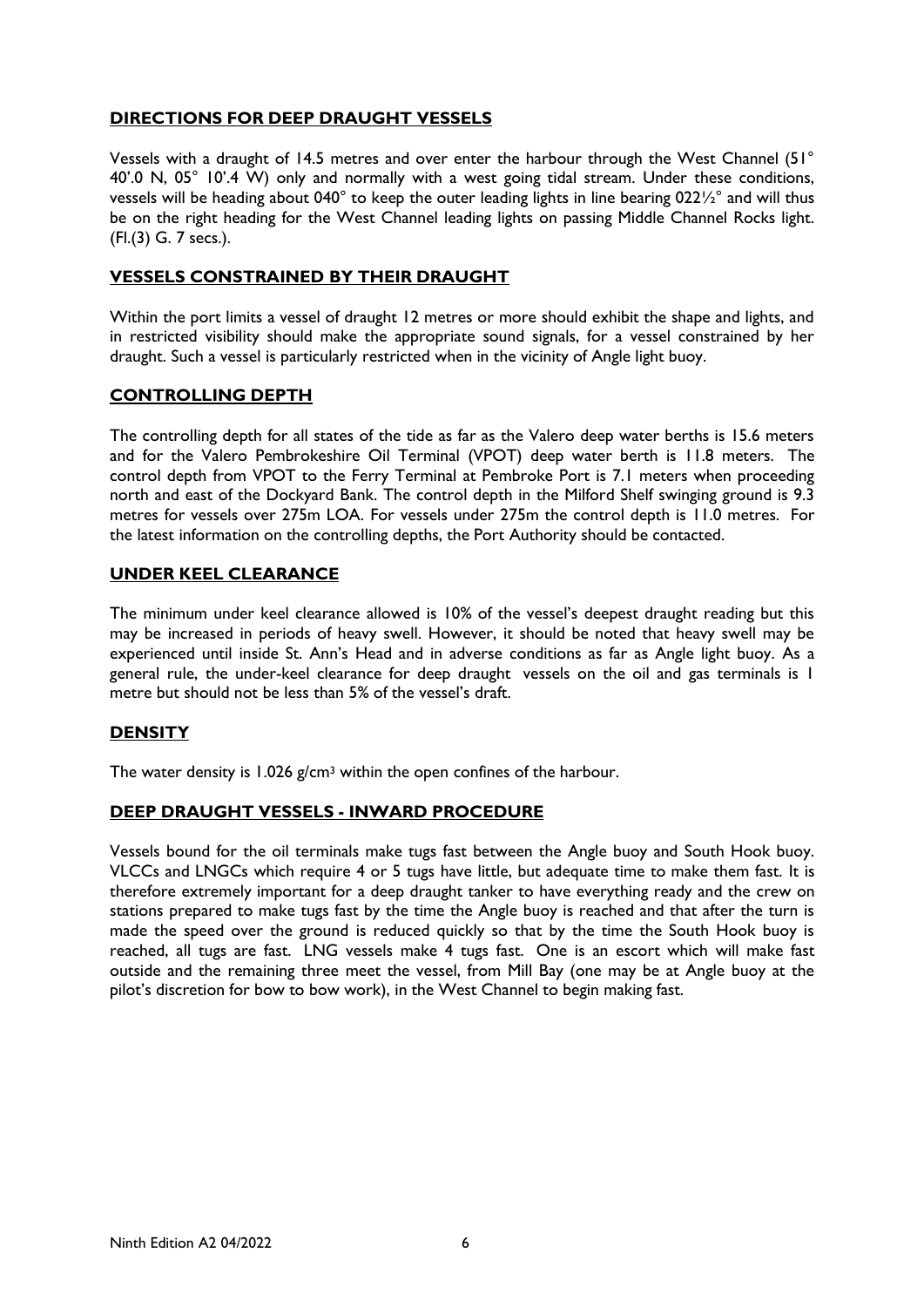### **BERTH APPROACHES**

Many of the incidents during berthing operations have arisen because of a combination of an angled approach to the berth, excessive headway and berth approach speed with a sheer resulting from astern engine movements.

Vessels, particularly of 70,000 DWT and over, are strongly advised against approaching terminal berths at an angle. The safest maneuver being to bring the ship to rest, stopped over the ground, parallel to and about 40 - 60 metres off the berth before breasting in.

### **BUNKERING**

Bunkering is only permitted within the designated areas defined in these Guidelines. Bunker check lists are to be completed and Port Control advised prior to commencing and on completion of bunker operations.

### **ANCHORAGES**

Vessels wishing to anchor inside the port limits must obtain prior clearance from the Port Control. Vessels at anchor within the Haven must seek the permission of the Harbourmaster prior to bunkering or immobilizing engines.

Loaded small tankers arriving at the port are not normally permitted to anchor within the Haven. Partially loaded small tankers which have commenced loading at oil terminals, may be permitted to anchor within the Haven only with the Harbourmaster's permission.

Vessels which have to wait outside the Haven should keep well offshore, maintaining a listening watch on VHF channels 16 and 12 and allowing sufficient time to reach the entrance at the proper time for boarding the Pilot to enter port.

Ships of up to 12 metres draft for which there is no berth available can find an anchorage within the Haven, but because of problems experienced in the past the Port Control will encourage vessels of more than 7 metres draught to remain outside the Haven.

Dale Roads is the only anchorage for ships over 7 metres and under 12 metres draught. It is exposed to wind and swell and has an uneven, rocky bottom which does not always offer a good holding ground. Many ships have dragged anchor here and several have lost an anchor, and it is emphasised that a full anchor watch must be maintained on all vessels, with a listening watch on VHF channels 16 and 12.

If at anchor in Dale Roads at the onset of a gale, it is usually sound advice to pick up the anchor and proceed to sea, this should be done in good time to embark and disembark a Pilot if the Master is not in possession of a Pilotage Exemption Certificate. Ships without a Pilotage Exemption Certificate will not normally be permitted to anchor within the Haven for this reason.

Stack Anchorage can be used by medium sized vessels up to 7 metres draught. It is a little more sheltered and has better holding ground.

Small ship anchorages are at Dale Roads and Dale Shelf.

Cruise ships, up to 220m LOA, may anchor on Milford Shelf to tender passengers to/from shore. The designated cruise ship anchorage position is 51<sup>0</sup> 42.06'N 005<sup>0</sup> 02'W and is marked on BA Chart 3274, 3275. A Milford Haven pilot will be aboard at all times and a harbour tug made fast. Wind limits for cruise ships are: 20knots with a Svitzer tug; 15knots with a smaller tug.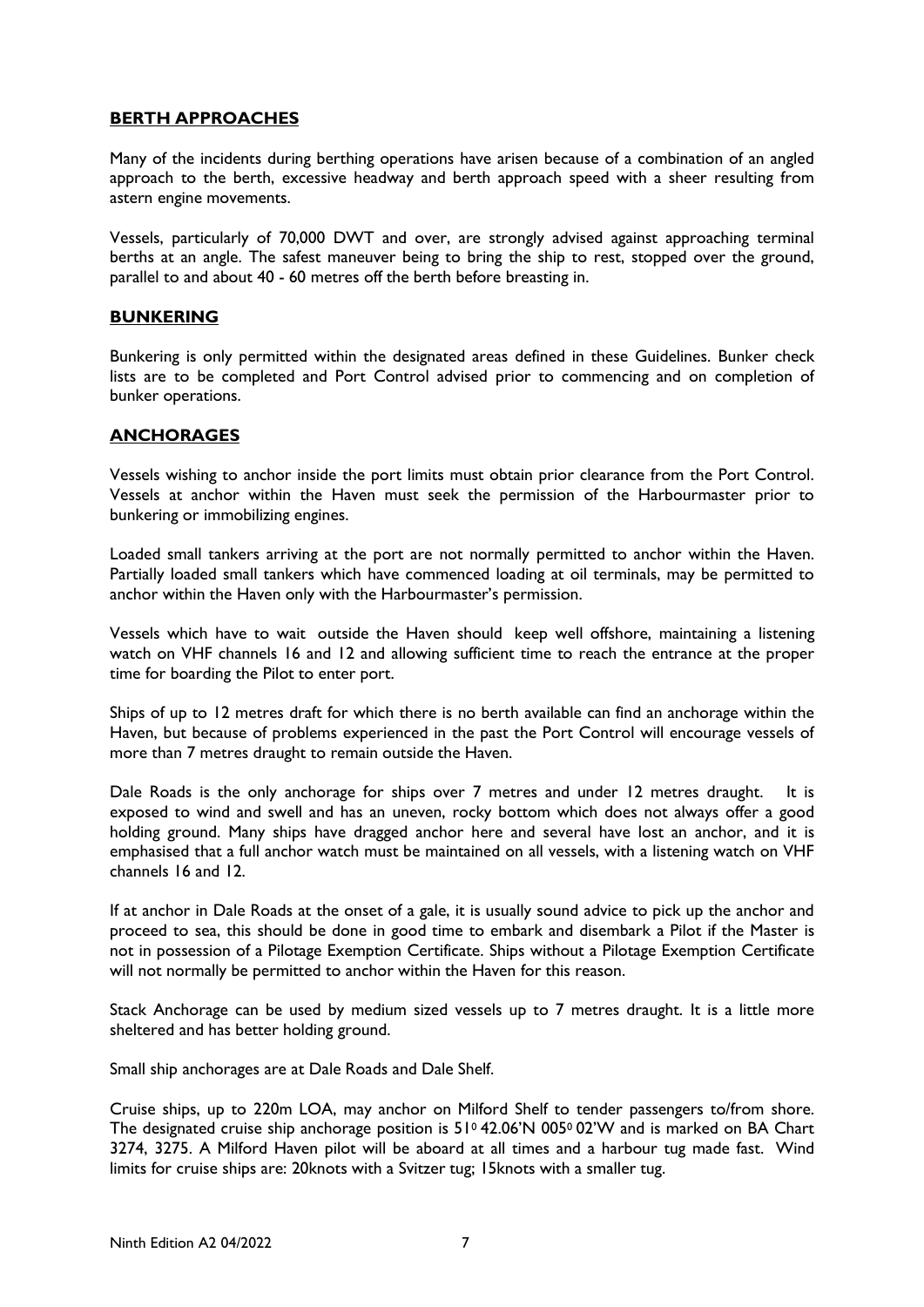### **TIDAL STREAMS**

Across the entrance to Milford Haven the streams run approximately at right angles to the line of approach; well within the entrance they run nearly parallel to the channel.

The tidal streams run approximately as follows: -

| <b>Position</b>                                                    | Interval from HW<br><b>Milford Haven</b> | <b>Direction</b> |
|--------------------------------------------------------------------|------------------------------------------|------------------|
| One mile outside the entrance                                      | $+0455$                                  | East             |
|                                                                    | $-0125$                                  | <b>West</b>      |
| The maximum spring rate in each direction is $2\frac{1}{4}$ knots. |                                          |                  |
| Inside the entrance                                                | - 0555                                   | In going         |
|                                                                    | $+0030$                                  | Out going        |

The maximum spring ingoing rate is  $1\frac{1}{2}$  knots and the outgoing rate is  $1\frac{3}{4}$  knots.

Tidal streams within the Haven run in the direction of the deep water channel as far as Wear Point (51° 42' N, 04° 59' W). In the reach above Wear Point the in going stream is deflected to the north side of the channel by Carr Spit (51° 42' N, 04° 57'.8 W).

### **SWELL EFFECTS**

During or after south west or westerly gales, there may be a heavy swell running straight into the West Channel, making steering, and even keeping a fixed course, difficult. Vessels may yaw through up to 20°. The swell does not dissipate until the Mill Bay area and its effect is not lost until in the lee of Thorn Island. Consideration should be given on more exposed berths in the Western Haven that might still feel the effect of the swell and vessels moored on these berths may need additional lines accordingly.

### **NAVIGATION**

### **WEST CHANNEL**

The West Channel with a minimum depth of 15.6 metres is available to all vessels of suitable size and draft.

All large vessels approach the West Channel using either the West Blockhouse/Watwick (022°) leads or the Great Castle/Little Castle Head (040°) leads.

In addition to marking the lines of approach, the leads can be used to assess rate of drift across track. Care should be taken to remain in the white sector of the West Blockhouse Point light (220° to 250°) during the turn at Angle buoy.

A high intensity PEL light is also available on request covering the entrance to the West Channel – see Admiralty Sailing Directions.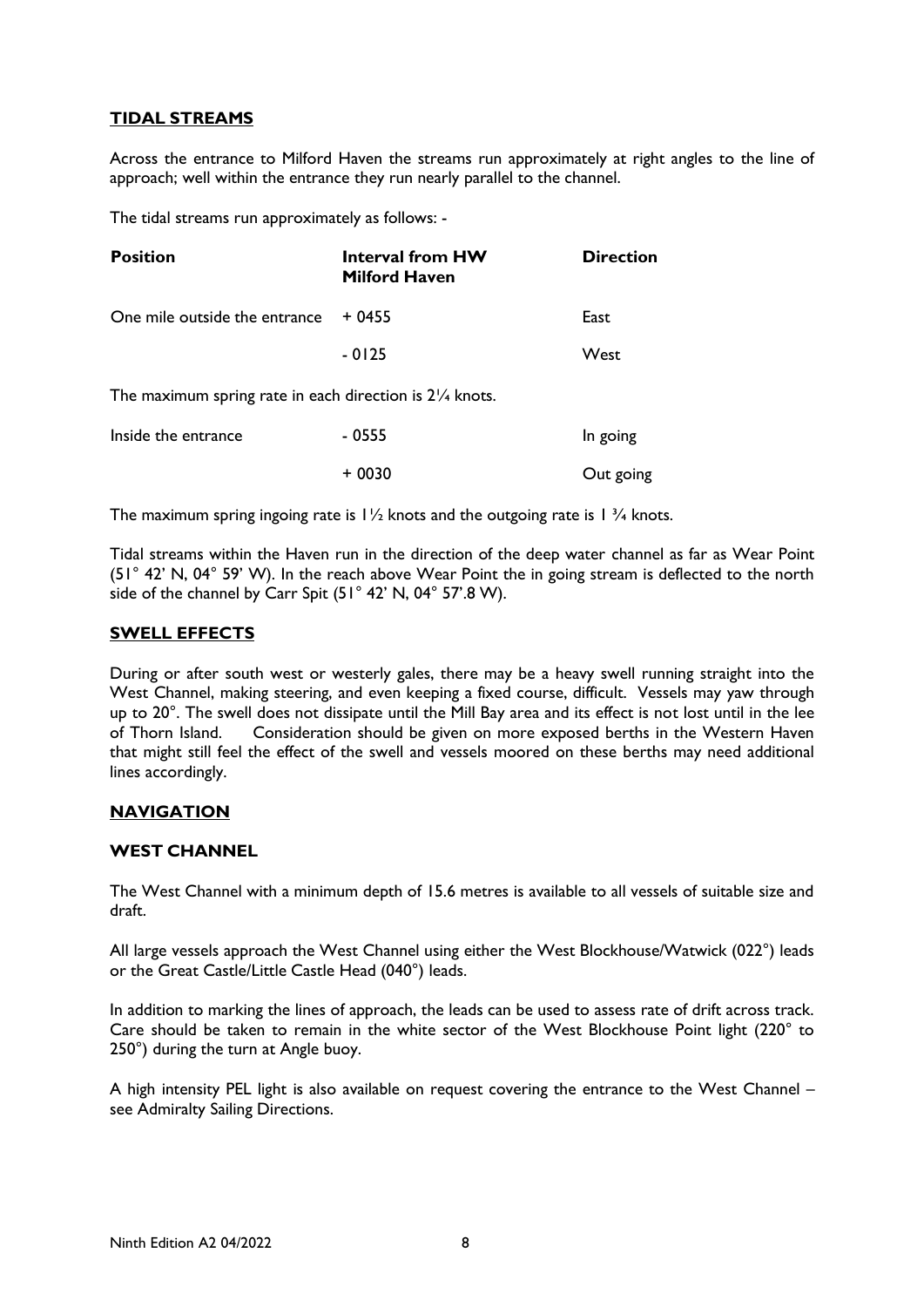### **EAST CHANNEL**

The East Channel with a minimum depth of 9.8 metres is available to all vessels of suitable size and draft; however, the 9.8 metre patch opposite Thorn Rock restricts the turning of large vessels intothe main channel.

Tidal streams to seaward of the East Channel are similar to those off the West Channel, although the effect of the north-west stream is lost earlier than the south.

### **MAIN CHANNEL**

The control depth from Chapel buoy to Valero is 15.6 metres.

Blue LED leading lights at Bullwell/Popton, available on demand from Port Control, are for use for swinging LNG carriers in the South Hook LNG swinging area.

### **South Hook to Puma Energy Jetty**

A bar extends into the channel at South Hook. With deep draught vessels, it may be necessary to reduce speed beforehand to minimise the effects of squat.

The flood tide can set strongly onto the Qatar buoy and the ebb can set strongly onto South Hook buoy. At night, these buoys, and outbound traffic can be difficult to pick out from amongst the backdrop of refinery/terminal lights.

The principal aid for the reach from Qatar buoy to East Angle buoy is the Popton/Bullwell leads. Once past South Hook LNG terminal No. 1, the south side of the deep-water channel is marked by a light beacon, 20 metres south of the front leading light, in line with the Bullwell rear light.

A "Guard" tug will be stationed off South Hook LNG terminal to shadow vessels, over 50 metres LOA, passing and to be able to offer assistance if required in an emergency.

Port Control will instruct vessels whether to use the North or South Channel when passing South Hook LNG. The South Channel has a control depth of 9.4 metres.

From East Angle buoy, the Newton Noyes south (080°) leads serve as far as Valero No.1 berth. There is shallow water near South Hook LNG terminal No. 3 berth; therefore, care must be taken at the East Angle turn in a deep draught vessel.

The leading lights at Popton/Bullwell and Newton Noyes are fitted with high intensity day lights which operate on request to the Port Control.

This whole section tends to be a navigation "pinch point" with inward and outward vessels constantly changing their courses and aspects. This is compounded by strong tidal sets and winds.

As the channel is relatively narrow throughout this section, vessels with high freeboards will "crab" along the channel in high crosswinds, taking up most of the available width. For this reason, such vessels should not pass between South Hook buoy and the eastern end of Puma Energy terminal in high crosswind conditions.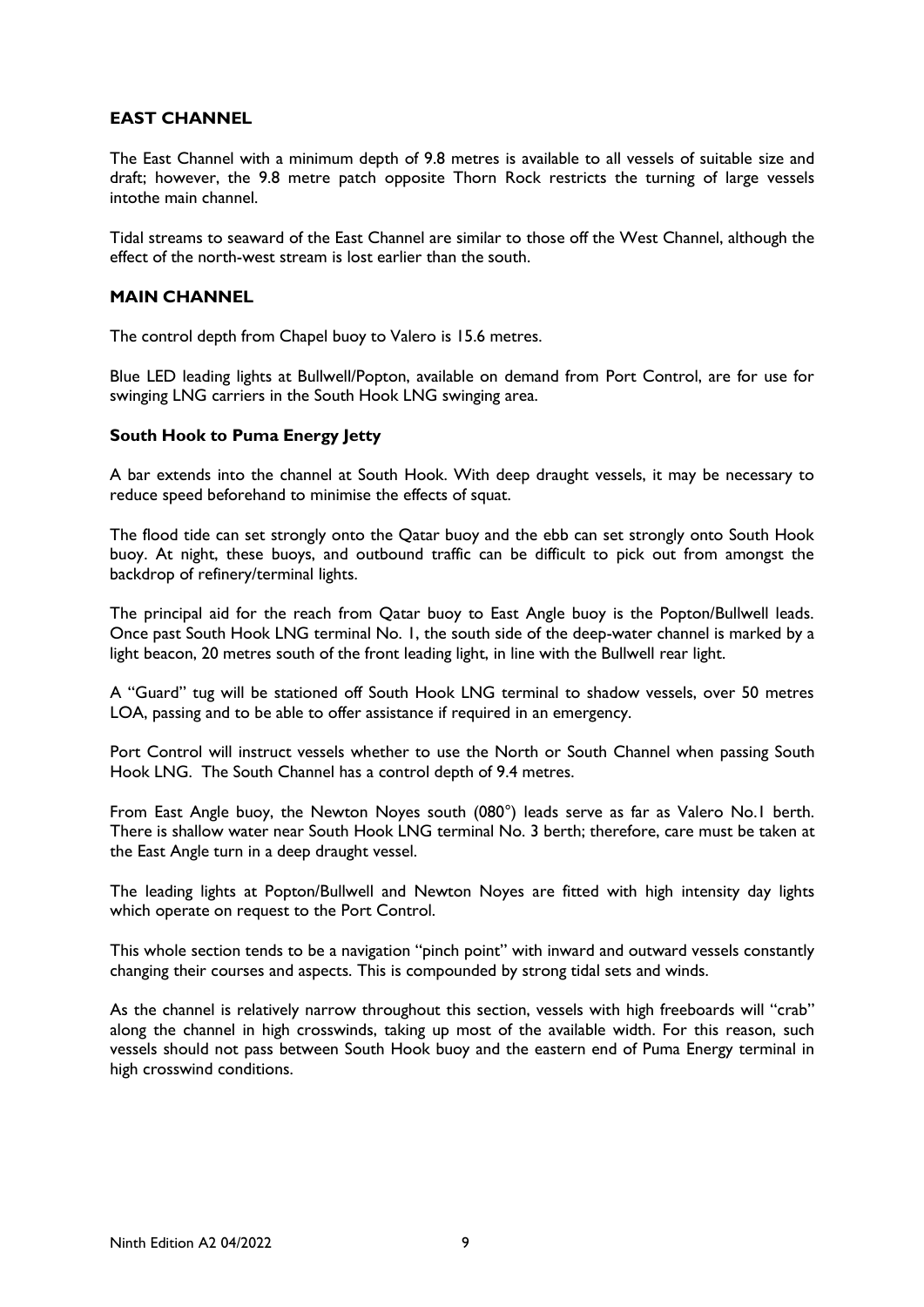### **Puma Energy to Valero Pembrokeshire Oil Terminal (VPOT) Jetty**

The channel is narrow between Newton Noyes Jetty and No. 5a buoy, therefore deep draught vessels must be kept strictly on track. The Wear Spit south west Martello Tower leads mark the port side of the channel, and the Llanreath/Pennar leads mark the starboard side, as far as VPOT Jetty.

### **Above Valero Pembrokeshire Oil Terminal (VPOT) Jetty**

From VPOT Jetty to Wear Spit, the channel narrows considerably. Only one large vessel (a vessel over 50 meters LOA), unless otherwise approved by the Harbourmaster, may move at a time above Newton Noyes.

In the reach above Wear Spit the channel width is reduced to 100 - 200 metres. This can give problems at Carr Spit turn; too wide a turn will close the north bank and too tight a turn will result in the ship coming close to the northern side of Carr Spit.

The tidal streams above Wear Spit introduce further hazards. Because of the narrowing of the channel, the stream runs faster than those experienced downstream. The flood stream is deflected to the north side of the channel by Carr Spit.

In Pembroke Reach, the flood stream runs principally in the channel, north of Dockyard Bank. It is weak and irregular in the channel south of this bank, in which it attains a spring rate of ½ knot. The ebb stream runs strongly in the channel south of Dockyard Bank attaining a spring rate of 2 knots and sets strongly onto Dockyard Bank No. 4 buoy and the Offshore jetty. In the channel to the north of the bank, the ebb stream is weak on the south side of the channel, but on the north side, an eddy runs strongly during the ebb.

### **PEMBROKE PORT**

The western approach to Carr Jetty is made after passing Carr No. 2 buoy, using the (153°) leads. The eastern approach is through Pembroke Reach, thence east and south of Dockyard Bank.

Within Pembroke Port, vessels up to 100 metres length may berth at any state of tide. Larger vessels may only berth at slack water, subject to Pilots discretion. The approaches and berths are liable to rapid silting.

### **MILFORD DOCKS AND APPROACHES**

The narrow approach channel to the lock entrance is marked by two buoys at the inner end, 1 cable from the lock. The channel is also marked by blue LED strip leads. The alignment of these lights (348°) leads from the deep-water channel to the approaches to the lock. This channel is buoyed. There are shoal patches which lie less than  $\frac{1}{2}$  cable on either side of this line. The tidal stream runs across the entrance to the lock.

Maximum width between the lock gates is 20.5 metres. Speed should be minimised on entry and exit as the lock gates and the caisson gates are still affected by interaction, even when tied back. Least depth over the sill is 3.2 metres. The caisson, when open, partially obstructs the inner entrance.

The maximum length to swing in the dock is 113 metres. This would be reduced as appropriate with another vessel alongside.

### **SOUTH HOOK LNG TERMINAL**

The swinging area to the west of the berths is marked by buoys and the blue LED leading marks.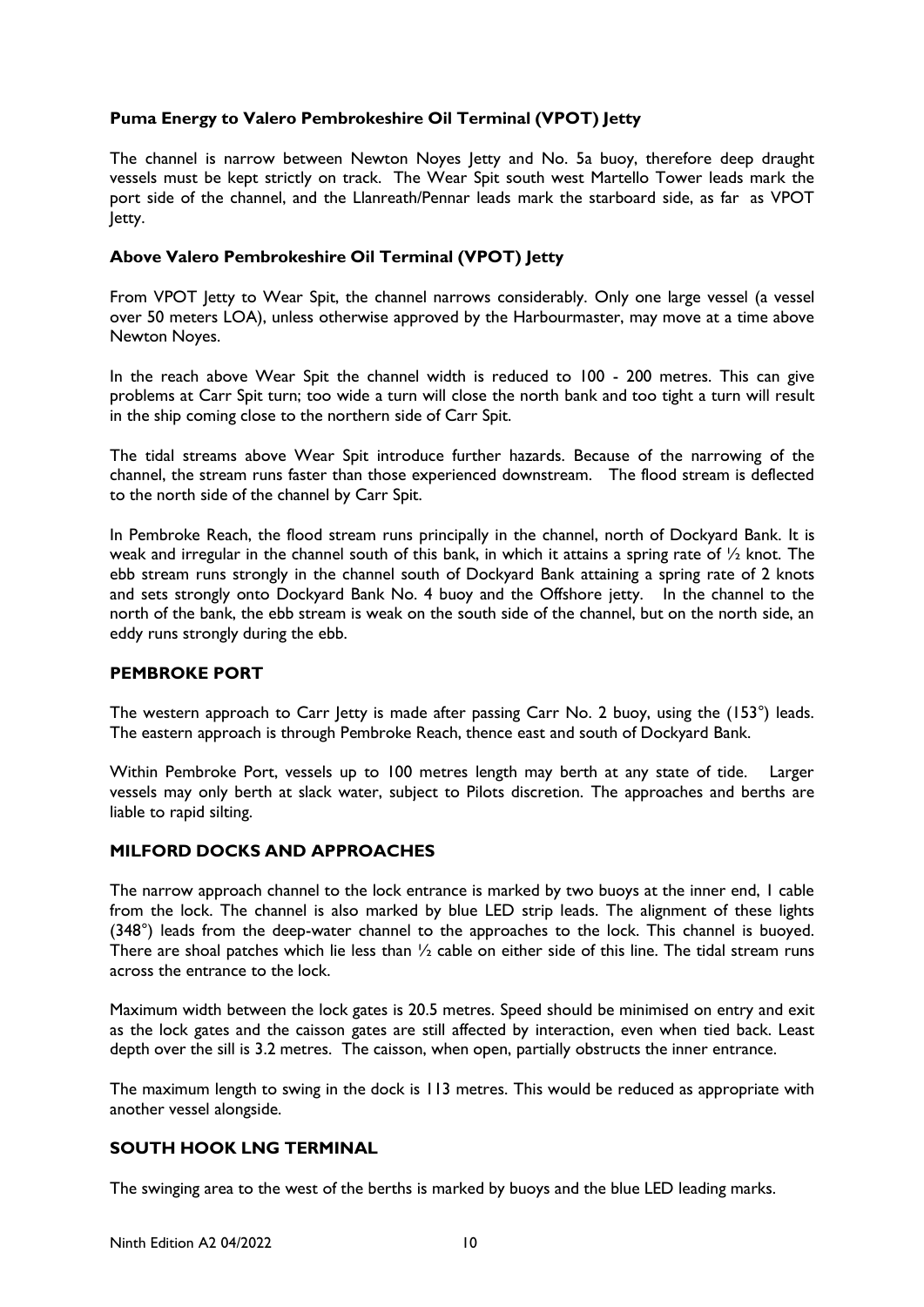### **PUMA ENERGY TERMINAL**

### **Inside Berth**

The inside berth at Puma Energy Jetty (No. 3) has a northern limit marked by two fixed red light beacons on the jetty, in line, bearing 254°. This is 190 metres from the face of the jetty.

### **VALERO TERMINAL**

#### **Inside Berths**

The inside berths at Valero Jetty (Nos. 4 and 5) have a southern limit marked by two pairs of light beacons on the jetty, in line, bearing 268°. The fixed red lights are 125 metres from the face of the jetty. The fixed yellow lights are 140 metres from the face of the jetty.

The maximum ship length for the inside berths at Valero is 100 metres. Ebb berthing is permitted unless the vessel is greater than 90 metres LOA with no bow thruster, but particular care is required when berthing on inside berths on spring ebb with strong southerly and easterly winds.

### **DRAGON LNG TERMINAL**

Leading lights situated at Dragon LNG indicate the approach to the berth.

### **VALERO PEMBROKESHIRE OIL TERMINAL (VPOT)**

The VPOT turning basin is marked at its southern extremity by a buoy. The Llanreath/Pennar leading lights provide a clearing line for the shallow water. Off VPOT No. 3, a bank extends southward into the channel; special care is required turning off this berth.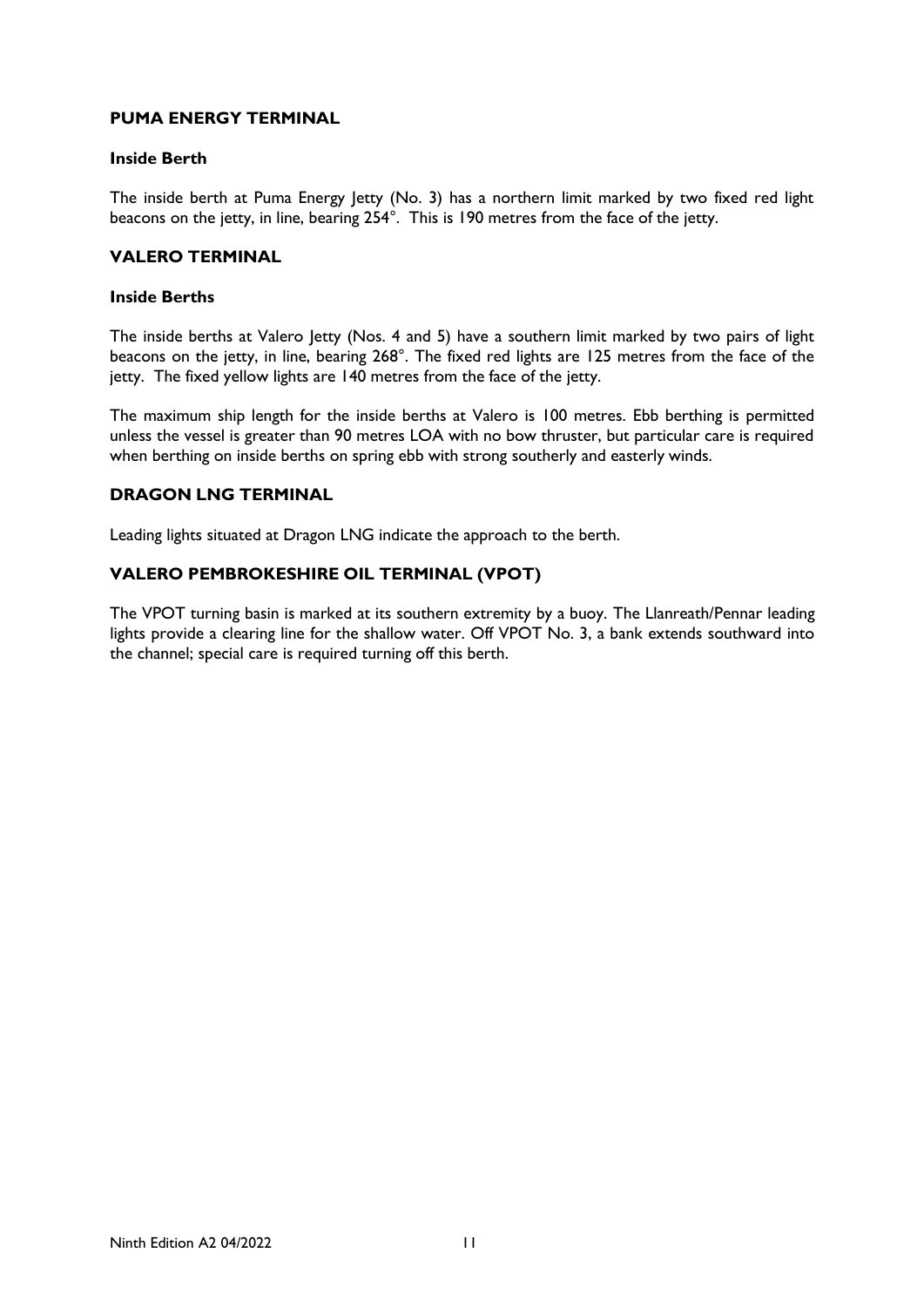### PORT CONTROL

- **Description:** Shipping movements are coordinated by the Milford Haven Port Authority Port Control. It is mandatory for all vessels over 20 metres in length operating in Milford Haven and approaches.
- **Jurisdiction:** The sea area, as defined by Milford Haven Port Authority Acts and Orders 1983 to 2002, bounded by:
	- a. An imaginary line commencing at the western extremity of Studdock Point and drawn in a south easterly direction to the point of intersection of latitude 51° 36'.25 N with longitude 05° 03'.00 W, thence in a westerly direction to the point of intersection of latitude 51° 36'.25 N with longitude 05° 16'.00 W and thence in an northerly direction to the point of intersection of latitude 51° 40'.8 N with longitude 05° 16'.00 W and thence in an easterly direction to the south western extremity of St. Ann's Head; and
	- b. The level of high water on the shores of Milford Haven and the approaches thereto within the line aforesaid, including all bays, creeks, pools, inlets and rivers as far as the tide flows other than a creek, pool or inlet into which the tide flows only through a culvert or pipe and other than a dock which is normally tidally enclosed.

POLICY:

- (1) Milford Haven Port Control is a Traffic Organisation Service defined by the IMO as "a service to prevent the development of dangerous maritime traffic situations and to provide for the safe and efficient movement of vessel traffic within the VTS area".
- (2) Port Control is to maintain a control of shipping movements by providing pertinent, accurate and timely advice to vessels entering or leaving the Haven.
- (3) Port Control will consult and plan the sequence of vessel movements for both entry and exit from the Haven and advise Masters and Pilots of their place in any queue.
- (4) Policy will be to maintain the sequence of movements where practicable by instructing Masters and Pilots not to proceed until permission has been granted.
- (5) Once a movement has commenced Port Control will support that movement through to completion.
- (6) Port Control is to monitor the traffic image to maintain situational awareness and use this to ensure that potential conflict is assessed early and, if necessary, intervene.
- (7) Decisions made and advice given by Port Control staff pursuant to this Policy carry the formal authority and support of the Harbourmaster and Chief Executive.
- (8) Port Control staff will always be appropriately qualified. This will include experience in the port, V103/1 minimum, but V103/02 or senior STCW for Duty Officers.
- (9) Port Control will record and respond to incidents, near misses and infringements.

Note:

- (1) The Master of a vessel is always in command.
- (2) When on board, a Pilot/Exemption Certificate holder has the conduct of the vessel and is responsible to the Master for its safe navigation.
- (3) The Master, or Officer of the watch, has the conduct of the vessel when no Pilot is on board.

Ninth Edition A2 04/2022 12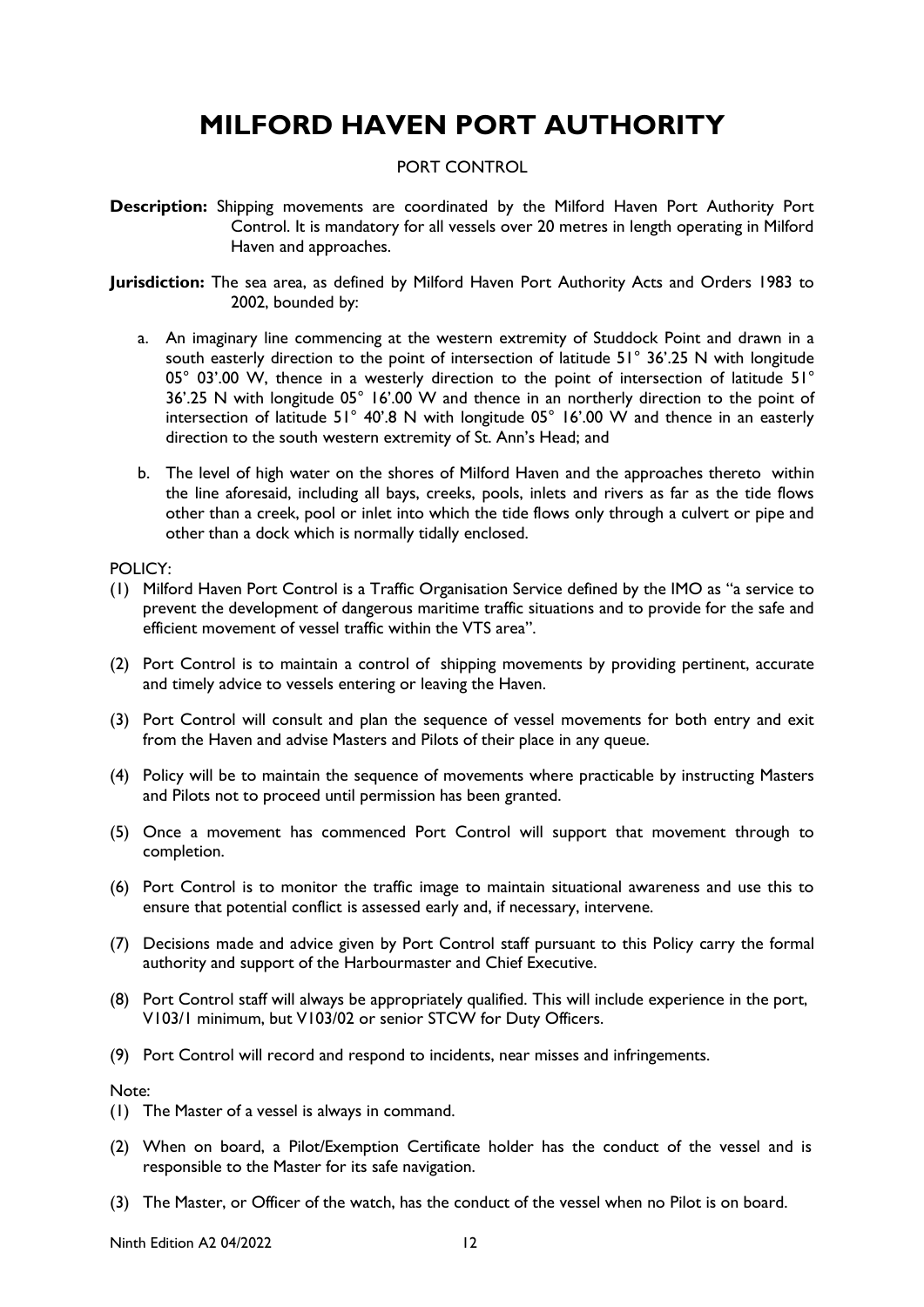### **STATIONS**

### (1) **PORT CONTROL**

| Operator:         | Milford Haven Port Authority.                  |
|-------------------|------------------------------------------------|
| Call:             | "Milford Haven Port Control".                  |
| <b>Location:</b>  | Hubberston Point (51° 42'.44 N, 05° 03'.09 W). |
| <b>Telephone:</b> | $+44(0)$ 1646 696136/7.                        |
| Fax:              | $+44(0)$ 1646 696110.                          |
| Email:            | portcontrol@mhpa.co.uk.                        |
| <b>Frequency:</b> | Channels 09, 10, 11, 12, 14, 15 and 16 VHF.    |
| <b>Hours:</b>     | Channels 11, 12, 14 and 16 VHF continuous.     |

### (2) **PATROL LAUNCH**

| Operator:         | Milford Haven Port Authority.           |  |
|-------------------|-----------------------------------------|--|
| Call:             | "Milford Haven Patrol".                 |  |
| <b>Frequency:</b> | Channels 06, 08, 11, 12, 14 and 16 VHF. |  |
| Hours:            | Channels 11 and 12 VHF continuous.      |  |

### (3) **TUGS, MOORING BOATS, WORK BOATS AND WASTE BARGE**

| Svitzer Marine Ltd.                                                                              |
|--------------------------------------------------------------------------------------------------|
| Channels 06, 08, 09, 11, 12, 14, 15 and 16 VHF.                                                  |
| Channels 12 and 16 VHF continuous.                                                               |
|                                                                                                  |
| Svitzer Marine Ltd, Svitzer House, Pembroke Port, Gate 4,<br>Fort Road, Pembroke Dock, SA72 6TB. |
| $(0)$ 1642 258390                                                                                |
| (0)7919 570892                                                                                   |
|                                                                                                  |

### (4) **WORK BOATS**

| <b>Operator:</b>   | Williams Marine Ltd.                            |
|--------------------|-------------------------------------------------|
| <b>Frequency:</b>  | Channels 06, 08, 09, 11, 12, 14, 15 and 16 VHF. |
| Hours:             | Channel 12 when manned.                         |
| <b>Location of</b> |                                                 |
| <b>Shore Base:</b> | The Dockyard, Pembroke Dock.                    |
| <b>Telephone:</b>  | +44(0) 1646 684 169                             |
|                    |                                                 |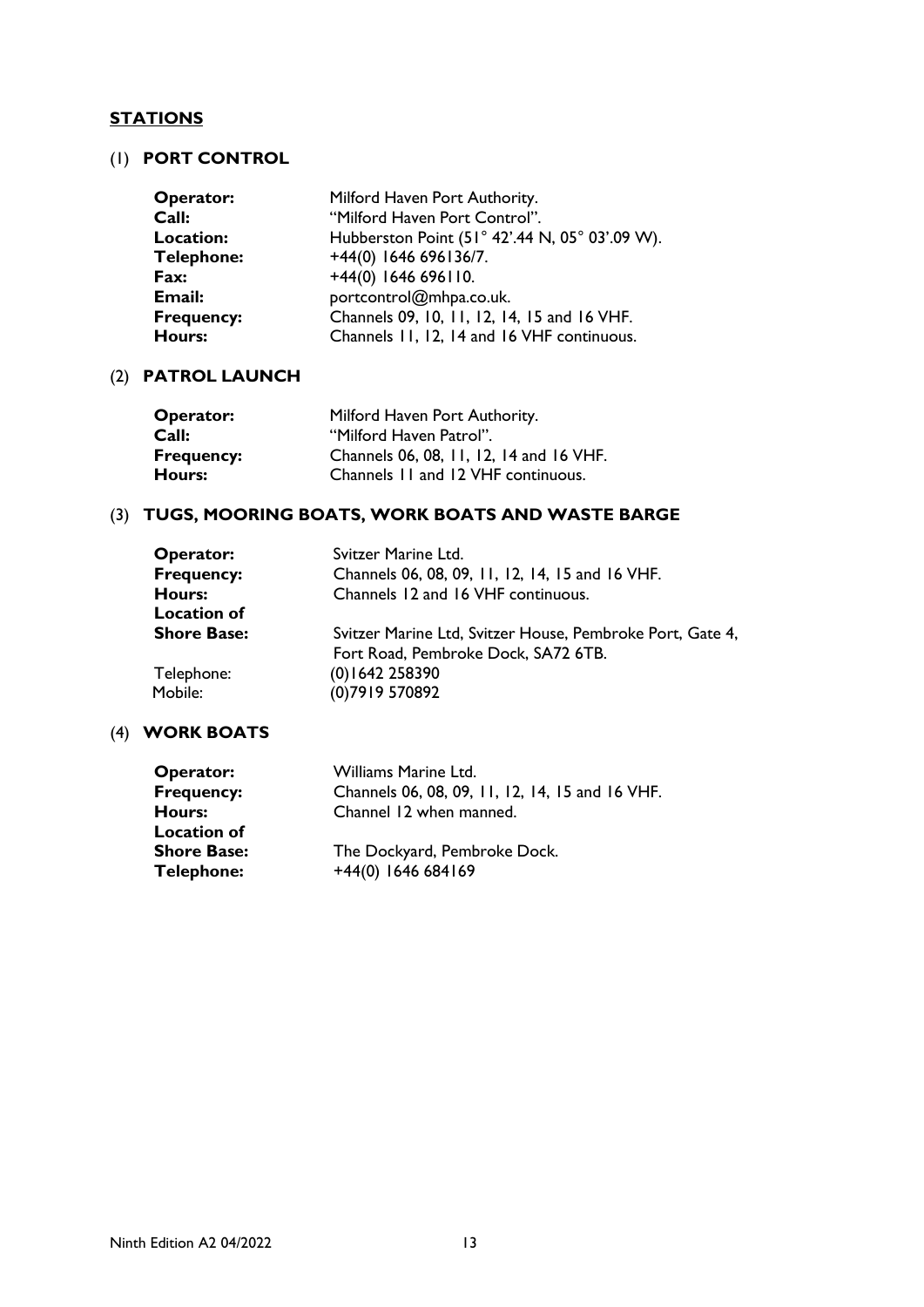### **PROCEDURE – REPORTING AND COMMUNICATIONS**

Schedule 2 report must be sent to Milford Haven Port Control before arrival and departure. See Appendix 1 for a sample Schedule 2 Report.

### **DANGEROUS GOODS IN HARBOUR AREAS REGULATIONS 2016**

The report must be sent to Milford Haven Port Control and berth operator at least 24 hours before arrival at Milford Haven by the following method:

i. Through the vessel's agent.

Any vessel wishing to immobilize engines, undertake hot work, launch lifeboats or any other such activity must gain permission from Milford Haven Port Authority.

### **VESSELS INWARD BOUND**

- a. Vessels must send ETA at least 12 hours in advance to Port Control, with any subsequent amendments at least 2 hours before arrival.
- b. Vessels must confirm ETA by VHF when within 20 30 nautical miles of St. Ann's head (51° 40'.9 N, 05° 10'.4 W).
- c. When within 1 hour of St. Ann's head, vessels must contact Port Control on VHF channel 12 and must subsequently maintain watch on channel 12 as directed.
- d. Vessels with any damage or suspected damage must advise Port Control and obtain permission to enter.
- e. Vessels towing must give a full description of the tow and obtain permission from Port Control to enter. Towing vessel must submit a Tow plan and nominate a Tow master. See MHPA Towage Guidelines – <https://www.mhpa.co.uk/marine-services/>

### **INBOUND REPORTING POINTS**

Vessels must report to the Port Control when passing in the vicinity of the following:

|    | <b>Name</b>           | <b>Position</b>       |              | <b>Remarks</b>                                |
|----|-----------------------|-----------------------|--------------|-----------------------------------------------|
| A  | West Approach         | 51° 39'.30 N          | 05° 18'.00 W | Arriving from west                            |
| B  | South Approach        | 51° 36'.25 N          | 05° 14'.10 W | Arriving from south                           |
| C  | East Approach         | 51° 36'.25 N          | 05° 08'.60 W | Arriving from east                            |
| D  | St. Ann's light buoy  | $51^{\circ}$ 40'.21 N | 05° 10'.17 W | When using West Channel                       |
| E. | Sheep light buoy      | $51^{\circ}$ 40'.12 N | 05° 08'.58 W | When using East Channel                       |
| F. | Thorn Rock light buoy | 51° 41'.70 N          | 05° 07'.65 W |                                               |
| H  | Cunjic light buoy     | 51° 41'.98 N          | 05° 02'.55 W |                                               |
| K  | Wear Spit             | 51° 41'.69 N          | 04° 58'.73 W | Bound for Pembroke Dock                       |
|    | <b>Milford Docks</b>  | 51° 42'.55 N          | 05° 02'.29 W | Entry or departure to<br><b>Milford Docks</b> |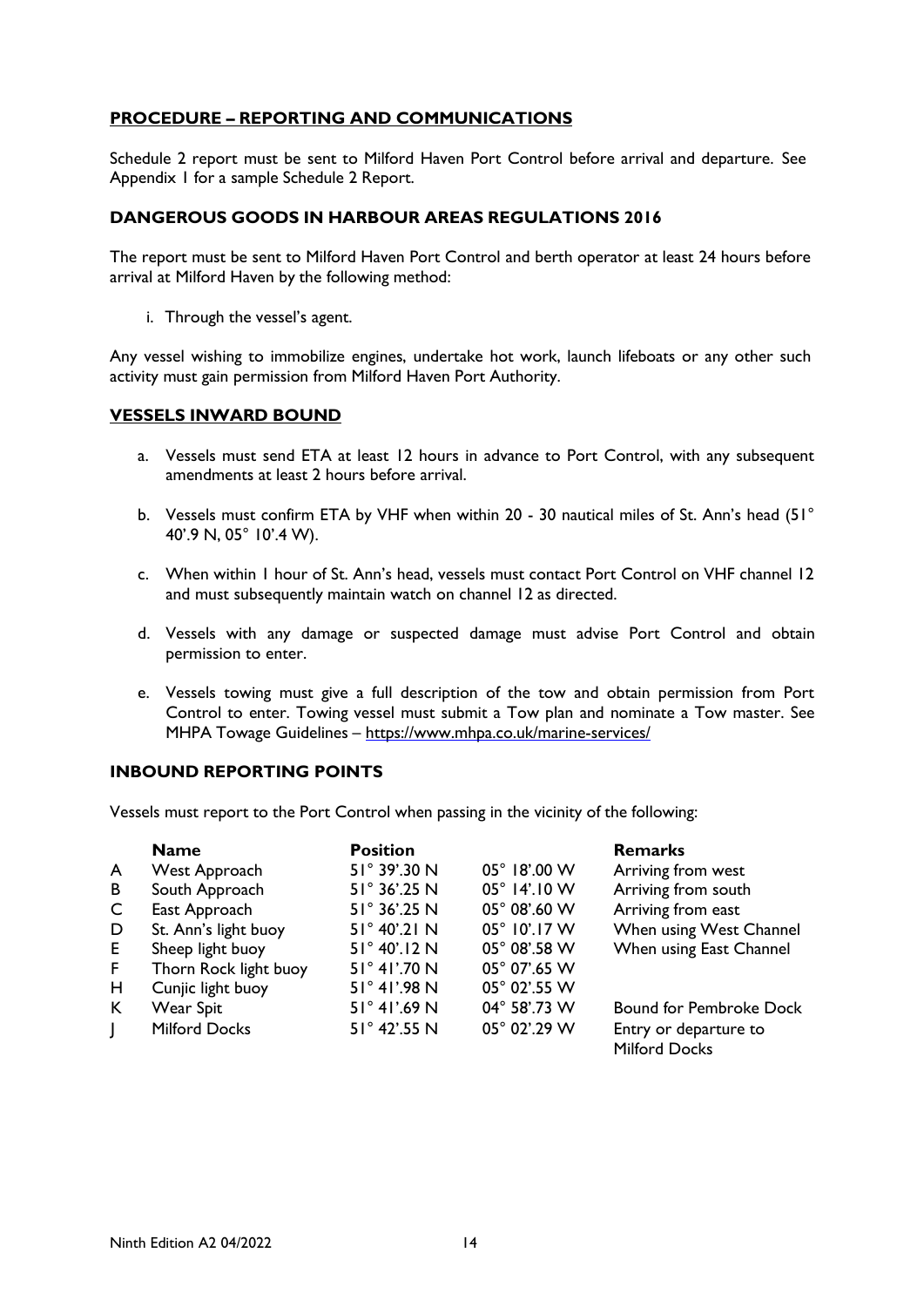### **VESSELS UNDERWAY WITHIN THE HAVEN**

Vessels underway within the Haven must maintain a continuous listening watch on VHF channel 12. Vessels intending to change to VHF channel 06, 08, 09 or 15 for berthing operations and communications with tugs should first advise Port Control. Vessels must report to Port Control when all fast on the berth.

### **VESSELS ANCHORING WITHIN THE HAVEN**

Vessels brought up in an anchorage must report to Port Control and whilst at anchor, must maintain a continuous listening watch on VHF channel 16 and 12. Vessels at anchor will not be permitted to take on bunkers or immobilise main engines without the permission of the Harbourmaster.

### **VESSELS OUTWARD BOUND**

Vessels must report to Port Control as follows:

- a. Prior to getting underway from a berth or anchorage.
- b. On getting underway from a berth or anchorage and maintain a continuous listening watch on VHF channel 12 until clearing port limits.
- c. When the pilot has disembarked.

### **OUTBOUND REPORTING POINTS**

Vessels must report to Port Control when passing in the vicinity of the following:

|    | <b>Name</b>          | <b>Position</b>       |              | <b>Remarks</b>                                |
|----|----------------------|-----------------------|--------------|-----------------------------------------------|
| K. | Wear Spit            | 51° 41'.69 N          | 04° 58'.73 W |                                               |
|    | <b>Milford Docks</b> | 51° 42'.68 N          | 05° 02'.40 W | When departing Milford                        |
|    |                      |                       |              | <b>Docks</b>                                  |
| H. | Cunjic light buoy    | 51° 41'.98 N          | 05° 02'.55 W |                                               |
| G. | Qatar light buoy     | 51° 41'.78 N          | 05° 05'.25 W | Request clearance for east<br>or west channel |
| D  | St. Ann's light buoy | $51^{\circ}$ 40'.21 N | 05° 10'.17 W | When using West Channel                       |
| E. | Sheep light buoy     | 51° 40'.12 N          | 05° 08'.58 W | When using East Channel                       |

Vessels must then maintain continuous listening watch on VHF channel 16 until 1 hour after leaving port limits.

### **INCIDENT REPORTS**

Vessels must immediately report the occurrence of any fire, oil pollution or other emergency within the Haven to Port Control on VHF channel 12 or 16 or by telephone.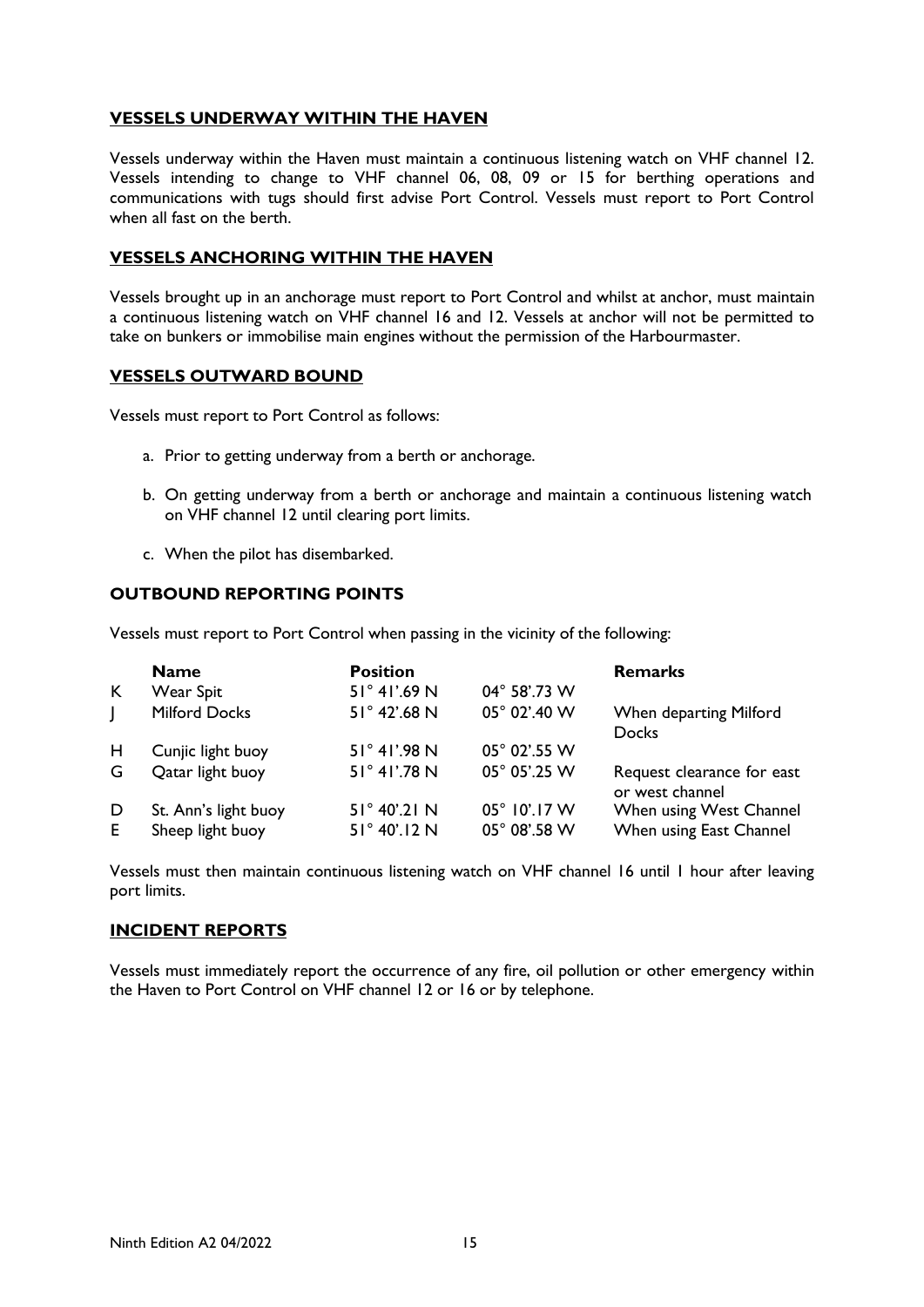### **INFORMATION BROADCASTS**

- i. Gale warnings on VHF channel 12 and 14 on receipt from The Met Office\*.
- ii. Expected shipping movements within the port will be given to vessels entering the port and prior to getting underway from a berth or anchorage, also on request at any time.
- iii. Height of tide and wind speed and direction also barometric pressure on request.

\* Prior to these broadcasts, notification will be transmitted to all ships on VHF channel 16.

### **HARBOUR SURVEILLANCE RADAR**

Mariners are reminded that Milford Haven Port Authority operates a VTS Traffic Organisation Service which includes harbour surveillance radar covering Milford Haven up to the Cleddau Bridge and seaward approaches for ranges up to 6 miles.

Vessels may obtain navigational advice and port operational information at any time by contacting "Milford Haven Port Control".

The above services are offered and will be rendered only on condition that neither the Authority nor any of its servants or agents shall be liable to any person whomsoever for any injury, loss or damage of any kind howsoever caused or arising, whether as a result of negligence or otherwise, as a result of non-availability of the service.

### **PASSAGE PLANS**

Vessels of 50 metres or more in length wishing to enter, depart or navigate within the area of jurisdiction of the Authority shall prepare a passage plan and declare such to Port Control, prior to each movement commencing.

The format of the passage is left to the discretion of the Master/Exemption Certificate holder but attention is drawn to the International Chamber of Shipping's Bridge Procedures Guide, Fifth Edition 2016, in particular, Sections 2.5 and 2.6.

### **ACCIDENT PROCEDURES**

### **PORT OF MILFORD HAVEN EMERGENCY PLAN**

Implementation of the Emergency Plan will be announced by Port Control on channels 16 and 12. All available relevant information will be given. Vessels in the Haven should maintain watch on VHF channel 12 for further instructions from Port Control.

VHF channel 14 is the port's designated emergency frequency. When a major emergency has been declared, vessels directly involved must maintain a listening watch on channel 14.

### **SEARCH AND RESCUE**

H.M. Coastguard has a statutory duty to be responsible for initiation and coordination of search and rescue. However, there may be circumstances within Milford Haven Port limits when it will be appropriate for HMCG to appoint Port Control or another unit as on-scene coordinator.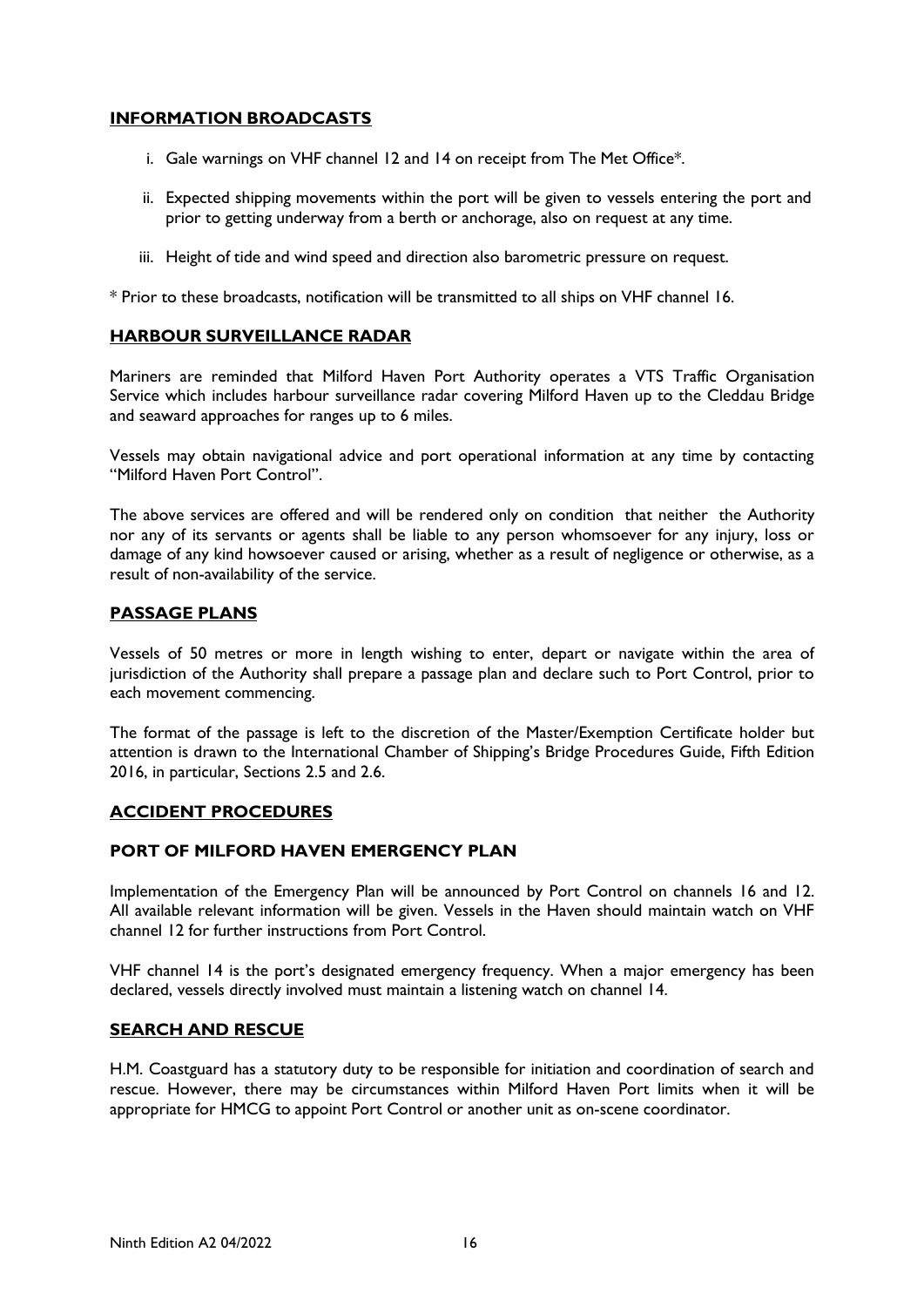### **MILFORD DOCKS VHF WORKING CHANNEL**

Permission to enter Milford Dock lock must be obtained directly from "PIERHEAD" on VHF channel 14. Vessels entering or leaving Milford Docks should remain on VHF channel 12 and only change to channel 14 when "working" with the "PIERHEAD". Permission to enter the Haven from the Dock during "free flow" or from the lock during other times must be obtained from Port Control on channel 12. Merchant vessels with Pilot, PEC (Pilot Exempt) Masters should use VHF channel 8 to liaise with Milford Dock Dockmaster on entry.

### **BERTHING OPERATIONS, WORKING CHANNELS**

VHF channels 15 and 9 have been allocated for berthing and unberthing operations within the main body of the Haven; for use by ships, tugs, mooring boats and jetties. The channel allocation is as follows:

|             | Primary | <b>Secondary</b> |
|-------------|---------|------------------|
| North Shore | q       | 15               |
| South Shore | 15      |                  |

### **ALONGSIDE SAFETY**

Mariners are reminded of the dangers of embarking and disembarking vessels from jetties or quays within the Haven.

In particular, attention is drawn to the need for a vessel making fast to be fully secure and engines stopped before shore personnel embark.

Mariners should exercise caution and communicate with the jetty when safe means of access has been provided for shore personnel to embark.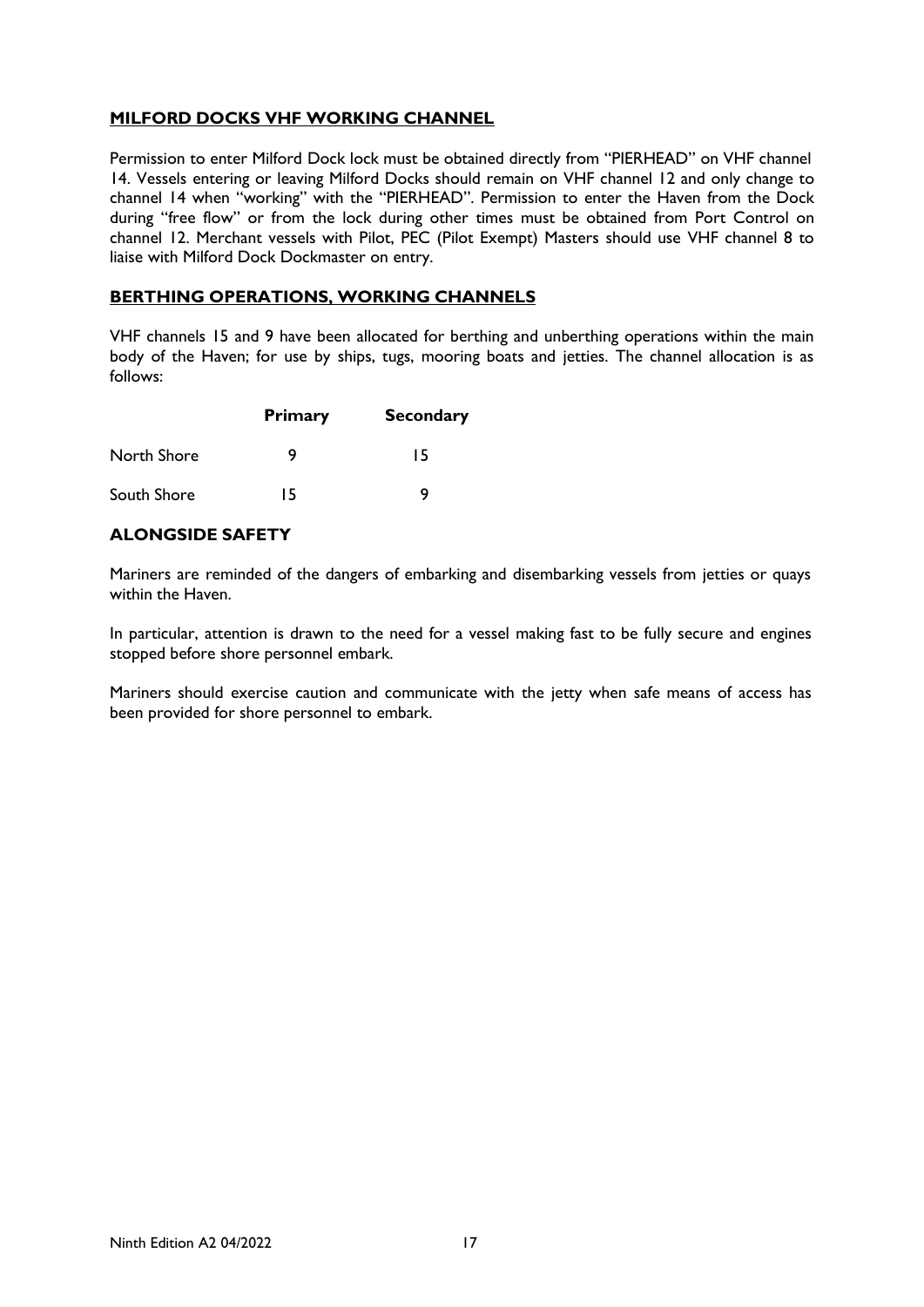### **SMALL CRAFT MOORING AREAS**

Mariners are reminded that vessels or objects moored to licensed permanent buoys within the following designated "small craft mooring areas" are NOT required to exhibit, all round, white riding lights.

Navigation outside the recognised channels should only be undertaken with local knowledge and, particularly during the hours of darkness, with alertness and caution.

Mooring areas as displayed on Admiralty Charts No's. 3273, 3274 and 3275:

- ➢ Dale.
- ➢ Sandy Haven.
- ➢ Gelliswick, Cunjic and Milford Dock West.
- ➢ Milford Dock East.
- ➢ Castle Pill.
- ➢ Angle.
- ➢ Pembroke River.
- ➢ Hazelbeach and Neyland.
- ➢ Pembroke Dock.
- ➢ Hobbs Point.
- ➢ Barnlake.
- $\triangleright$  Barnlake Point and Burton.
- ➢ Warrior.
- ➢ Burton Point and Rudders Boatyard.
- $\triangleright$  Jenkins Point and Lawrenny.
- ➢ Rooseferry.
- ➢ Llangwm.
- ➢ Landshipping Quay.
- ➢ Upstream a line from position: latitude 51º 46'.00 N, longitude 04º 54'.20 W. latitude 51º 46'.00 N, longitude 04º 53'.22 W.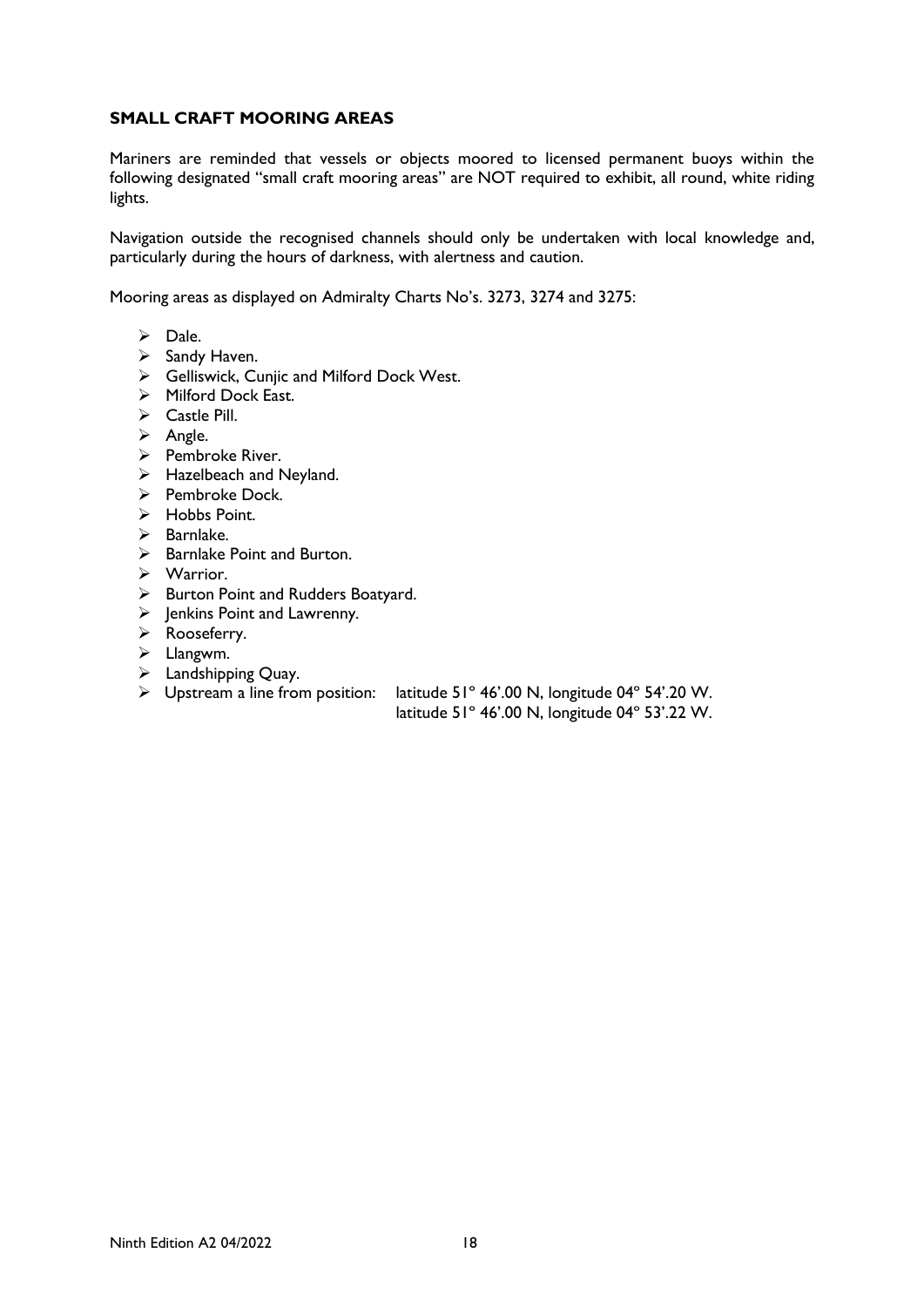## **MILFORD HAVEN PORT AUTHORITY** PILOTAGE

- <span id="page-18-0"></span>a. All waters over which the Milford Haven Port Authority have jurisdiction (the seaward limit of which is an imaginary line commencing at the western extremity of Studdock Point and drawn in a south easterly direction to the point of intersection latitude 51° 36'.25 N with longitude 05° 03'.00 W, thence in a westerly direction to the point of intersection of latitude 51° 36'.35 N with longitude 05° 16'.00 W and thence in an easterly direction to the south western extremity of St. Ann's Head).
- b. The docks and works belonging to the Milford Docks Company and the waters over which they have jurisdiction.
- **Call Sign:** Milford Haven Pilot.
- **Telephone:** +44(0) 1646 696136/7.
- **Email:** [portcontrol@mhpa.co.uk.](mailto:portcontrol@mhpa.co.uk)
- **Frequency:** Pilot Cutter: channels 06, 08, 11, 12, 14, 16 and 67 VHF.
- **Hours:** Pilot Cutter: channels 12 and 16 : 24 hours.
- **Procedure:** Pilotage is compulsory for all vessels over 50 metres in length within the Pilotage District except H.M. ships, vessels which are moving from one berth to another within a dock and vessels exempted by law. Request for a Pilot should be included in ETA message to the Milford Haven Port Authority Port Control. Vessels should remain at least 5 nautical miles off St. Ann's Head until contact has been established with the Pilot Cutter.

**TUG AND TOW** Compulsory pilotage if the overall length of tug plus tow plus towline is over 50 metres. [\(https://www.mhpa.co.uk/marine](https://www.mhpa.co.uk/marine-services/)[services/\)](https://www.mhpa.co.uk/marine-services/)

> When disconnected both will be subject to compulsory pilotage if they are each over 50 metres LOA.

**BOARDING POSITION** 4 miles south west of St. Ann's light house:<br>**FOR LARGE VESSELS** 51°36'.80 N. **FOR LARGE VESSELS** 05° 13'.50 W.

> All vessels to wait at least 5 miles off until instructed to proceed closer by either Port Control or Pilot directly.

- **COMBINATION** Vessels with more than 9 metres freeboard require a **LADDERS** combination ladder rigged. No forward facing accommodation ladders will be accepted and all rungs of pilot ladder must lie against ship's hull. Pilots have been instructed not to board vessels which do not meet these requirements. Please see Pilot Boarding Arrangements for further details: [\(https://www.mhpa.co.uk/marine-services/\)](https://www.mhpa.co.uk/marine-services/)
- **PILOT LADDER DEFECTS** Pilots may refuse to board if pilot ladders are defective. All deficiencies will be brought to the attention of the Master.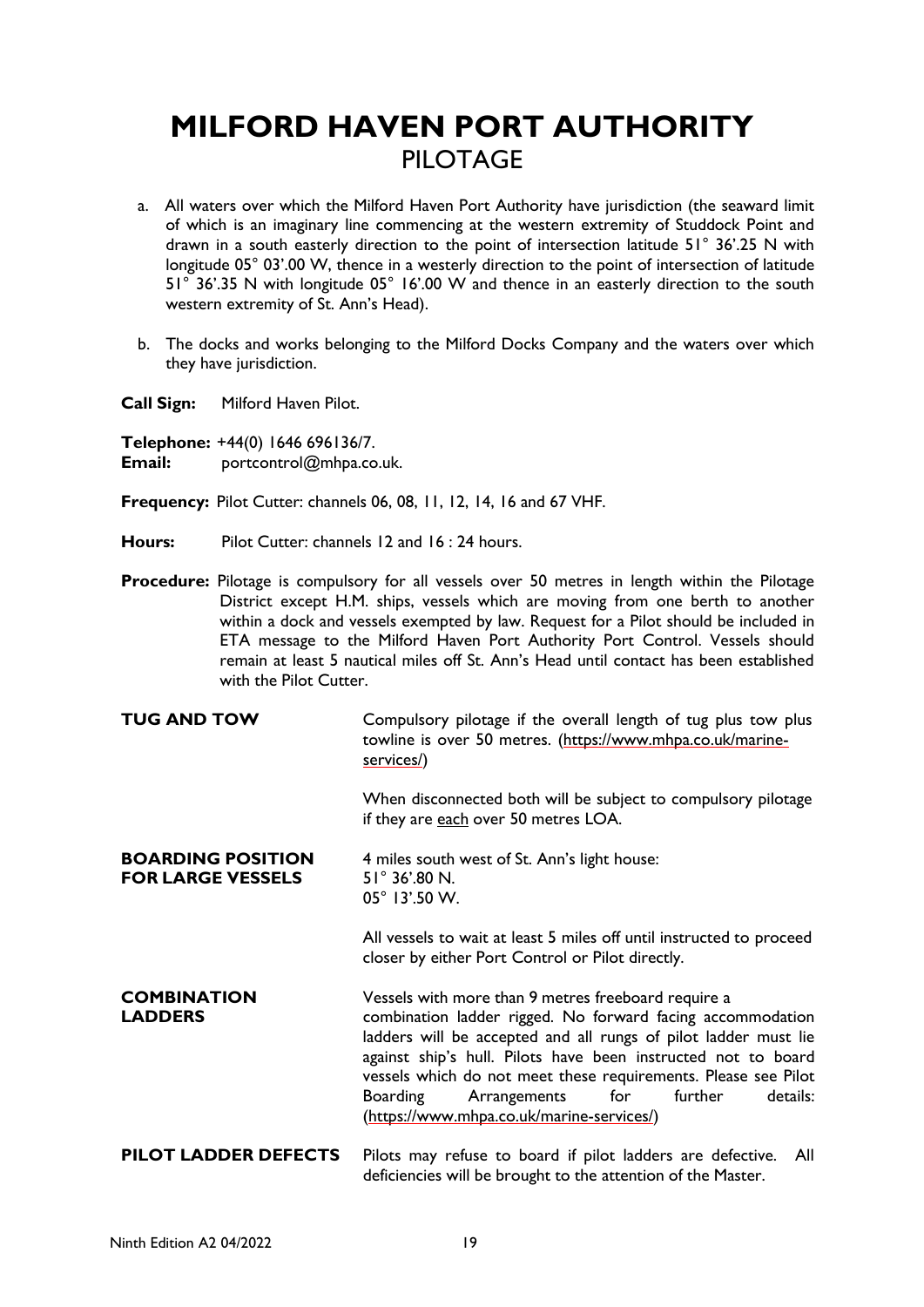|                                           | Owing to the large size of Pilot Cutters, the successful boarding of a<br>Pilot in rough weather is significantly reduced by having to use<br>combination ladders. It is therefore advisable to reduce the freeboard<br>to below 9 metres in vessels where this is possible, to avoid delays.                                                                                                                                                                           |
|-------------------------------------------|-------------------------------------------------------------------------------------------------------------------------------------------------------------------------------------------------------------------------------------------------------------------------------------------------------------------------------------------------------------------------------------------------------------------------------------------------------------------------|
|                                           | If combination ladders are used, the accommodation ladder should be<br>rigged as high as possible, preferably the end platform should be at<br>least 7 metres above the water level. Under no circumstances should<br>tripping lines be used on the rope ladder.                                                                                                                                                                                                        |
| <b>THE PORT</b>                           | <b>VESSELS ARRIVING OFF</b> If a pilot booking has not been received, they are to be asked to stay<br>at least 10 miles off the port.                                                                                                                                                                                                                                                                                                                                   |
| <b>FUEL CHANGEOVER</b><br><b>ON SHIPS</b> | To clarify the ports stance on vessels changing over to / from low<br>Sulphur fuels. We require ships to change over only when made fast.<br>Ships have a two-hour grace period after having tied up or before<br>letting go to change over and therefore there should be no reason to<br>change fuel - with the possibility of a blackout being caused while<br>underway. Use of Open Loop Scrubbers are not authorised.                                               |
| <b>REDUCED VISIBILITY</b>                 | Vessels over 30,000 DWT and all LPG ships carrying LPG or not gas<br>free must have at least I mile visibility prior to moving in the harbour.                                                                                                                                                                                                                                                                                                                          |
|                                           | Vessels less than 30,000 DWT carrying dangerous or polluting goods<br>in bulk must have at least $\frac{1}{2}$ mile visibility prior to moving in the<br>Haven.                                                                                                                                                                                                                                                                                                         |
|                                           | All reporting vessels over 20 metres LOA must have at least 0.1 mile<br>visibility prior to moving in the harbour.                                                                                                                                                                                                                                                                                                                                                      |
| <b>PILOT BOOKINGS</b>                     | Vessels on jetties - from the terminal operator (Oil), Agent (LNG),<br>Agent or Master (Milford Dock and Port of Pembroke).<br>Vessels at sea - from the terminal operator or Master or Agent with<br>the agreement of the terminal operator.<br>Bookings can also be made by a Pilot in conjunction with the<br>Master/Agent to suit operating conditions. Please see Pilot Boarding<br>Arrangements for further details (https://www.mhpa.co.uk/marine-<br>services/) |

### **PILOTAGE EXEMPTION CERTIFICATES**

Masters holding Pilotage Exemption Certificates are required to inform the Port Control of their certificate number when passing the vessel's ETA. Failure to give a valid number will mean that the vessel will be required to take a Pilot to navigate within the Haven.

#### **TUG USAGE FOR BERTHING OF CRUDE CARRIERS**

| Up to $100,000$ DWT    | $\blacksquare$ | Minimum of 2 tugs |
|------------------------|----------------|-------------------|
| 100,000 to 150,000 DWT | $\blacksquare$ | Minimum of 3 tugs |
| Over 150,000 DWT       | ٠              | Minimum of 4 tugs |

It must be recognised that the above are only general guidelines and may be varied at the pilot's discretion, depending on weather and known ship's limitations. Tug numbers may be reduced depending on ship's equipment, i.e. bow and stern thrusters, twin screw, high lift rudders, dp capability, etc. Tug numbers may also be reduced for un-berthing operations at Pilots' discretion.

For all movements of vessels over 25,000 DWT regardless of thrusters, at least one tug to be in attendance. All other tug requirements for all other ships will be to Pilots discretion as agreed with the Master.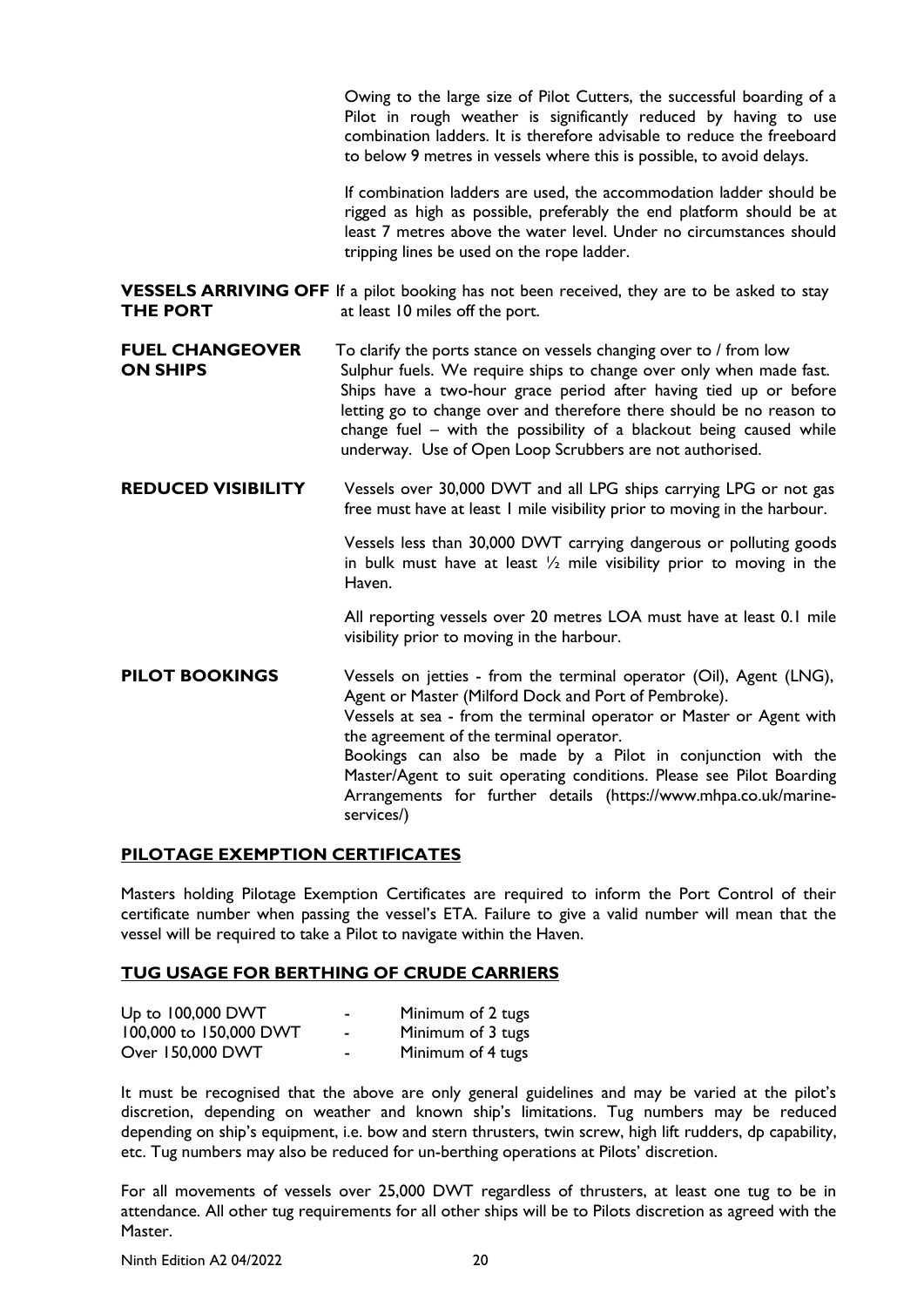### **TUG USAGE FOR MOVEMENT OF LNGC**

LNGC will be provided with 4 tugs, one of which will be an active escort. The tug at the bow will always make fast through the center lead. The stern escort will also use the center lead.

### **USE OF CHAIN STOPPERS ON TOW ROPES**

Mariners should be aware of the dangers involved in the use of chain stoppers when releasing tug tow ropes. Milford Haven tugs are equipped with synthetic tow ropes, so chain stoppers should not be used when letting go tugs either alongside a berth or underway.

### **MILFORD HAVEN VLCC DEFINITION**

Vessels of 65,000 gross tonnes and over are defined as a VLCC and are provided with two Pilots inward, one of which must be a Class 1, bound from sea to berth. VLCCs outward bound are provided with two Pilots from berth until swung, proceeding out clear of the jetties and tugs dismissed.

### **LNGC DEFINITION**

Vessels designed and built to carry liquefied natural gas in bulk. These vessels will be provided with two suitably Classed Pilots.

### **LNGC / SPECIFIED VESSEL RESTRICTIONS PER NOTICE TO MARINERS**

#### Controlled Zones

Extending 1 mile ahead and astern of the specified vessel and within the main channel. No commercial vessel of 20 metres or more may navigate within the controlled zone except astern of the specified vessel where such navigation is away from it and provided that prior permission has been sought from and granted by Port Control.

#### Exclusion Zones

Extending ahead to the limit of the line of sight from the bridge of the specified vessel within the confines of the channel, no vessel is permitted to navigate within this zone at any time. Such limit will be determined by a patrol vessel stationed ahead. The zone astern will extend to the stern of an escort tug, where provided, or 100 metres where it is not.

### **ENTRY RESTRICTION FOR LARGE VESSELS**

- (1) For booking purposes, loaded VLCCs may only enter between 1½ hours before HW and HW Milford Haven.
- (2) Ballast VLCCs. Entry to Pilot's discretion, subject to there being sufficient under keel clearance and weather/tidal considerations.
- (3) For vessels of more than 17.0 metres draught, consideration must be given to allowing the vessel to manoeuvre into, or out of the Haven under carefully prescribed conditions which will be discussed and agreed between the Harbourmaster, Pilots and the company concerned.
- (4) LNGC may enter at any time subject to sufficient under keel clearance, weather and resource constraints.

### **UNDER KEEL CLEARANCE**

A minimum of 10% is required at all times, while underway. To Pilots' discretion 20% in West and East Channels.

### **SWINGING ROOM**

As a very general rule pilots require  $1\frac{1}{2}$  x ships length sea room for swinging, although this may be varied by prior agreement.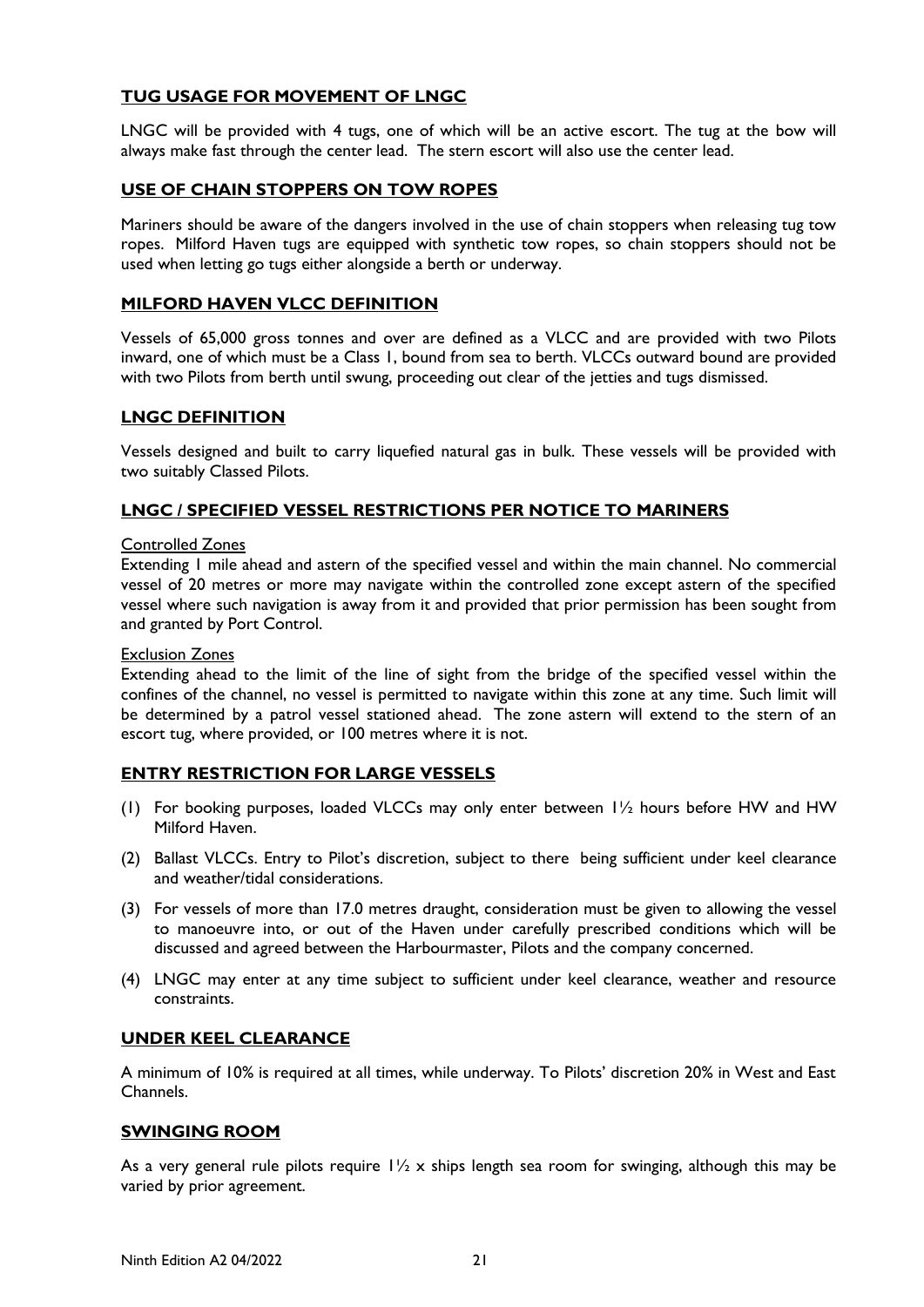### **PROCEDURE**

The order in which ships should enter or leave the Haven when a conflict of interests occurs will be governed by the following considerations (in no particular order of preference):

### (1) **FIRST COME, FIRST SERVED**

All things being equal, the principles of "first come", "first served" will be observed, and where a ship has been delayed on a previous tide, she will be given priority on the following tide.

### (2) **ARRIVAL AND DEPARTURE**

In view of the fact that a vessel at a safe anchorage, or suitably moored alongside, is in a safer position than an arriving vessel, priority will be given to arriving vessels. This criterion is unlikely to be invoked frequently owing to the wide disparity in draught of arriving and departing vessels.

### (3) **TUGS**

The availability of tugs must have an influence on the order in which ships are handled, it being generally accepted that no very large vessel should commit herself to the entrance until sufficient tugs are available to handle her.

### (4) **TIDE**

The best use of tide must always be an important consideration and this will be affected by:

- a. Maximum draught of ships involved.
- b. The effects on other movements of vessels swinging.

### (5) **TERMINAL TO WHICH BOUND**

All other things being equal, the vessel bound further up the Haven will be given priority over the other, but this criterion is looked upon as the least important and will not be used to over-ride other considerations.

### (6) **SPECIAL CONSIDERATIONS**

For instance:

- a. Urgently required ship.
- b. Position of rope runners, mooring parties, etc.
- c. Special representations concerning, say, tidal restrictions at other ports in the case of product tankers.

### (7) **FERRY MOVEMENTS**

Ferry movements should be given priority whenever possible. Oil and gas companies have agreed to amend movement times, except in the case of VLCCs and other tidally restricted movements where amendments could lead to long delays.

### (8) **PEMBROKE PORT**

The larger vessels stemmed for the Pembroke Port will usually be tidally restricted and there will be occasions when they clash with oil company vessels on the same tide. The decision as to who takes priority should in the first instance be decided by the two parties concerned. If this approach fails the Harbourmaster or in his absence the Duty Harbourmaster will be responsible for programming ship movements.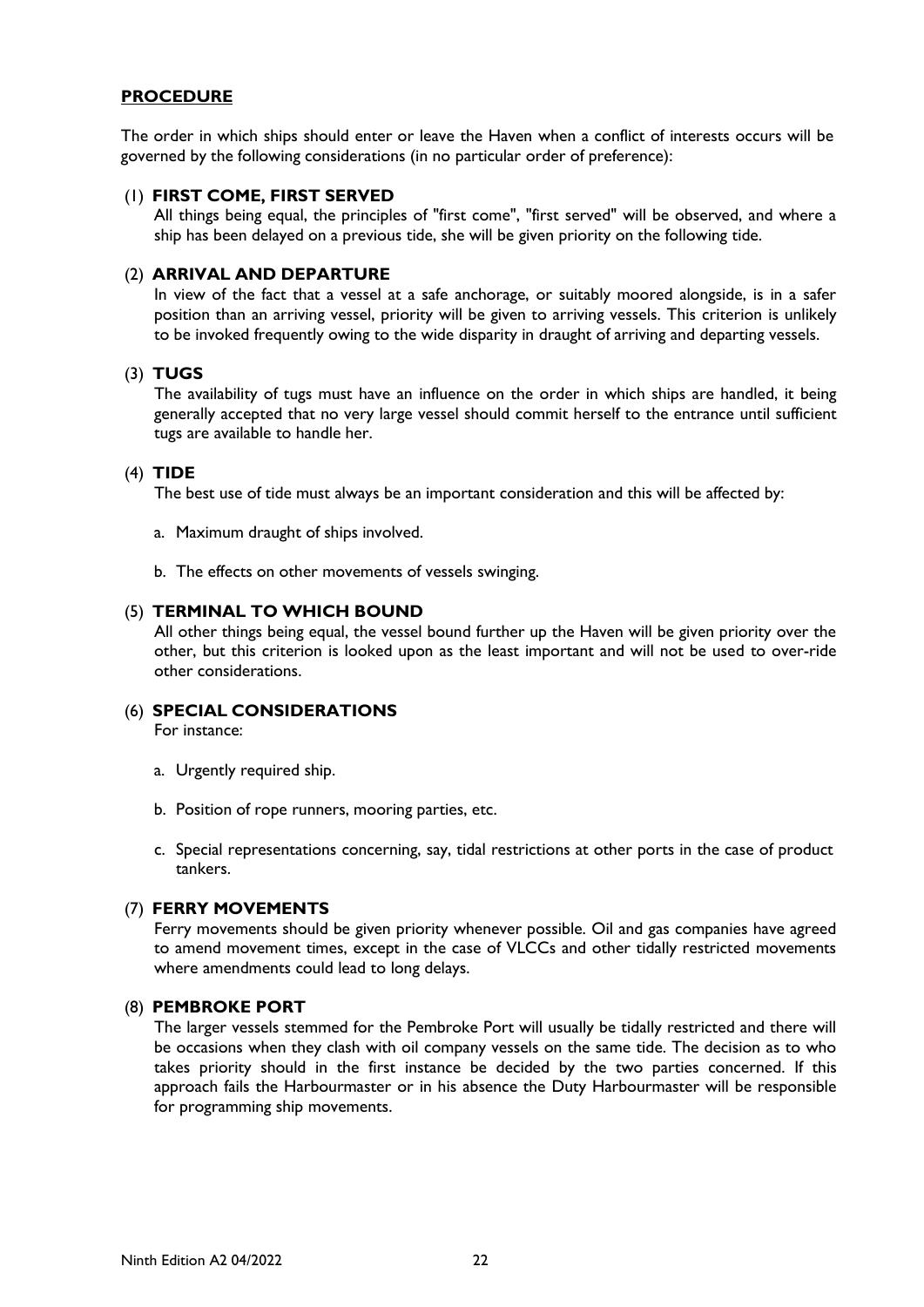### **OVERCARRIAGE**

- (1) A request for overcarriage may be received by Port Control from any vessel in the port after these requirements have been explained to the Master by the vessel's Agent in advance as follows:
	- a. Vessels must have acceptable accommodation and conditions. Pilots will advise of any deficiencies.
	- b. Vessels will sail at the earliest convenient time and proceed with best dispatch to overcarriage port.
	- c. Recognised overcarriage ports due to COVID restrictions are Falmouth and Breaksea. Other ports that may be considered are Lynas, Dublin, Belfast, Waterford, New Ross, Cork and Holyhead.
	- d. Pilots will be returned to Milford Haven by the quickest reasonable means.
	- e. Vessels must comply with the rules as set out below.
	- f. Pilots will decide on whether or not to overcarry both before sailing and once again at the port limits, when they may disembark if conditions allow.
- (2) Vessels of over 25,000 DWT overcarry to Lynas and Falmouth with the Pilots at the request of the Master. Holyhead is an acceptable substitute for Lynas. Such vessels may also overcarry to Breaksea, Dublin, Waterford, New Ross, Cork and Belfast at the discretion of the Pilots, bearing in mind safety and the best interests of our customers.
- (3) Vessels of less than 25,000 DWT may overcarry to Lynas, Falmouth, Breaksea, Dublin, Waterford, New Ross, Cork and Belfast at the discretion of the Pilots, bearing in mind safety and the best interests of our customers. Holyhead is an acceptable substitute for Lynas.
- (4) Consideration may be given to overcarry a Pilot to Lynas, Falmouth, Breaksea, Dublin, Waterford, New Ross, Cork and Belfast depending upon the availability of a Pilot. Holyhead is an acceptable substitute for Lynas.
- (5) In certain circumstances consideration may be given for Pilots to join at overcarrying ports for inbound movements (undercarry).
- (6) The ships agent should confirm that the destination port is actually working ships and that a pilot launch will be available at that port.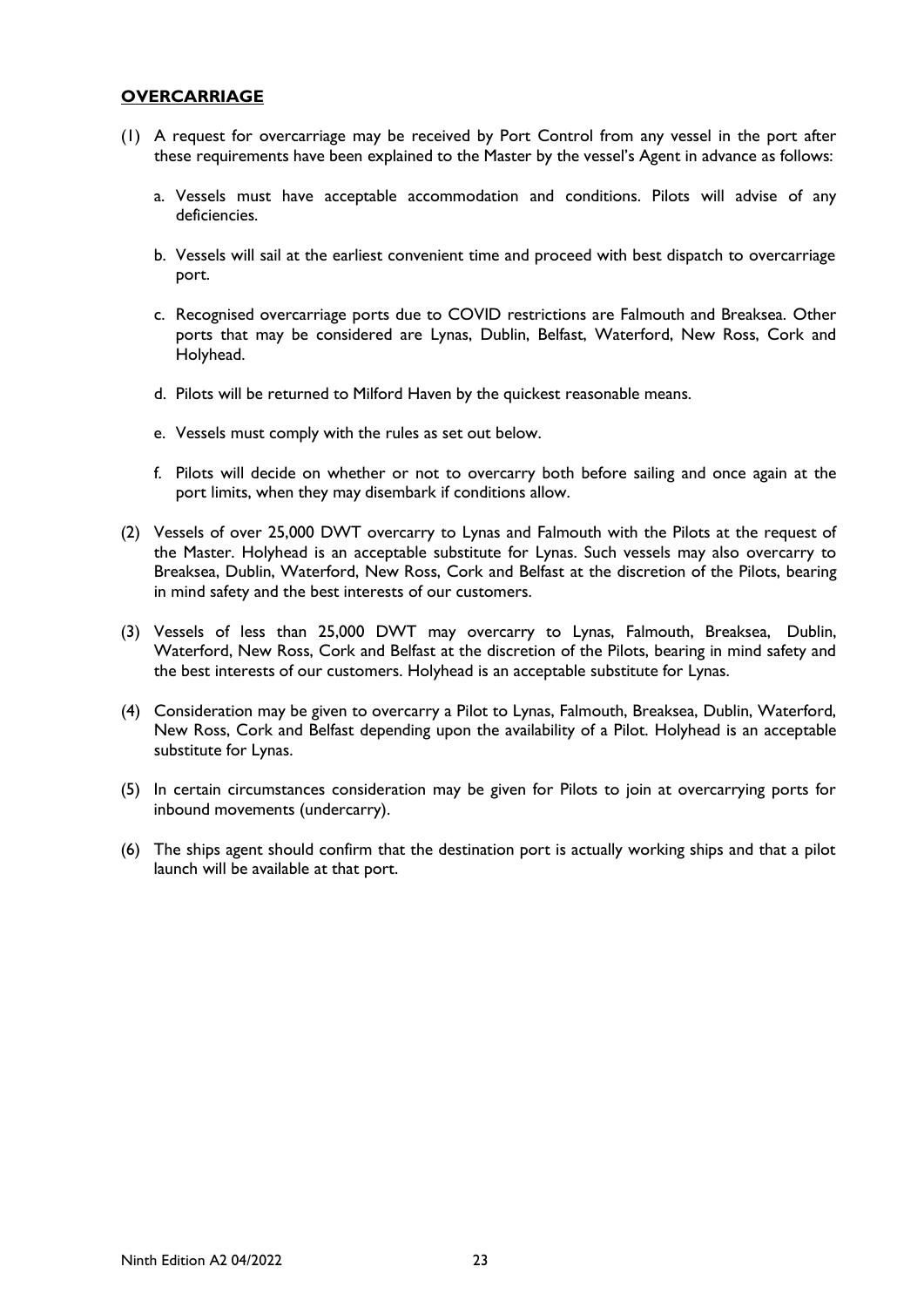### **LNG Movement Constraints**

### **Dragon LNG**

- Conventional ships to/from Dragon LNG can pass any ship at South Hook LNG.
- Conventional ships to/from Dragon LNG can swing off Valero (Milford Shelf swinging grounds) with Valero 1 and 6 occupied.
- Q Flex outbound from Dragon LNG cannot pass a LNGC berthed at South Hook No 2 berth.
- Q Flex to Dragon LNG if swinging in the Milford Shelf swinging grounds may swing with Valero berth 1 and 6 occupied with one of the vessels having a beam under 25m. Weather indication at Milford Docks should be taken into account for the swinging aspect of this operation.
- Q Flex from Dragon LNG may swing with Valero berth  $1 \text{ or } 6$  occupied.

### **South Hook LNG**

- Vessels on berth 2 can depart if head out with berth 1 occupied.
- Q Flex head in can depart by swinging in the Milford Shelf swinging ground if Valero berths 1 or 6 are empty.
- Q Max berthed head in must wait until berth 1 (South Hook LNG is empty).

### **For Clarification:**

- Conventional LNG is a LNGC under 300m LOA not classed as Q Flex or Q Max and can be spherical or membrane construction.
- Q Flex is a LNGC of approximately 315m LOA.
- Q Max is a LNGC of approximately 345m LOA.

### **Other constraints such as resource and weather limits apply.**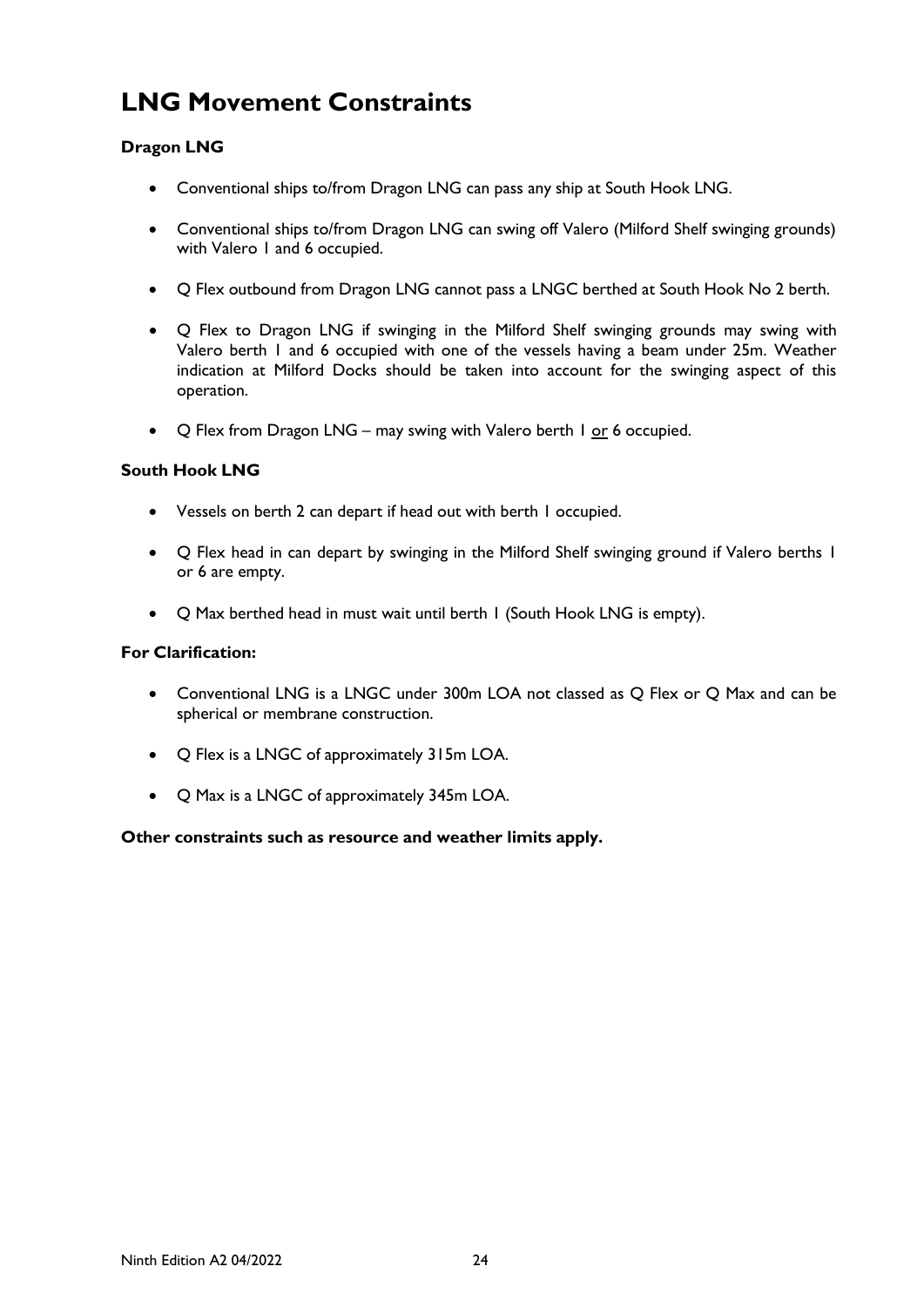### **SAFE SPEED WHEN TRANSITING THE HAVEN**

All vessels regardless of size are to comply with The International Regulations for Preventing Collisions at Sea, Regulation 6 "Safe Speed" and Harbour Byelaw 20 "Navigate with Care"

Notwithstanding this fact all reporting vessels will, under normal circumstance, observe the following maximum speeds when within the Haven.

Sea to West Blockhouse – Full Manoeuvring Speed.

West Blockhouse to South Hook Buoy – 16 knots.

South Hook Buoy to Newton Noyes Jetty – 12 knots.

Newton Noyes Jetty to Cleddau Bridge – 10 knots.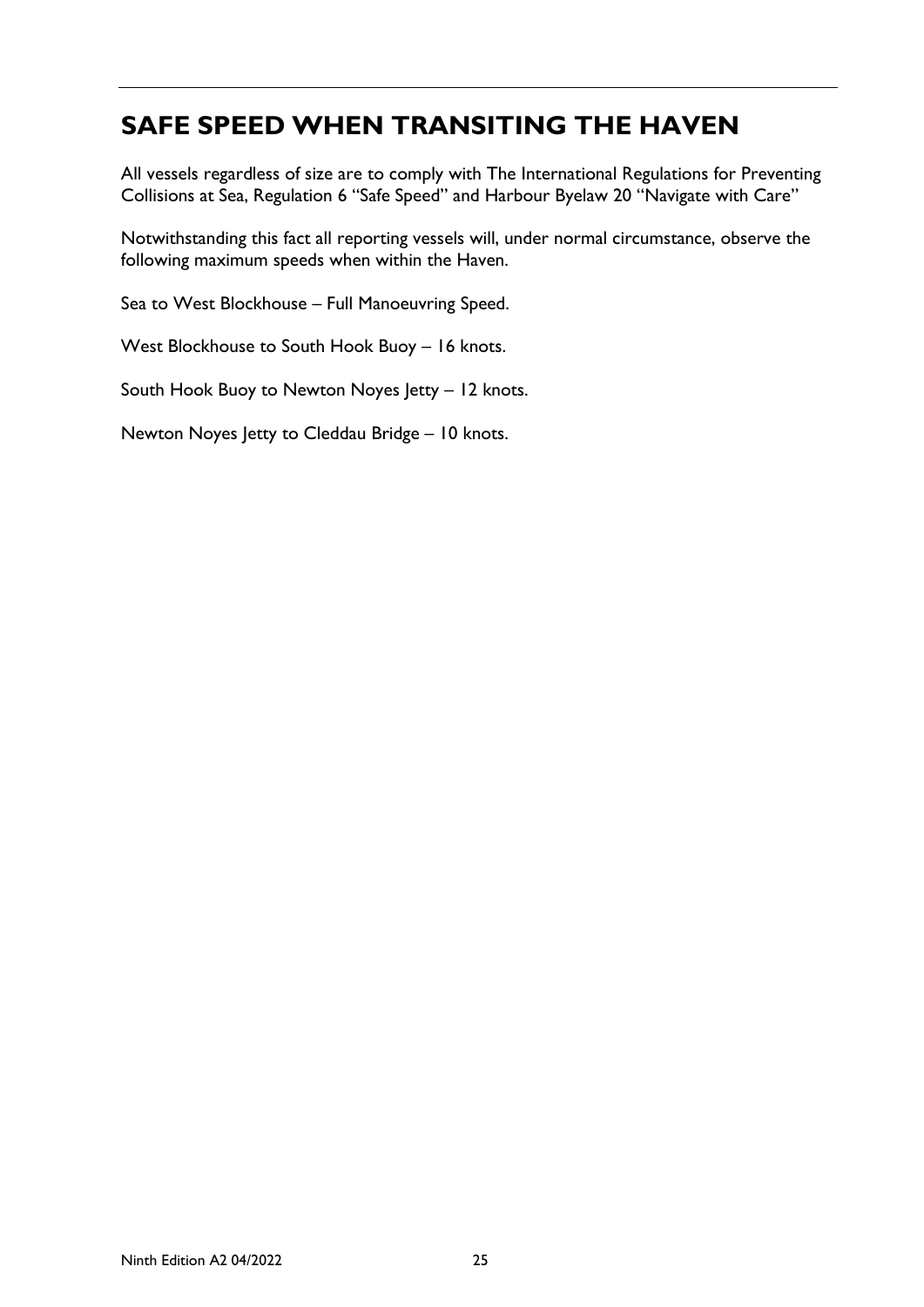### <span id="page-25-0"></span>UNITED KINGDOM REGULATIONS FOR PORT ENTRY AND DEPARTURE

### **THE MERCHANT SHIPPING (VESSEL TRAFFIC MONITORING AND REPORTING REQUIREMENTS) REGULATIONS 2011 AS AMENDED**

For details of other reporting requirements see MSN 1899(M+F) –January 2020.

A completed Schedule 2 should be sent to Port Control at least one hour before departure by all vessels required to take a Pilot or with a PEC (Ferry excepted).

### **DANGEROUS GOODS IN HARBOUR AREAS (DGHA) REGULATIONS 2016**

### **RESPONSIBILITY**

**Masters** or **Agents** are responsible for informing the Port Control and berth operator in advance which dangerous substances and in what amounts they are going to be brought into the harbour area. The normal minimum period of notice for entry of dangerous substances by (land or) sea is 24 hours. Where it is not reasonably practicable to give 24 hours' notice, the Harbourmaster and the berth operator together may agree to accept shorter notice.

Vessels carrying a dangerous substance should immediately inform the Port Control on VHF channel 12 of any untoward incident which occurs or has occurred on the vessel. "Untoward incident" means an incident involving or threatening the containment of a dangerous substance.

### **DEFINITION**

**Dangerous Goods** are defined as those classified in the International Maritime Dangerous Goods Code (IMDG Code) in chapter 19 of the International Gas Carriers Code (IGC Code) and in chapter 17 of the International Bulk Carriers Code (IBC Code).

**Polluting Goods** are oil as defined in MARPOL Annex 1, noxious liquid substances as defined in MARPOL Annex II and harmful substances as defined in MARPOL Annex III.

Bunkers, stores and equipment for use on board a vessel are not regarded as dangerous or polluting goods for the purpose of the Regulations.

For workboats delivering stores including Dangerous Goods, these are declared to Port Control prior to movement. There are no specific restrictions to their movement within the waterway.

CERS III came into force on 1<sup>st</sup> April 2017 and requires all vessels over 300 GT arriving to and sailing from Milford Haven to complete an accurate CERS Workbook and forward it to the port at least 24 hours prior to arrival, or as soon as possible when the voyage time is less.

It is vital that all relevant parts of the CERS Workbook are completed prior to each arrival and departure from the port. Failure to submit a completed CERS Workbook prior to arrival and departure could result in transit delays for the vessel.

The reporting requirements apply to all vessels over 300 GT arriving to and sailing from a UK port. It also applies to fishing vessels, traditional ships and recreational craft with a length of 45 metres or more. Ferries and other similar scheduled vessels may be exempt on receipt of a CERS exemption certificate. UK Warships and other government vessels as well as EEC Warships are exempt.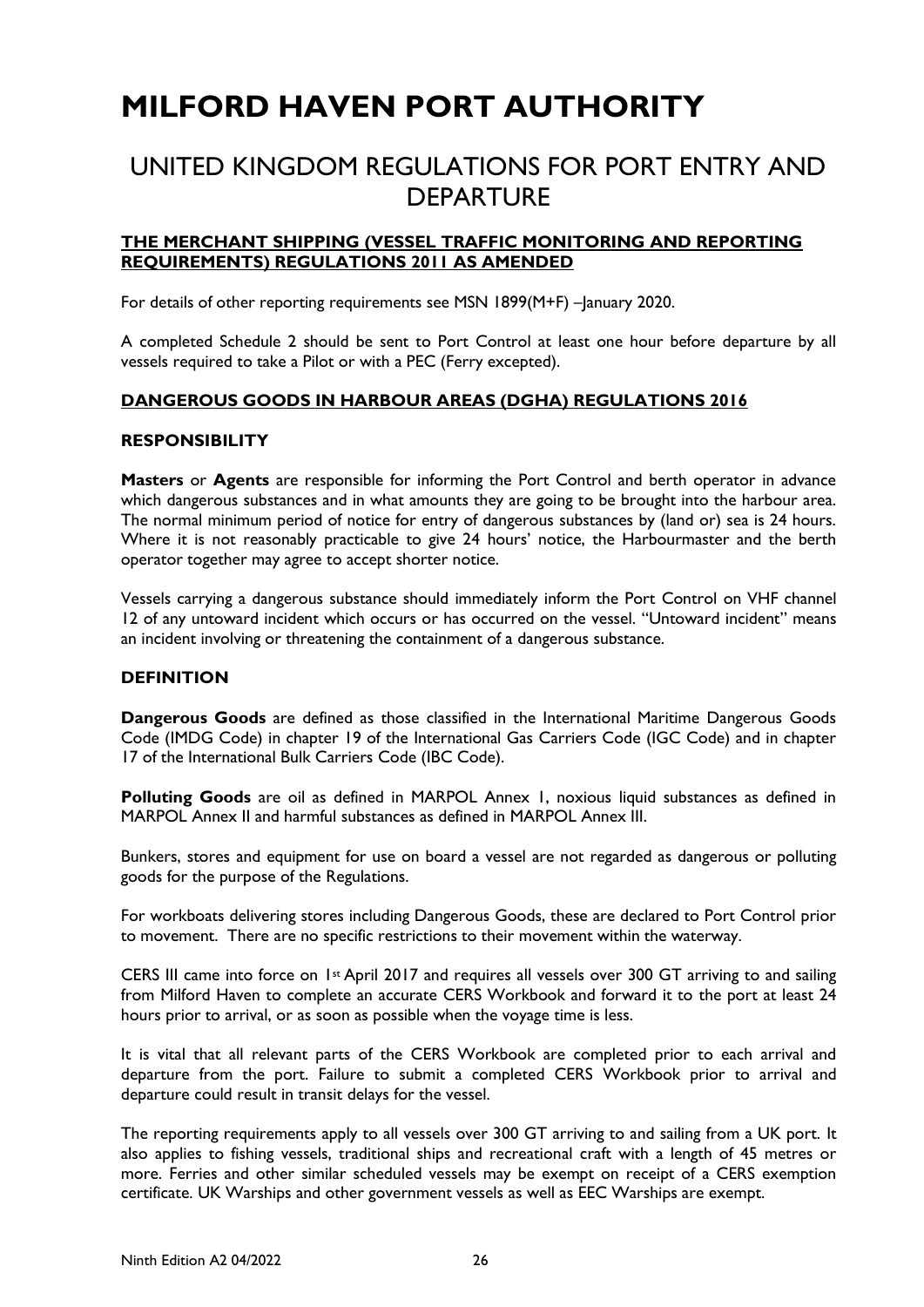## PORT GUIDELINES – JETTY INFORMATION

<span id="page-26-0"></span>**JETTY – South Hook LNG Terminal OPERATOR – South Hook LNG Terminal Ltd**

| <b>BERTH DETAILS</b>                | No. I BERTH             | No. 2 BERTH             | No. 3 BERTH             |
|-------------------------------------|-------------------------|-------------------------|-------------------------|
| <b>Length of Face</b>               | 107 <sub>m</sub>        | 107 <sub>m</sub>        | 73 <sub>m</sub>         |
| Deck Height above Chart Datum       | 10 <sub>m</sub>         | 10 <sub>m</sub>         | 9.75m                   |
| <b>Direction</b>                    | $096^\circ - 276^\circ$ | $096^\circ - 276^\circ$ | $080^\circ - 260^\circ$ |
| <b>Control Depth</b>                | 17.0 <sub>m</sub>       | 18.4m                   | Berth not in use        |
| <b>Last Survey</b>                  | 2021                    | 2021                    | 2021                    |
| <b>Control Depth - Approach</b>     | 16.1 <sub>m</sub>       | 16.1 <sub>m</sub>       | 15.4 <sub>m</sub>       |
| <b>Last Survey</b>                  | 202 I                   | 2021                    | 2021                    |
| Max. DWT                            | 190,000                 | 190,000                 | 36,000                  |
| Max. LOA                            |                         |                         | <b>OUT OF SERVICE</b>   |
| <b>Jetty Weight Limit</b>           | 12t                     | 12t                     |                         |
| <b>Fresh Water</b>                  | OOC                     | OOC                     | OOC                     |
| <b>Lighting for Night Operation</b> | OOC                     | OOC                     | OOC                     |
| <b>FFA to DSHA Regs</b>             | OOC                     | OOC                     | OOC                     |
| <b>Ship to Shore Access</b>         | OOC                     | OOC                     | OOC                     |
| Max speed berthing to fenders       |                         |                         |                         |
| Waste                               | OOC                     | OOC                     | OOC                     |

| А. | Distance - Entrance to Jetty                     | 4.5 miles.                                                                                                                                                                                                                                                                                                          |  |
|----|--------------------------------------------------|---------------------------------------------------------------------------------------------------------------------------------------------------------------------------------------------------------------------------------------------------------------------------------------------------------------------|--|
| В. | <b>Pilot on Board to Berth</b>                   | I 1/2 hours.                                                                                                                                                                                                                                                                                                        |  |
| C. | <b>Tidal Stream Requirement</b>                  | Dependent upon swinging and berthing plan.                                                                                                                                                                                                                                                                          |  |
| D. | <b>Swinging</b>                                  | Limiting depth in Swinging Area 10.8 metres.                                                                                                                                                                                                                                                                        |  |
| Е. | <b>Tugs</b>                                      | As per guidelines $-4$ tugs on all LNG movements.                                                                                                                                                                                                                                                                   |  |
| F. | <b>Mooring Boats/Gangs</b>                       | 2 mooring boats + mooring gang for all berthing operations.                                                                                                                                                                                                                                                         |  |
| G. | <b>Communications</b>                            | VHF working channel 9 or 15 S Hook No 1 etc.                                                                                                                                                                                                                                                                        |  |
| Н. | <b>Known Obstructions</b>                        | No.                                                                                                                                                                                                                                                                                                                 |  |
| I. | <b>Adjacent Berth Movements</b>                  | As per guidelines for LNG movements - exclusion zone, patrol<br>vessel etc.                                                                                                                                                                                                                                         |  |
| J. | Day/Night Operation                              | Yes.                                                                                                                                                                                                                                                                                                                |  |
| К. | <b>Remarks</b>                                   | No. 3 berth is not operational. Vessels are NOT permitted to<br>berth.                                                                                                                                                                                                                                              |  |
|    |                                                  | Maximum approach speed - 0.15 m/sec (0.29 knots).                                                                                                                                                                                                                                                                   |  |
|    | <b>Operating Wind Limits</b><br><b>Sustained</b> | Stop cargo transfer - 35knots (18m/sec)<br>Manoeuvring gangway (off or on) - 40knots (20m/sec)<br>Disconnect cargo transfer equipment - 40knots (20m/sec)<br>Terminal will review need to take further actions - 45knots<br>(23m/sec)<br>The wind readouts from Mid Channel Rock beacon will be used<br>as default. |  |
|    |                                                  | Entry and transit parameters 25knots gusting 30knots maximum.<br>Visibility parameter - not less than Inautical mile.                                                                                                                                                                                               |  |
| M. | <b>Bunkering</b>                                 | Bunkering is not currently permitted.                                                                                                                                                                                                                                                                               |  |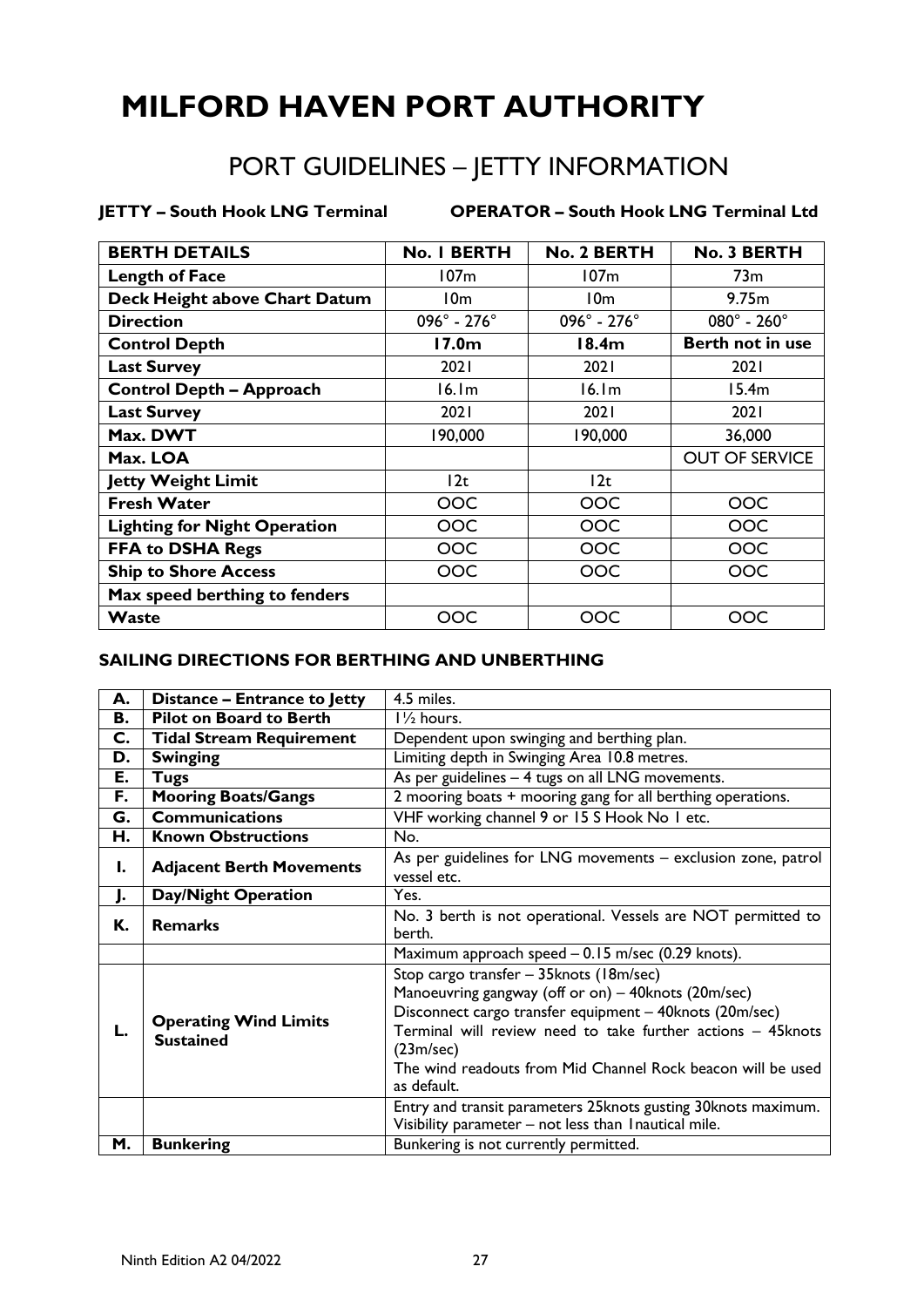## PORT GUIDELINES – JETTY INFORMATION

### **JETTY – Puma Energy OPERATOR – Puma Energy UK Ltd**

| <b>BERTH DETAILS</b>                | No. I BERTH                    | No. 2 BERTH                                       | No. 3 BERTH                    |
|-------------------------------------|--------------------------------|---------------------------------------------------|--------------------------------|
| <b>Length of Face</b>               | 135m                           | 70 <sub>m</sub>                                   | 37m                            |
| Deck Height above Chart Datum       | 10 <sub>m</sub>                | 10 <sub>m</sub>                                   | 10 <sub>m</sub>                |
| <b>Direction</b>                    | $075^{\circ}$ - 255 $^{\circ}$ | $075^{\circ}$ - 255 $^{\circ}$                    | $075^{\circ}$ - 255 $^{\circ}$ |
| <b>Control Depth</b>                | 17.6m                          | 10.2m                                             | Berth not in use               |
| <b>Last Survey</b>                  | 2021                           | 2021                                              | 2021                           |
| <b>Control Depth - Approach</b>     | 16.1 <sub>m</sub>              | 16.1 <sub>m</sub>                                 | 5.5 <sub>m</sub>               |
| <b>Last Survey</b>                  | 2021                           | 2021                                              | 202 l                          |
| Max. DWT                            | 275,000                        | 40,000                                            | 7,000                          |
| Max. LOA                            | 320m                           | 201m                                              | 122m                           |
| <b>Jetty Weight Limit</b>           |                                | 15 tonne - 2 axle lorry, 24 tonne vehicle weight. |                                |
| <b>Fresh Water</b>                  | Yes                            | <b>Yes</b>                                        | Yes.                           |
| <b>Lighting for Night Operation</b> | Yes.                           | <b>Yes</b>                                        | Yes.                           |
| <b>FFA to DSHA Regs</b>             | <b>Yes</b>                     | <b>Yes</b>                                        | Yes.                           |
| <b>Ship to Shore Access</b>         | Gangway                        | Gangway                                           | Berth face ladders             |
| <b>Waste</b>                        | Yes                            | Yes                                               | Yes                            |

| А.                        | Distance - Entrance to Jetty    | 4.9 miles.                                                                                                                                                                                                          |  |  |
|---------------------------|---------------------------------|---------------------------------------------------------------------------------------------------------------------------------------------------------------------------------------------------------------------|--|--|
| В.                        | <b>Pilot on Board to Berth</b>  | I hour.                                                                                                                                                                                                             |  |  |
| $\overline{\mathsf{C}}$ . | <b>Tidal Stream Requirement</b> | Valero swinging ground control depth $= 9.3$ metres.                                                                                                                                                                |  |  |
| D.                        | <b>Swinging</b>                 | Valero swinging ground control depth for vessel of<br>$275m$ or over = 9.3 metres.<br>Valero swinging ground control depth for vessel under<br>$275m = 11.0$ metres.<br>Swinging off Puma Energy: to Pilots advice. |  |  |
| Е.                        | <b>Tugs</b>                     | Tugs as per guidelines. Lineboat/tug required for small<br>LPG vessels to Puma Energy 3.                                                                                                                            |  |  |
| F.                        | <b>Mooring Boats/Gangs</b>      | Mooring boats and gangs.                                                                                                                                                                                            |  |  |
| G.                        | <b>Communications</b>           | Channel 9 or 15 VHF c/s "Puma Energy No I" etc.                                                                                                                                                                     |  |  |
| Η.                        | <b>Known Obstructions</b>       | Berth 3: distance from jetty face to FR lights 190<br>metres (5.6 metres dredged area).                                                                                                                             |  |  |
| Ι.                        | <b>Adjacent Berth Movements</b> | Keep in view main channel movements.                                                                                                                                                                                |  |  |
| J.                        | <b>Day/Night Operation</b>      |                                                                                                                                                                                                                     |  |  |
| К.                        | <b>Remarks</b>                  | Max. wind $=$ 30 knots to berth at Puma Energy 3.<br>The wind readouts from Mid Channel Rock beacon will<br>be used as default.                                                                                     |  |  |
| L.                        | VLCC, light arrival, laden      | Arrival in ballast berthing programmed for 3 hours                                                                                                                                                                  |  |  |
|                           | departure                       | before HW (draft allowing) for a swing off Valero and<br>berthing bow west at Puma 1.<br>Active Escort inbound, 4 tugs and Patrol                                                                                   |  |  |
|                           |                                 | If Valero 6 & 1 occupied, then 9.3m (valid at time of                                                                                                                                                               |  |  |
|                           |                                 | issue) is used for swing                                                                                                                                                                                            |  |  |
|                           |                                 | Sailing loaded to be planned for 1 1/2 hr before HW with                                                                                                                                                            |  |  |
|                           |                                 | Active Escort and Patrol. Number of Tugs at pilots                                                                                                                                                                  |  |  |
|                           |                                 | discretion. South Hook 2 berth empty for sailing                                                                                                                                                                    |  |  |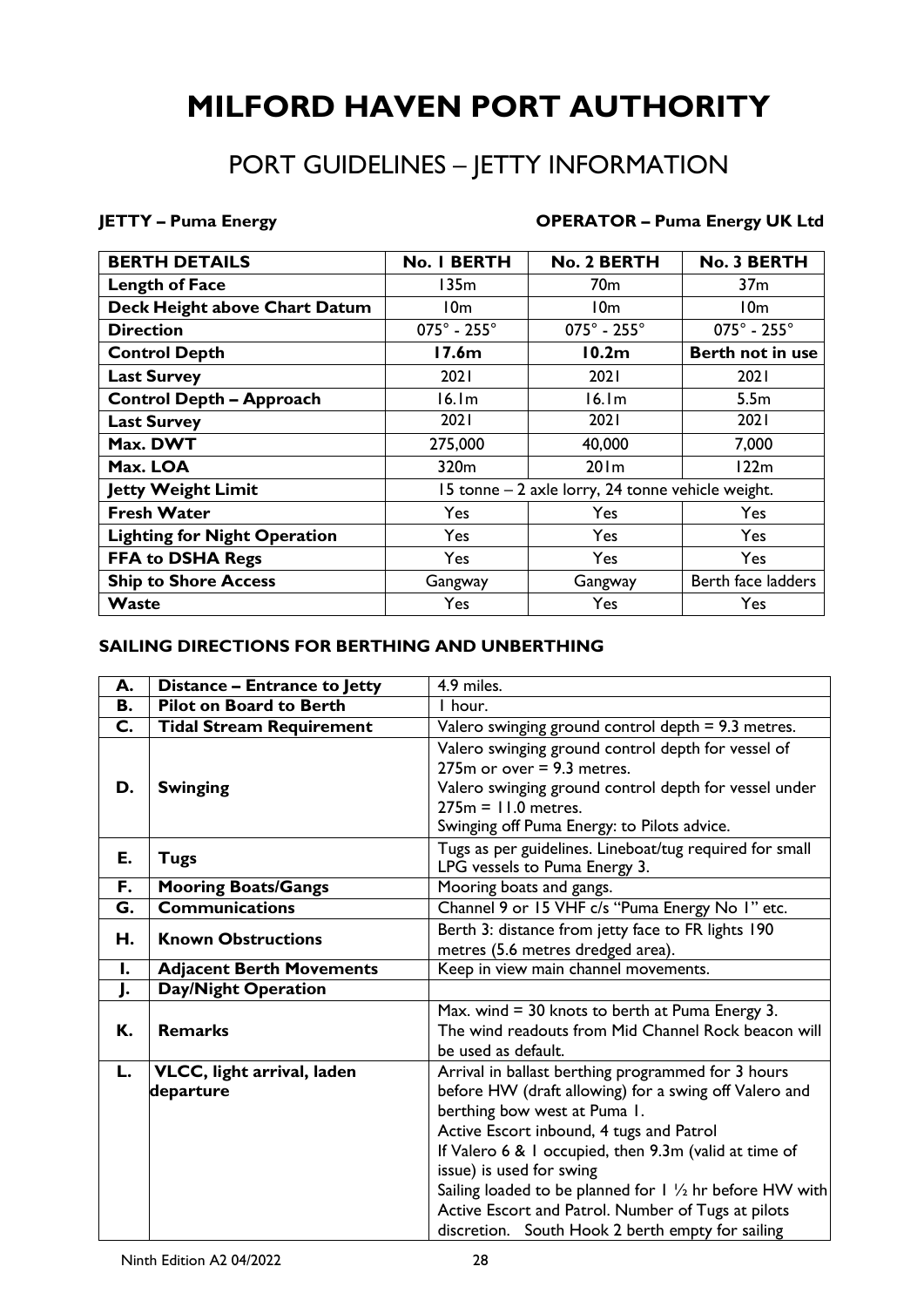## PORT GUIDELINES – JETTY INFORMATION

### **JETTY – Milford Dock OPERATOR – Milford Dock**

| <b>BERTH DETAILS</b>                | No. H                                           | No. I           | No. Hakin                                          | No.              |
|-------------------------------------|-------------------------------------------------|-----------------|----------------------------------------------------|------------------|
| <b>Length of Face</b>               | 70 <sub>m</sub>                                 | 70 <sub>m</sub> | 150 <sub>m</sub>                                   | 200 <sub>m</sub> |
| Deck Height above Chart Datum       | 5m                                              | 5m              | 5m                                                 | 5m               |
| <b>Direction</b>                    | 290/110                                         | 330/150         | 010/190                                            | 300/120          |
| <b>Control Depth</b>                |                                                 |                 | For depths in Dock contact Pierhead Dock Ops Staff |                  |
| <b>Last Survey</b>                  | 2021                                            | 2021            | 2021                                               | 2021             |
| <b>Control Depth - Approach</b>     | In Docks approach channel - survey 2020<br>l.4m |                 |                                                    |                  |
| <b>Last Survey</b>                  | 2021                                            | 2021            | 2021                                               | 202 l            |
| Max. DWT                            | N/A                                             | N/A             | 10,000                                             | 5,000            |
| Max. LOA/Max. Beam                  | 70m/19m                                         | 25m             | 130m/19m                                           | 75m/19m          |
| RoRo Linkspan/jetty weight limit    |                                                 |                 | Unknown                                            |                  |
| <b>Fresh Water</b>                  | No                                              | No.             | <b>Yes</b>                                         | Yes              |
| <b>Lighting for Night Operation</b> | No                                              | No              | Yes                                                | Yes              |
| FFA to DSHA Regs                    | No                                              | No.             | Yes                                                | Yes              |
| <b>Ship to Shore Access</b>         | No                                              | No.             | <b>Yes</b>                                         | <b>Yes</b>       |
| Waste                               | Yes                                             | Yes             | Yes                                                | Yes              |

| А. | Distance - Entrance to Jetty    | 6.0 miles.                                                                                                                                                                                      |
|----|---------------------------------|-------------------------------------------------------------------------------------------------------------------------------------------------------------------------------------------------|
| В. | <b>Pilot on Board to Berth</b>  | Timed to enter at half tide i.e. I hour before HW to clear fishing<br>vessels etc.                                                                                                              |
| C. | <b>Tidal Stream Requirement</b> | A set to the West is a "rule of thumb" to be noted.                                                                                                                                             |
| D. | <b>Swinging</b>                 | Normal max. length to swing a VSL with other VSLs alongside =<br>100 metres.                                                                                                                    |
| E. | <b>Tugs</b>                     | 3 hours' notice. Tug required for tankers - other vessels to pilot<br>discretion.                                                                                                               |
| F. | <b>Mooring Boats/Gangs</b>      | Provided for all vessels over 60 metres.                                                                                                                                                        |
| G. | <b>Communications</b>           | Pier Head works VHF channel 14 - Call Sign "Pier Head" Marina<br>37, c/s "Pier Head". VHF channel 8 for large vessels requiring<br>Dockmaster.                                                  |
| Н. | <b>Known Obstructions</b>       | Marina. Caisson when open partially obstructs inner entrance.                                                                                                                                   |
| I. | <b>Adjacent Berth Movements</b> | Fishing vessels moving to/from ice berth. Yachts moving to/from<br>Marina.                                                                                                                      |
| J. | <b>Day/Night Operation</b>      | Day and night.                                                                                                                                                                                  |
| K. | <b>Remarks</b>                  | Tankers are required to have a gas free certificate before entry.                                                                                                                               |
|    |                                 | Speed on entry/exit to be minimum as lock gates and caisson gates<br>affected by interaction even when tied back. Specific risk<br>assessment may allow 2.0m control depth in approach channel. |
|    |                                 | Pilotage guidelines using Milford Docks:<br>I. For vessels fitted with bow and stern thrusters max. beam<br>20.12 metres                                                                        |
|    |                                 | 2. For conventional vessels (no thrusters) max. beam 18.9 metres.                                                                                                                               |
|    |                                 | For protection of the caisson at least one tug should be in<br>attendance for tanker movements.                                                                                                 |
|    |                                 | Weather limits apply – max. wind speed for vessels over 50<br>metres LOA = 25 knots measured at Pierhead.                                                                                       |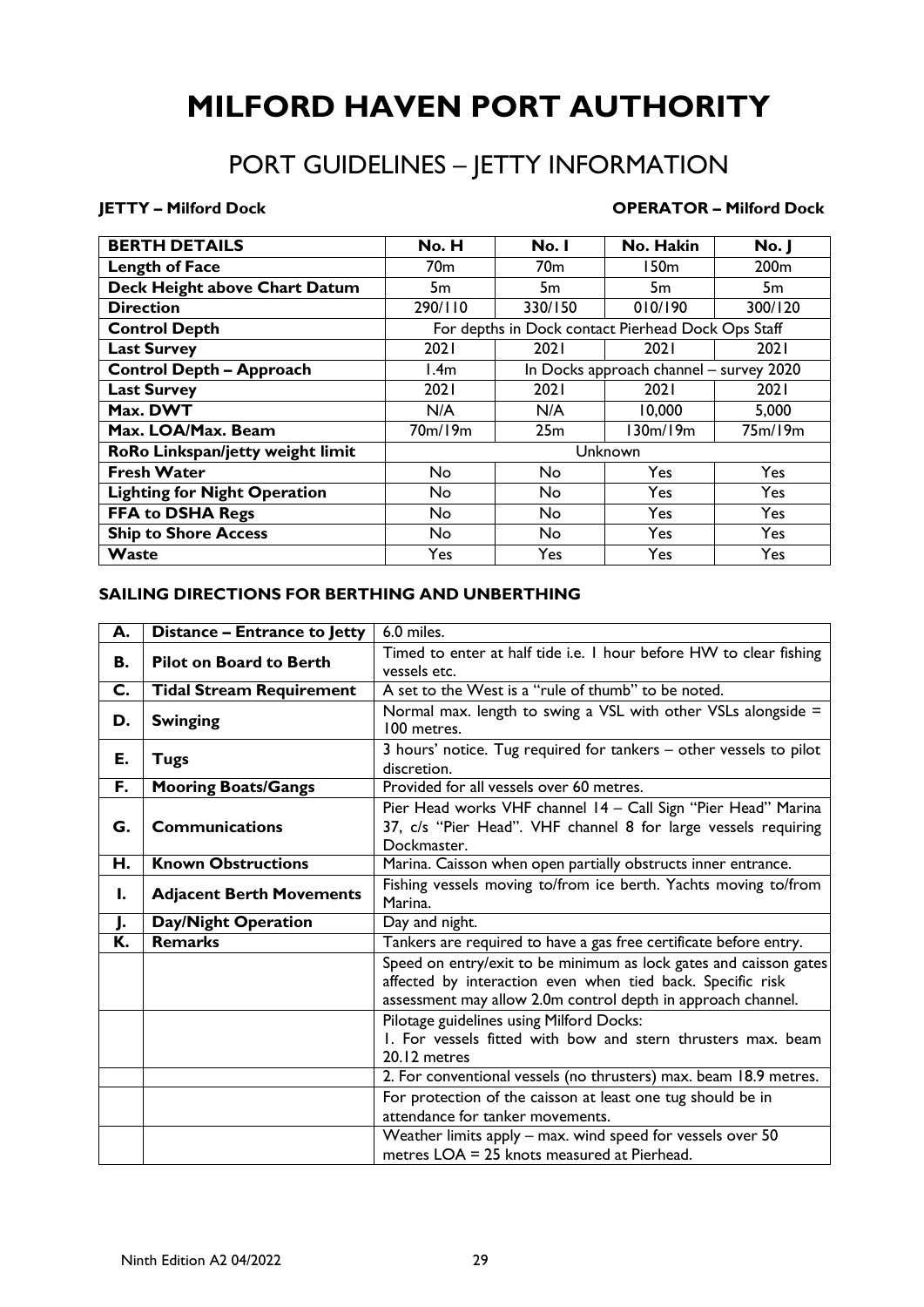# PORT GUIDELINES – JETTY INFORMATION

**JETTY – Milford Dry Dock OPERATOR – Haven Marine Services (Wales Ltd)**

| <b>BERTH DETAILS</b>                | <b>No. Dry Dock</b> |  |
|-------------------------------------|---------------------|--|
| <b>Length of Face</b>               | 180m                |  |
| Deck Height above Chart Datum       | 5m                  |  |
| <b>Direction</b>                    | 310/130             |  |
| <b>Control Depth</b>                | 4.5m/7.5m           |  |
| <b>Last Survey</b>                  | N/A                 |  |
| <b>Control Depth - Approach</b>     | N/A                 |  |
| <b>Last Survey</b>                  | N/A                 |  |
| Max. DWT                            | N/A                 |  |
| Max. LOA/Max Beam                   | 180m/19m            |  |
| RoRo Linkspan/jetty weight limit    |                     |  |
| <b>Fresh Water</b>                  | Yes                 |  |
| <b>Lighting for Night Operation</b> | Yes                 |  |
| <b>FFA to DSHA Regs</b>             | Yes.                |  |
| <b>Ship to Shore Access</b>         | Gangway             |  |
| Waste                               | Yes                 |  |

| А. | Distance - Entrance to Jetty    |                                                        |
|----|---------------------------------|--------------------------------------------------------|
| В. | <b>Pilot on Board to Berth</b>  |                                                        |
| C. | <b>Tidal Stream Requirement</b> |                                                        |
| D. | <b>Swinging</b>                 |                                                        |
| Е. | <b>Tugs</b>                     |                                                        |
| F. | <b>Mooring Boats/Gangs</b>      |                                                        |
| G. | <b>Communications</b>           |                                                        |
| Н. | <b>Known Obstructions</b>       |                                                        |
| ı. | <b>Adjacent Berth Movements</b> |                                                        |
| J. | <b>Day/Night Operation</b>      |                                                        |
| К. | <b>Remarks</b>                  | Continued from Milford Docks Pilotage Guidelines:      |
|    |                                 | 1. Squat allowance: vessels of $12 - 18$ metres beam = |
|    |                                 | 0.3 metres.                                            |
|    |                                 | 2. Vessels in excess of 18 metres beam = $0.6$ metres. |
|    |                                 | Such allowance added to normal draft plus 10% figure.  |
|    |                                 | 3. Maximum width lock gates $= 20.5$ metres with       |
|    |                                 | fenders removed.                                       |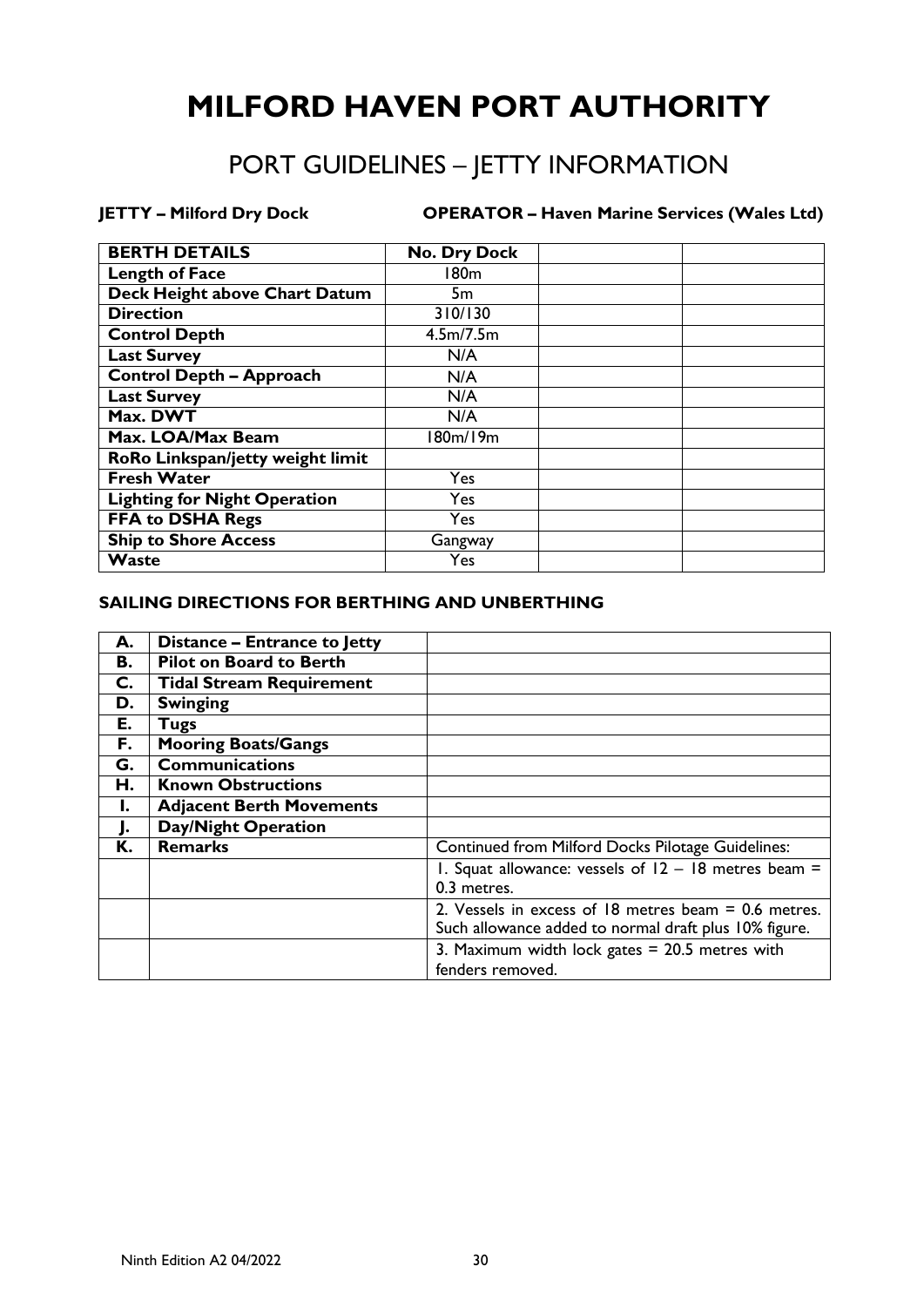## PORT GUIDELINES – JETTY INFORMATION

### **JETTY – Valero OPERATOR – Valero Energy Corp**

| <b>BERTH DETAILS</b>                    | No. 8 BERTH             | No. 7 BERTH               | No. 6 BERTH               | No. I BERTH               |
|-----------------------------------------|-------------------------|---------------------------|---------------------------|---------------------------|
| <b>Length of Face</b>                   | 75 <sub>m</sub>         | 75 <sub>m</sub>           | 114m                      | 123m                      |
| Deck Height above Chart<br><b>Datum</b> | 10.8 <sub>m</sub>       | 10.8 <sub>m</sub>         | 10.8 <sub>m</sub>         | l Im                      |
| <b>Direction</b>                        | $085^\circ - 265^\circ$ | $085^\circ$ - $265^\circ$ | $085^\circ$ - $265^\circ$ | $088^\circ$ - $268^\circ$ |
| <b>Control Depth</b>                    | 15.5m                   | 13.8 <sub>m</sub>         | 18.5m                     | 18.5m                     |
| <b>Last Survey</b>                      | <b>2021</b>             | <b>2021</b>               | <b>2021</b>               | <b>2021</b>               |
| <b>Control Depth - Approach</b>         | 16.1 <sub>m</sub>       | 16.1 <sub>m</sub>         | 16.1 <sub>m</sub>         | 16.1 <sub>m</sub>         |
| <b>Last Survey</b>                      | 202 I                   | <b>2021</b>               | <b>2021</b>               | <b>2021</b>               |
| Max. DWT                                | 60,000                  | 60,000                    | 270,000                   | 275,000                   |
| Max. LOA                                | 240 <sub>m</sub>        | 240 <sub>m</sub>          | 365m                      | 365m                      |
| Min. LOA                                | 61m                     | 6lm                       | 185m                      | 70 <sub>m</sub>           |
| <b>Jetty Weight Limit</b>               | 13.0t                   | 13.0t                     | 13.0t                     | 13.4t                     |
| <b>Fresh Water</b>                      | No                      | No                        | No                        | No                        |
| <b>Lighting for Night Operation</b>     | Yes                     | Yes                       | Yes                       | Yes                       |
| FFA to DSHA Regs                        | Yes                     | Yes                       | Yes                       | Yes                       |
| <b>Ship to Shore Access</b>             | Yes                     | Yes                       | Gangway                   | Ggwy & BF lad             |
| Waste                                   | Yes                     | Yes                       | Yes                       | Yes                       |

| А.                       | Distance - Entrance to Jetty       | 6 miles.                                                                                                                                                                                                                                                                                                                             |  |  |  |
|--------------------------|------------------------------------|--------------------------------------------------------------------------------------------------------------------------------------------------------------------------------------------------------------------------------------------------------------------------------------------------------------------------------------|--|--|--|
| В.                       | <b>Pilot on Board to Berth</b>     | I to $1\frac{1}{2}$ hours.                                                                                                                                                                                                                                                                                                           |  |  |  |
| C.                       | <b>Tidal Stream Requirement</b>    |                                                                                                                                                                                                                                                                                                                                      |  |  |  |
| D.                       | <b>Swinging</b>                    | Valero swinging ground control depth for vessel of 275m<br>or over $= 9.2$ metres.<br>Valero swinging ground control depth for vessel under<br>$275m = 11.0$ metres                                                                                                                                                                  |  |  |  |
| Е.                       | Tugs                               | Tugs as per guidelines. Pilots advice, Masters request.                                                                                                                                                                                                                                                                              |  |  |  |
| F.                       | <b>Mooring Boats/Gangs</b>         | Mooring boats and gangs.                                                                                                                                                                                                                                                                                                             |  |  |  |
| $\overline{\mathsf{G.}}$ | <b>Communications</b>              | Channel 15 or 9 VHF. c/s "Valero No I" etc.                                                                                                                                                                                                                                                                                          |  |  |  |
| Н.                       | <b>Known Obstructions</b>          | None known.                                                                                                                                                                                                                                                                                                                          |  |  |  |
| I.                       | <b>Adjacent Berth Movements</b>    | Keep in view main channel movements.                                                                                                                                                                                                                                                                                                 |  |  |  |
| J.                       | <b>Day/Night Operation</b>         | Day and night.                                                                                                                                                                                                                                                                                                                       |  |  |  |
| К.                       | <b>Remarks</b>                     | In the right conditions it may be possible to extend some<br>of the DWT limits.                                                                                                                                                                                                                                                      |  |  |  |
|                          | <b>CLAUS and WILLY to Valero I</b> | 1. A lineboat to be immediately available for pushing up<br>while either of these ships berth to Valero Berth I.<br>The boat must be in attendance should the wind or<br>2.<br>forecast be 12 knots or greater and from 090-180-<br>270 degrees.<br>The wind readouts from Mid Channel Rock beacon<br>3.<br>will be used as default. |  |  |  |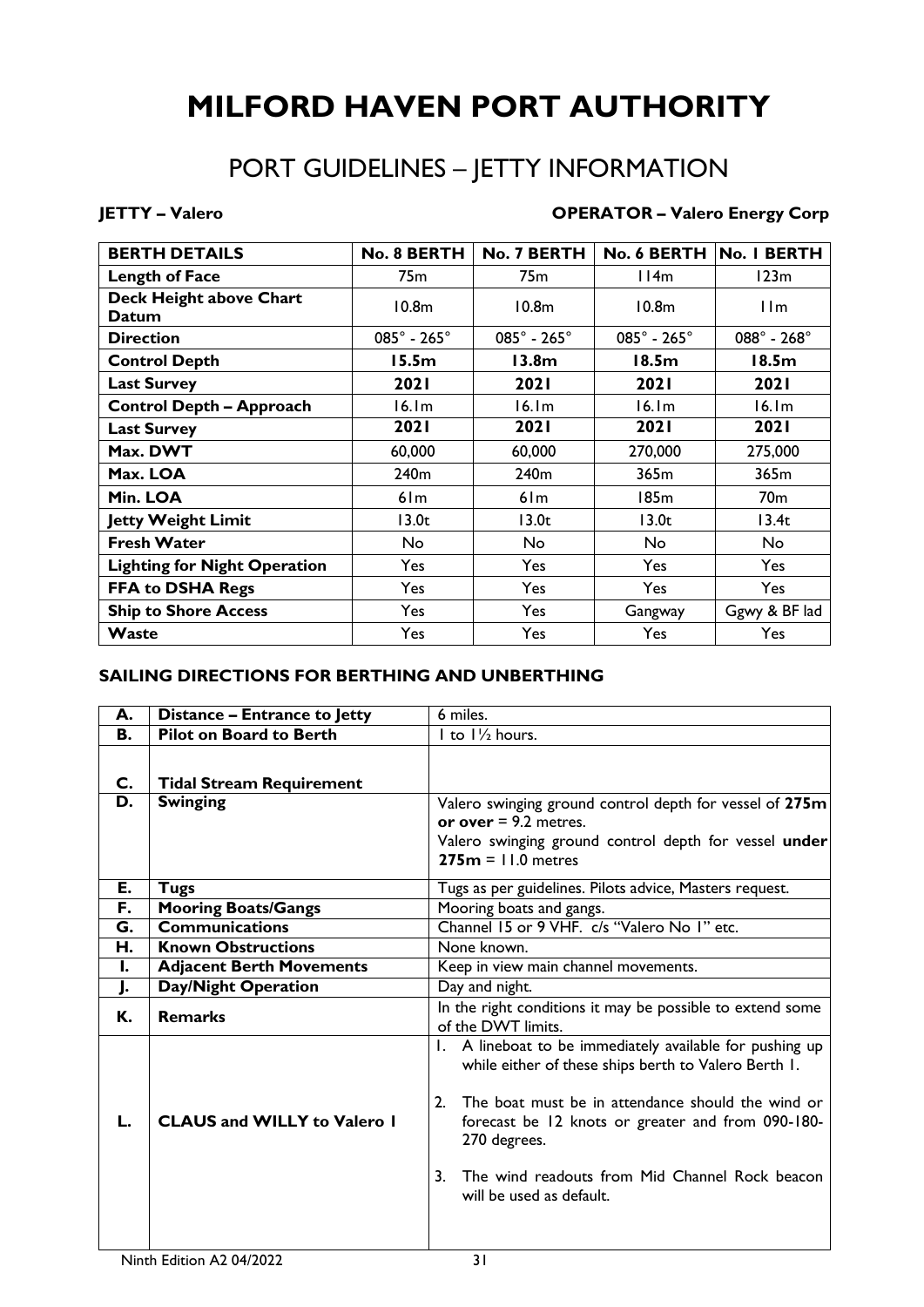## PORT GUIDELINES – JETTY INFORMATION

### **JETTY – Valero OPERATOR – Valero Energy Corp**

| <b>BERTH DETAILS</b>                          | No. 2 BERTH             | No. 3 BERTH                  | No. 4 BERTH                  | No. 5 BERTH               |
|-----------------------------------------------|-------------------------|------------------------------|------------------------------|---------------------------|
| <b>Length of Face</b>                         | <b>98m</b>              | 62m                          | 37 <sub>m</sub>              | 37 <sub>m</sub>           |
| Deck Height above Chart<br>Datum              | 11m                     | 11m                          | llm                          | 11m                       |
| <b>Direction</b>                              | $090^\circ - 270^\circ$ | $090^\circ$ - 270 $^\circ$   | $089^\circ$ - $269^\circ$    | $089^\circ$ - $269^\circ$ |
| <b>Control Depth</b>                          | 13.7 <sub>m</sub>       | 11.2m                        | 5.8 <sub>m</sub>             | 5.8 <sub>m</sub>          |
| <b>Last Survey</b>                            | 2021                    | 2021                         | <b>2021</b>                  | 2021                      |
| <b>Control Depth - Approach</b>               | 16.1 <sub>m</sub>       | 16.1 <sub>m</sub>            | 5.2 <sub>m</sub>             | 5.2 <sub>m</sub>          |
| <b>Last Survey</b>                            | <b>2021</b>             | <b>2021</b>                  | <b>2021</b>                  | <b>2021</b>               |
| Max. DWT                                      | 100,000                 | 35,000                       | 2,500                        | 6,000                     |
| Max. LOA/Cu M (LPG)                           | 270/85,000<br>(LPG)     | 240/50,000<br>(LPG)          | 75 <sub>m</sub>              | 100m                      |
| Min. LOA                                      | 120 <sub>m</sub>        | 70 <sub>m</sub>              |                              |                           |
| <b>Jetty Weight Limit</b>                     | 13.4t                   | 13.4t                        | 13.4t                        | 13.4t                     |
| <b>Fresh Water</b>                            | <b>No</b>               | No                           | No                           | No                        |
| <b>Lighting for Night</b><br><b>Operation</b> | Yes                     | Yes                          | Yes                          | Yes                       |
| <b>FFA to DSHA Regs</b>                       | Yes                     | Yes                          | Yes                          | Yes                       |
| <b>Ship to Shore Access</b>                   | Gangway                 | <b>Berth Face</b><br>Ladders | <b>Berth Face</b><br>Ladders | Berth Face<br>Ladders     |
| Waste                                         | Yes                     | Yes                          | Yes                          | Yes                       |

| А. | Distance – Entrance to Jetty                                                           | 6 miles.                                                                                                                                      |  |
|----|----------------------------------------------------------------------------------------|-----------------------------------------------------------------------------------------------------------------------------------------------|--|
| В. | <b>Pilot on Board to Berth</b>                                                         | I to $1\frac{1}{2}$ hours.                                                                                                                    |  |
| C. | <b>Tidal Stream Requirement</b>                                                        | C & D for berths 2 and 3.                                                                                                                     |  |
| D. | <b>Swinging</b>                                                                        | Due care should be taken of wind and tidal stream<br>conditions. Over 90 metres LOA without bow thrust only<br>floodtide when berthing.       |  |
| Е. | <b>Tugs</b>                                                                            | Up to 2 small tugs, depending on weather and tidal stream<br>conditions at berths 4 and 5.                                                    |  |
| F. | <b>Mooring Boats/Gangs</b>                                                             | Mooring boats and gangs.                                                                                                                      |  |
| G. | <b>Communications</b>                                                                  | Channel 15 or 9 VHF. c/s "Valero No 2" etc.                                                                                                   |  |
| Н. | <b>Known Obstructions</b><br>Berths 4 & 5, distance from jetty face to FR lights 125m. |                                                                                                                                               |  |
| I. | <b>Adjacent Berth Movements</b><br>Keep in view main channel movements.                |                                                                                                                                               |  |
| J. | <b>Day/Night Operation</b><br>Day and night.                                           |                                                                                                                                               |  |
| К. | <b>Remarks</b>                                                                         | Berthing on numbers 4 and 5 may be on ebb tide.<br>Restricted in easterly winds of greater than 20 knots<br>particularly on spring ebb tides. |  |
|    |                                                                                        | Minimum distance between vessels on berths 4 & 5 is 30m.                                                                                      |  |
|    | Max Approach speed to<br>fenders                                                       | Max speed of approach whilst berthing at Valero<br>Pembroke is 0.15mtrs/second (just under 0.3knts) at a<br>10deg max angle to berth.         |  |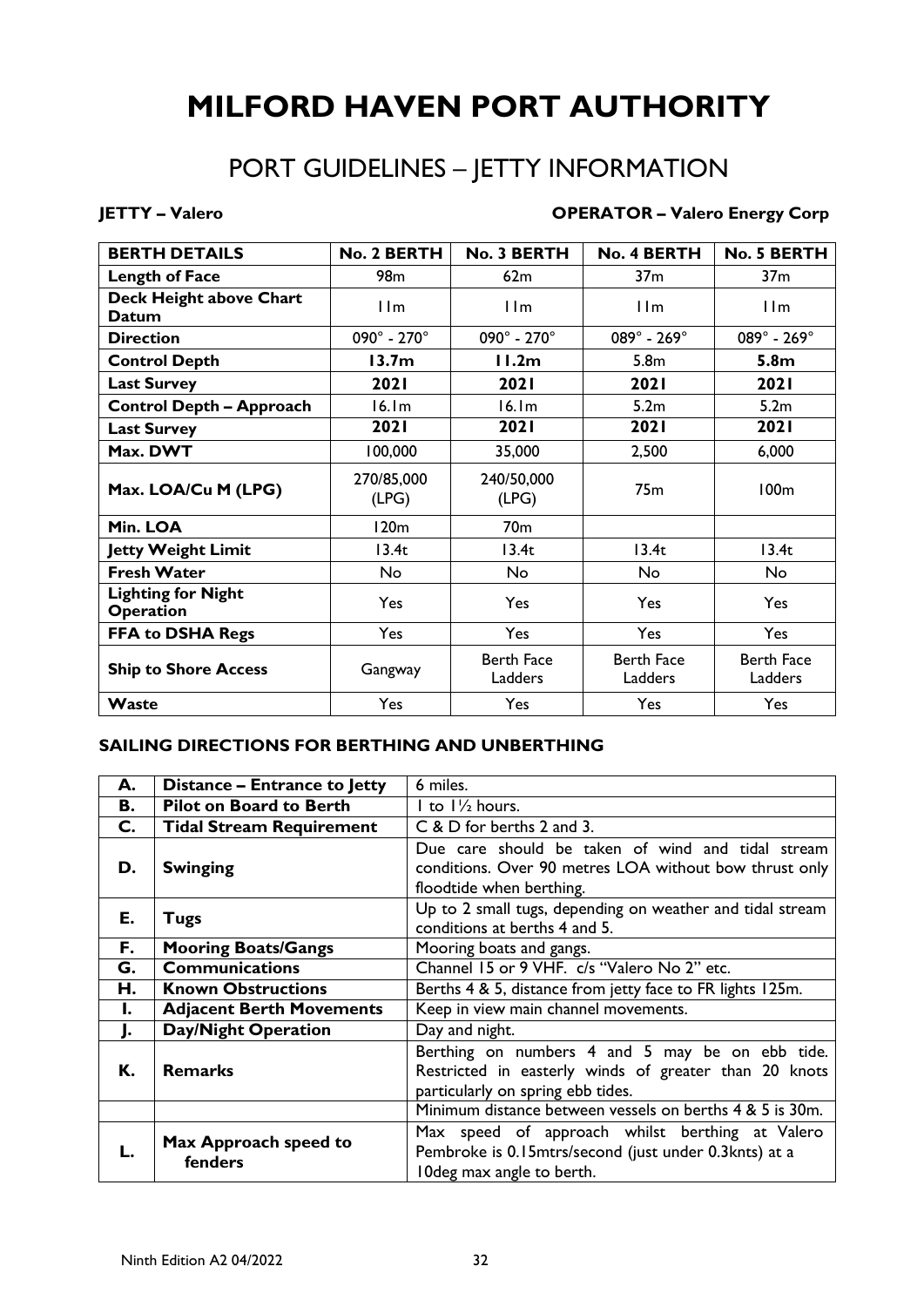## PORT GUIDELINES – JETTY INFORMATION

### **JETTY – Valero OPERATOR – Valero Energy Corp**

| <b>BERTH DETAILS</b>                       | No. RO RO                                                                                            |  |                           |  |
|--------------------------------------------|------------------------------------------------------------------------------------------------------|--|---------------------------|--|
| <b>Length of Face</b>                      | 27 <sub>m</sub>                                                                                      |  | Face to north dolphin 93m |  |
| Deck Height above Chart                    | 7.9 <sub>m</sub>                                                                                     |  |                           |  |
| <b>Datum</b>                               |                                                                                                      |  |                           |  |
| <b>Direction</b>                           | $175^{\circ}$ - 355 $^{\circ}$                                                                       |  |                           |  |
| <b>Control Depth</b>                       | $-2.6m$                                                                                              |  | 0.3m 27 metres from face  |  |
| <b>Last Survey</b>                         | 2019                                                                                                 |  |                           |  |
| <b>Control Depth - Approach</b>            | $-0.2m$                                                                                              |  |                           |  |
| <b>Last Survey</b>                         | 2019                                                                                                 |  |                           |  |
| Max. DWT                                   | Each load is calculated first and any additional requirements are<br>arranged prior to load arrival. |  |                           |  |
| Max. LOA                                   |                                                                                                      |  |                           |  |
| <b>RoRo Linkspan/Jetty Weight</b><br>Limit |                                                                                                      |  |                           |  |
| <b>Fresh Water</b>                         |                                                                                                      |  |                           |  |
| <b>Lighting for Night Operation</b>        | Portable                                                                                             |  |                           |  |
| <b>FFA to DSHA Regs</b>                    |                                                                                                      |  |                           |  |
| <b>Ship to Shore Access</b>                |                                                                                                      |  |                           |  |
| Waste                                      | Yes                                                                                                  |  |                           |  |

| А.             | Distance - Entrance to Jetty    | 6 miles.                                                                                                                                                                                                                                                                                                                                                                                                                                                                                                                                                                                                                   |
|----------------|---------------------------------|----------------------------------------------------------------------------------------------------------------------------------------------------------------------------------------------------------------------------------------------------------------------------------------------------------------------------------------------------------------------------------------------------------------------------------------------------------------------------------------------------------------------------------------------------------------------------------------------------------------------------|
| В.             | <b>Pilot on Board to Berth</b>  | I to $1\frac{1}{2}$ hours.                                                                                                                                                                                                                                                                                                                                                                                                                                                                                                                                                                                                 |
| C.             | <b>Tidal Stream Requirement</b> |                                                                                                                                                                                                                                                                                                                                                                                                                                                                                                                                                                                                                            |
| D.             | <b>Swinging</b>                 | Flood tide and HW slack only                                                                                                                                                                                                                                                                                                                                                                                                                                                                                                                                                                                               |
| Е.             | <b>Tugs</b>                     | To Pilot's advice.                                                                                                                                                                                                                                                                                                                                                                                                                                                                                                                                                                                                         |
| F.             | <b>Mooring Boats/Gangs</b>      | Mooring boats and gangs.                                                                                                                                                                                                                                                                                                                                                                                                                                                                                                                                                                                                   |
| G.             | <b>Communications</b>           | Channel 15 or 9 VHF. c/s "Valero Ro Ro".                                                                                                                                                                                                                                                                                                                                                                                                                                                                                                                                                                                   |
| H.             | <b>Known Obstructions</b>       |                                                                                                                                                                                                                                                                                                                                                                                                                                                                                                                                                                                                                            |
| $\mathbf{I}$ . | <b>Adjacent Berth Movements</b> | Keep in view main channel movements.                                                                                                                                                                                                                                                                                                                                                                                                                                                                                                                                                                                       |
| J.             | Day/Night Operation             | Daylight berthing and unberthing only. A Nighttime<br>transit can be considered and discussed on a case by<br>case exceptional circumstance based, supported with<br>details RAMS including consideration of the following;<br>i) Tug skippers must be familiar with the location and<br>have undertaken at least 3 approaches / departures<br>from the area previously in daylight.<br>ii) Steady wind speeds, if Easterly should not exceed<br>20kts (MCR data).<br>iii) Visibility in the area must be at least 1 mile.<br>iv) The RoRo area and roadway will be well illuminated<br>with suitably controlled lighting. |
| К.             | <b>Remarks</b>                  | All Ro Ro operations will require a passage/tow plan<br>to be submitted before commencement. If<br>necessary, a planning meeting may also be<br>required.                                                                                                                                                                                                                                                                                                                                                                                                                                                                  |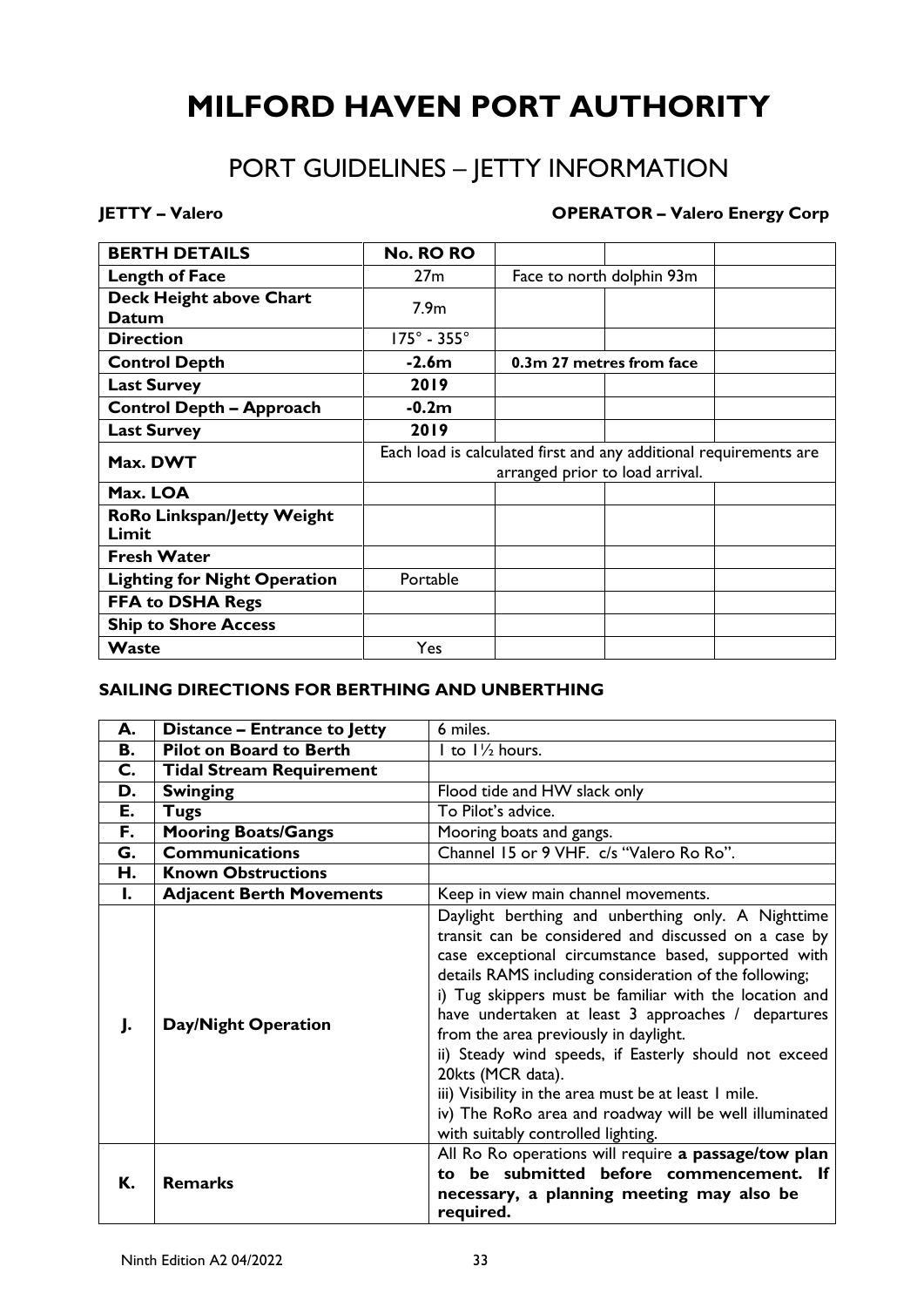PORT GUIDELINES – JETTY INFORMATION

### **JETTY – VPOT OPERATOR – Valero Pembrokeshire Oil Terminal (VPOT)**

| <b>BERTH DETAILS</b>                    | No. 2 BERTH                    | No. 3 BERTH             | No. RO RO               |
|-----------------------------------------|--------------------------------|-------------------------|-------------------------|
| <b>Length of Face</b>                   | 121m                           | 63m                     |                         |
| Deck Height above Chart Datum           | 10.67 <sub>m</sub>             | 10.67 <sub>m</sub>      |                         |
| <b>Direction</b>                        | $098^{\circ}$ - 278 $^{\circ}$ | $098^\circ - 278^\circ$ | $098^\circ - 278^\circ$ |
| <b>Control Depth</b>                    | 15.1 <sub>m</sub>              | 10.3 <sub>m</sub>       |                         |
| <b>Last Survey</b>                      | <b>2021</b>                    | <b>2021</b>             |                         |
| <b>Control Depth - Approach</b>         | 11.8m                          | 10.4 <sub>m</sub>       |                         |
| <b>Last Survey</b>                      | <b>2021</b>                    | <b>2021</b>             |                         |
| Max. DWT                                | 165,000                        | 20,000                  |                         |
| Max. LOA                                | 283m                           | 153m                    |                         |
| <b>Approach Road/Jetty Weight Limit</b> | 30te/axel                      | 30te/axel               |                         |
| <b>Fresh Water</b>                      | No.                            | No                      |                         |
| <b>Lighting for Night Operation</b>     | Yes                            | Yes                     |                         |
| <b>FFA to DSHA Regs</b>                 | Yes                            | Yes                     |                         |
| Max. speed approach to fenders          |                                |                         |                         |
| <b>Ship to Shore Access</b>             | Gangway                        | Underberth walkway      |                         |
| Waste                                   | Yes                            | Yes                     |                         |

| А. | Distance - Entrance to Jetty                                                                                                                                                                                                                                                                        | 7.3 miles.                                                                            |  |
|----|-----------------------------------------------------------------------------------------------------------------------------------------------------------------------------------------------------------------------------------------------------------------------------------------------------|---------------------------------------------------------------------------------------|--|
| В. | <b>Pilot on Board to Berth</b>                                                                                                                                                                                                                                                                      | $1\frac{1}{2}$ to 2 hours.                                                            |  |
| C. | <b>Tidal Stream Requirement</b>                                                                                                                                                                                                                                                                     | C & D berthing & unberthing.                                                          |  |
| D. | <b>Swinging</b>                                                                                                                                                                                                                                                                                     | Swinging area control depth 11.9 m - 2021                                             |  |
| Е. | Tugs                                                                                                                                                                                                                                                                                                | Tugs as per guidelines.                                                               |  |
| F. | Vessels under 10kt - 1 rope runner and 2 mooring gang personnel.<br>Vessels over 10kt - 2 rope runners and 4 mooring gang personnel.<br><b>Mooring Boats/Gangs</b><br>Rope runners will not work for berthing vessels until there is 2m of tide.<br>This to be borne in mind for accepting bookings |                                                                                       |  |
| G. | <b>Communications</b>                                                                                                                                                                                                                                                                               |                                                                                       |  |
| Н. | <b>Known Obstructions</b>                                                                                                                                                                                                                                                                           | None known.                                                                           |  |
| ı. | <b>Adjacent Berth Movements</b>                                                                                                                                                                                                                                                                     | Keep in view ferry movements.                                                         |  |
| ı. | <b>Day/Night Operation</b>                                                                                                                                                                                                                                                                          | Day and night.                                                                        |  |
| К. | <b>Remarks</b>                                                                                                                                                                                                                                                                                      | The wind readouts from Mid Channel Rock beacon will be used as<br>default. See below: |  |

| <b>Berthing</b>  | Loaded         | up to 228 mts LOA                         | Swing at pilots discretion with allowance for tidal state                                                                         |
|------------------|----------------|-------------------------------------------|-----------------------------------------------------------------------------------------------------------------------------------|
|                  |                | 228 - 242mts                              | Berthing on ebb tide                                                                                                              |
|                  |                |                                           | Berthing on first of ebb tide, ebb tide at pilots' discretion subject                                                             |
|                  |                | 242 - 283mts                              | to under keel clearance                                                                                                           |
|                  | <b>Ballast</b> | up to 228 mts LOA                         | Swing at pilots' discretion with allowance for tidal state                                                                        |
|                  |                | 228-242 mts LOA                           | Will be berthed on ebb, or swung and backed up at pilots'                                                                         |
|                  |                |                                           | discretion, water, tugs and weather permitting                                                                                    |
|                  |                | 242-283 mts LOA                           | Swing at Valero swinging ground and back up with 3-4 tugs and                                                                     |
|                  |                |                                           | less than 20knts wind. Dragon unoccupied                                                                                          |
|                  |                | 242 - 283 mts LOA                         | Or berth head east. Ebb Tide                                                                                                      |
| <b>Departure</b> | Loaded         | up to 228 mts LOA                         | Swing at pilots' discretion with allowance for tidal state                                                                        |
|                  |                | 228 - 242 mts LOA                         | Depart at HW during slack tide                                                                                                    |
|                  |                | 242 and upwards:                          |                                                                                                                                   |
|                  |                | up to 14 mts draft<br>(berthed head west) | Sail at any time, subject to tidal state                                                                                          |
|                  |                | over 14 mts draft                         | Sail at HW - 1.5 hours, and can back up and swing,                                                                                |
|                  | <b>Ballast</b> | up to 228 mts LOA                         | Swing at pilots' discretion with allowance for tidal state                                                                        |
|                  |                | 228 - 242 mts LOA                         | Depart at HW slack or swing and backed down at pilots'<br>discretion. Water, tugs and weather permitting.                         |
|                  |                | 242 - 283 mts LOA                         | Backed down on the ebb tide and swing at Valero swinging<br>ground with 3-4 tugs and less than 20knts wind. Dragon<br>unoccupied. |
|                  |                |                                           |                                                                                                                                   |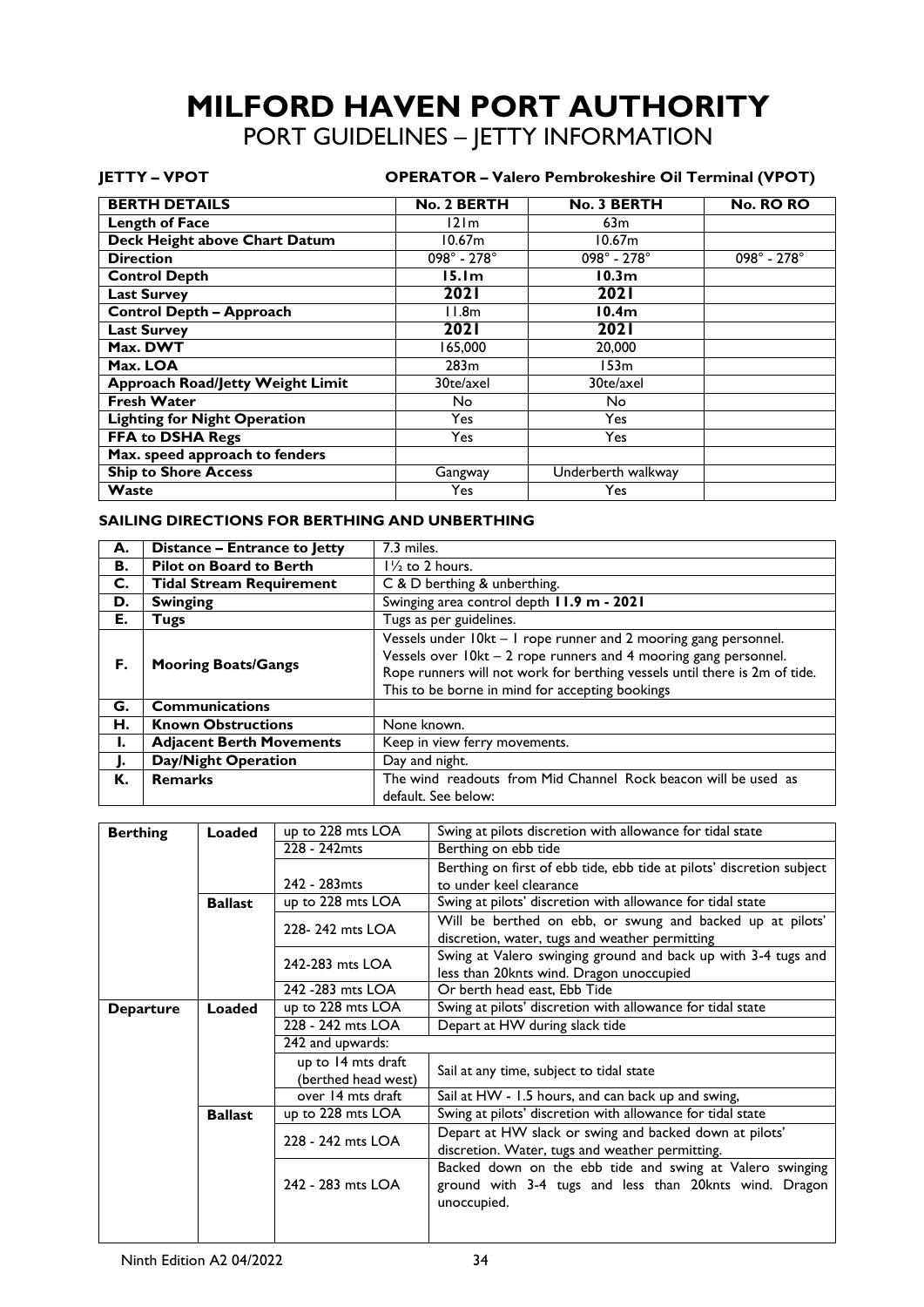## PORT GUIDELINES – JETTY INFORMATION

### **JETTY – Dragon LNG OPERATOR – Dragon LNG**

| <b>BERTH DETAILS</b>                    | No. I BERTH                    |  |
|-----------------------------------------|--------------------------------|--|
| <b>Length of Face</b>                   | 192m                           |  |
| Deck Height above Chart Datum           | 11.46m                         |  |
| <b>Direction</b>                        | $098^{\circ}$ - 278 $^{\circ}$ |  |
| <b>Control Depth</b>                    | 13.6m                          |  |
| <b>Last Survey</b>                      | 2021                           |  |
| <b>Control Depth - Approach</b>         | 11.8m                          |  |
| <b>Last Survey</b>                      | 2021                           |  |
| Max. DWT                                | 150,000                        |  |
| Max. LOA                                | 300m (320m)*                   |  |
| <b>Approach Road/Jetty Weight Limit</b> | 30 <sub>t</sub>                |  |
| <b>Fresh Water</b>                      | No                             |  |
| <b>Lighting for Night Operation</b>     | Yes                            |  |
| <b>FFA to DSHA Regs</b>                 | Yes                            |  |
| <b>Ship to Shore Access</b>             | Gangway                        |  |
| Waste                                   | Via barge**                    |  |

| А.                        | Distance - Entrance to Jetty                | 7.0 miles.                                                                                                                                                                                                                                                                                          |
|---------------------------|---------------------------------------------|-----------------------------------------------------------------------------------------------------------------------------------------------------------------------------------------------------------------------------------------------------------------------------------------------------|
| В.                        | <b>Pilot on Board to Berth</b>              | $1.5 - 2.0$ hours.                                                                                                                                                                                                                                                                                  |
| $\overline{\mathsf{C}}$ . | <b>Tidal Stream Requirement</b>             | C & D.                                                                                                                                                                                                                                                                                              |
| D.                        | <b>Swinging</b>                             | Valero swinging ground: control depth for vessel of 275m or over =<br>9.3 metres.<br>Valero swinging ground control depth for vessel under 275m = 11.0<br>metres.                                                                                                                                   |
| Е.                        | <b>Tugs</b>                                 | Min. 4 required as per Port Guidelines and one stand-by while v/l<br>alongside.                                                                                                                                                                                                                     |
| F.                        | <b>Mooring Boats/Gangs</b>                  | 2 mooring boats (8tbp) & gangs provided at terminal.                                                                                                                                                                                                                                                |
| G.                        | <b>Communications</b>                       | VHF 15 & 9/Electrical Pyle National 37 pin/Miyak/Fibre Optic.                                                                                                                                                                                                                                       |
| Η.                        | <b>Known Obstructions</b>                   | None known.                                                                                                                                                                                                                                                                                         |
| Ι.                        | <b>Adjacent Berth Movements</b>             | None during LNGC movements.                                                                                                                                                                                                                                                                         |
| J.                        | <b>Day/Night Operation</b>                  | Day/night operation.                                                                                                                                                                                                                                                                                |
| K.                        | <b>Remarks</b>                              | Maximum berth approach angle 7° (0 preferred).                                                                                                                                                                                                                                                      |
|                           |                                             | Maximum berth approach speed 10cm/sec. When touching fenders<br>8cm/sec.                                                                                                                                                                                                                            |
|                           |                                             | Docking display board located to the east of loading arms on loading<br>arm platform and indicates distance off and speed of approach of<br>bow and stern.                                                                                                                                          |
|                           |                                             | The max. sustained wind, at 10 metres elevation, in which a v/l is<br>allowed to berth/sail, is 25 knots with gusts of 30 knots except if the<br>wind is southerly then the limit is 20 knots with gusts of 25 knots.<br>The wind readouts from Mid Channel Rock beacon will be used as<br>default. |
|                           |                                             | LNGC's are not permitted to enter the Haven or move if the<br>visibility is less than I nautical mile.                                                                                                                                                                                              |
| L.                        | <b>Wind Operating Limits</b><br>(sustained) | Stop cargo transfer 32 knots, disconnect 40 knots.                                                                                                                                                                                                                                                  |
| М.                        | <b>Bunkering</b>                            | Bunkering is not permitted.                                                                                                                                                                                                                                                                         |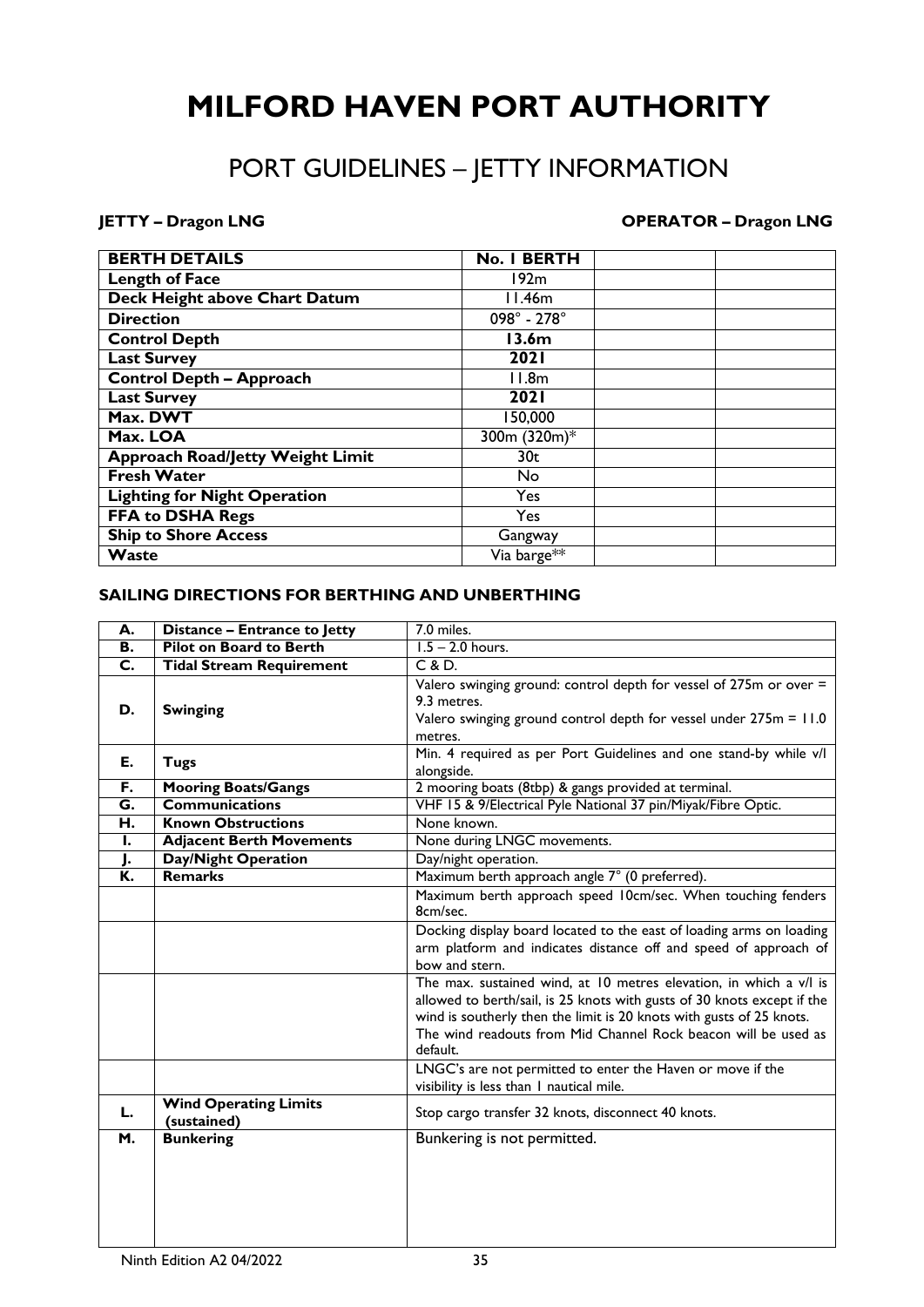## PORT GUIDELINES – JETTY INFORMATION

### **JETTY – Power Station Ro Ro OPERATOR – RWE**

| <b>BERTH DETAILS</b>                | No. RO RO                                                      |          |  |
|-------------------------------------|----------------------------------------------------------------|----------|--|
| <b>Length of Face</b>               | 19.4m                                                          |          |  |
| Deck Height above Chart             | 9.35m                                                          |          |  |
| Datum                               |                                                                |          |  |
| <b>Direction</b>                    | East/West                                                      | (end on) |  |
| <b>Control Depth</b>                | 0.8 <sub>m</sub>                                               |          |  |
| <b>Last Survey</b>                  | 2020                                                           |          |  |
| <b>Control Depth - Approach</b>     | 1.0 <sub>m</sub>                                               |          |  |
| <b>Last Survey</b>                  | 2020                                                           |          |  |
| Max. DWT                            | Berth designed for CEGB heavy load carriers - end on berthing. |          |  |
| Max. LOA                            | 82.5m for alongside berthing.                                  |          |  |
| Ro Ro Linkspan/Jetty Weight         |                                                                |          |  |
| Limit                               |                                                                |          |  |
| <b>Fresh Water</b>                  | Yes                                                            |          |  |
| <b>Lighting for Night Operation</b> | Yes                                                            |          |  |
| <b>FFA to DSHA Regs</b>             | No                                                             |          |  |
| <b>Ship to Shore Access</b>         | Via ramp                                                       |          |  |
| Waste                               | Yes                                                            |          |  |

| А. | Distance – Entrance to Jetty    | 9.0 miles.                                                                                                                                        |
|----|---------------------------------|---------------------------------------------------------------------------------------------------------------------------------------------------|
| В. | <b>Pilot on Board to Berth</b>  | $1\frac{1}{2}$ to 2 hours.                                                                                                                        |
| C. | <b>Tidal Stream Requirement</b> | High water.                                                                                                                                       |
| D. | <b>Swinging</b>                 |                                                                                                                                                   |
| Е. | Tugs                            | To pilots advice.                                                                                                                                 |
| F. | <b>Mooring Boats/Gangs</b>      | Mooring boat and gang.                                                                                                                            |
| G. | <b>Communications</b>           | VHF Channel 9 & 15. c/s "Power Station Ro Ro".                                                                                                    |
| Н. | <b>Known Obstructions</b>       | Pennar Gut silts up very quickly so the above control<br>depth should not be relied on.                                                           |
| I. | <b>Adjacent Berth Movements</b> | Keep in view ferry movements.                                                                                                                     |
| J. | <b>Day/Night Operation</b>      | Night operation - buoyage leading to the power station<br>jetty in Pennar Gut is unlit. Nighttime operations only by<br>specific risk assessment. |
| К. | <b>Remarks</b>                  | Arrival criteria: vessel to pass Pennar Point between 11/2<br>hours before HW Milford Haven and I1/2 hours after high<br>water.                   |
|    |                                 | Departure criteria: vessel to pass Pennar Point before HW<br>Milford Haven. Latest Pilot boarding time - 1/2 hour before<br>HW Milford Haven.     |
|    |                                 | For tug and barge work – dependent on UKC.                                                                                                        |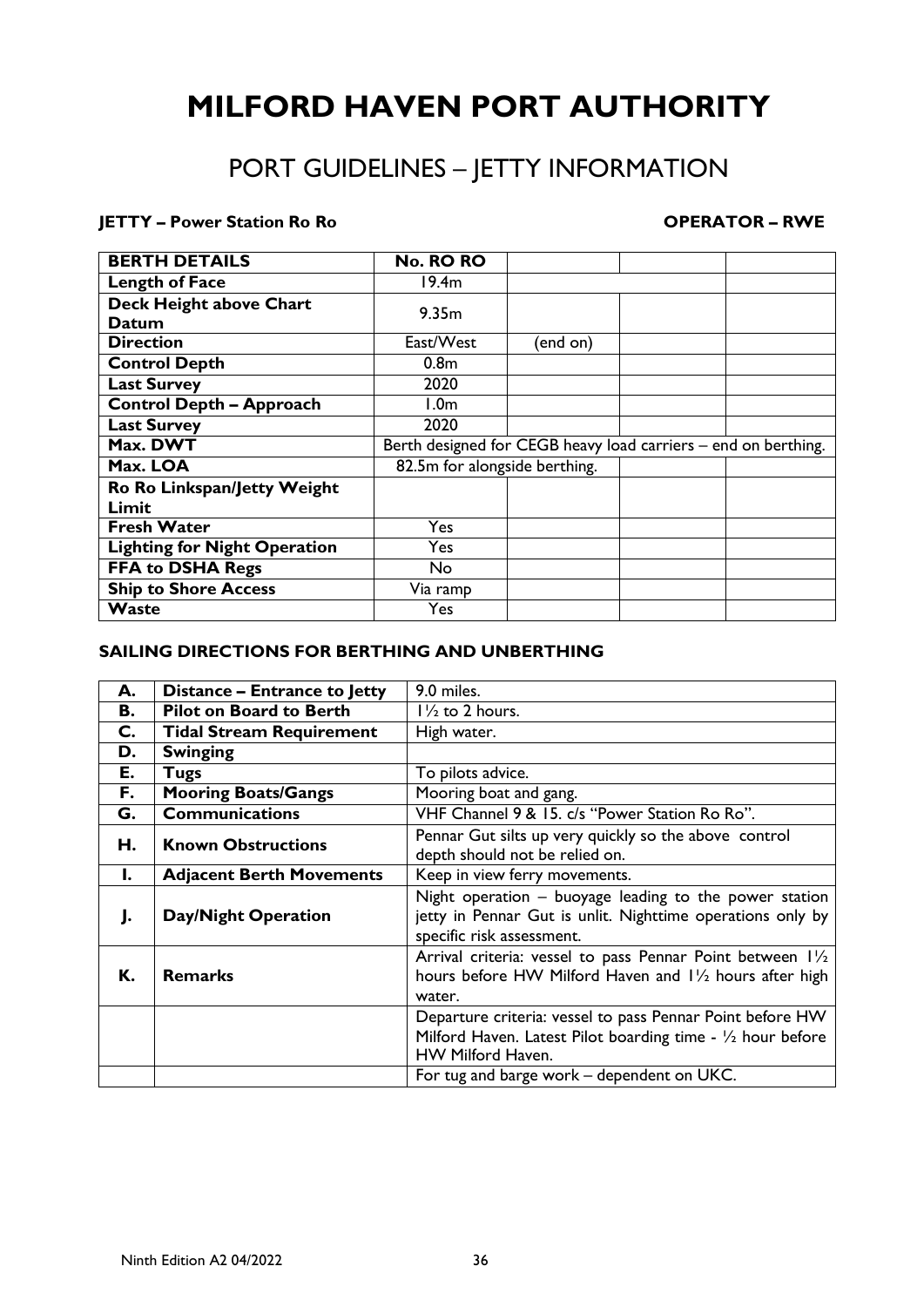## PORT GUIDELINES – JETTY INFORMATION

### **JETTY – Carr Jetty OPERATOR – MOD**

| <b>BERTH DETAILS</b>                          | <b>No. LONG</b><br>ARM      | <b>No. SHORT</b><br><b>ARM</b> |                         |
|-----------------------------------------------|-----------------------------|--------------------------------|-------------------------|
| <b>Length of Face</b>                         | 115m                        | 50 <sub>m</sub>                |                         |
| Deck Height above Chart<br>Datum              | 9.3 <sub>m</sub>            | 9.3 <sub>m</sub>               |                         |
| <b>Direction</b>                              | $139^{\circ} - 319^{\circ}$ | $049^\circ - 229^\circ$        |                         |
| <b>Control Depth</b>                          | 8.0 <sub>m</sub>            | 4.6 <sub>m</sub>               |                         |
| <b>Last Survey</b>                            | 2021                        | <b>2021</b>                    |                         |
| <b>Control Depth - Approach</b>               | $6.7m*$                     | 5.3 <sub>m</sub>               | *approaching from east. |
| <b>Last Survey</b>                            | 2021                        | 2021                           |                         |
| Max. DWT                                      |                             |                                |                         |
| Max. LOA                                      | 151m                        | 50 <sub>m</sub>                |                         |
| <b>Jetty Weight Limit</b>                     |                             |                                |                         |
| <b>Fresh Water</b>                            | Yes                         | Yes                            |                         |
| <b>Lighting for Night</b><br><b>Operation</b> | Yes                         | Yes                            |                         |
| <b>FFA to DSHA Regs</b>                       | Yes                         | Yes                            |                         |
| <b>Ship to Shore Access</b>                   | Gangways                    | Gangways                       |                         |
| Waste                                         | On request                  | On request                     |                         |

| А. | Distance - Entrance to Jetty    | 8.6 miles.                                                                                  |
|----|---------------------------------|---------------------------------------------------------------------------------------------|
| В. | <b>Pilot on Board to Berth</b>  | $1\frac{1}{2}$ to 2 hours.                                                                  |
| С. | <b>Tidal Stream Requirement</b> | Large vessels normally berth on flood tide or slack water<br>depending on length and draft. |
| D. | <b>Swinging</b>                 | Large vessels normally berth head north (port side to) on<br>the long arm.                  |
| Е. | <b>Tugs</b>                     | Up to 2 tugs.                                                                               |
| F. | <b>Mooring Boats/Gangs</b>      | Mooring gang only.                                                                          |
| G. | <b>Communications</b>           | Internal Svitzer.                                                                           |
| Η. | <b>Known Obstructions</b>       | Unlit targets on Dockyard Bank.                                                             |
| I. | <b>Adjacent Berth Movements</b> | Keep in view ferry and POP movements. Only one large<br>vessel.                             |
|    | <b>Day/Night Operation</b>      | Day and night.                                                                              |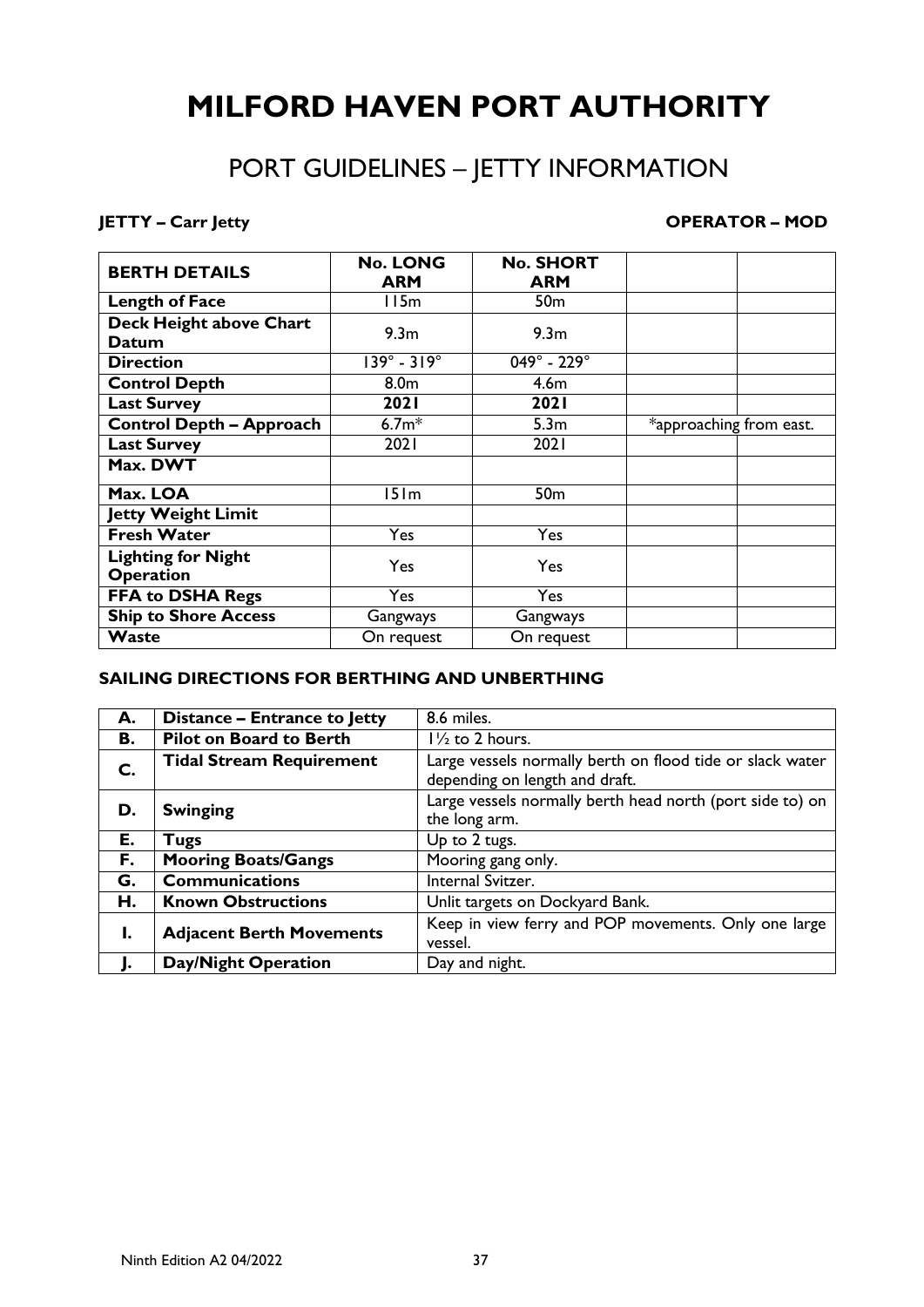## PORT GUIDELINES – JETTY INFORMATION

### **JETTY – Pembroke Dock Ferry Terminal OPERATOR – Pembroke Port**

| <b>BERTH DETAILS</b>                    | No. RO RO                                |              |
|-----------------------------------------|------------------------------------------|--------------|
| Length of Face (Upper and Lower)        | 12m - ramps                              | 190m - berth |
| Deck Height above Chart Datum           | Ramp 2.2m to 4.95m                       |              |
| <b>Direction</b>                        | $086\frac{1}{2}$ ° - 266 $\frac{1}{2}$ ° |              |
| <b>Control Depth</b>                    | 7.7 <sub>m</sub>                         |              |
| <b>Last Survey</b>                      | 202 I                                    |              |
| <b>Control Depth - Approach</b>         | 7.1 <sub>m</sub>                         |              |
| <b>Last Survey</b>                      | 2017                                     |              |
| Max. DWT                                | 6,000                                    |              |
| Max. LOA                                | 185m                                     |              |
| <b>RoRo Linkspan/Jetty Weight Limit</b> | Lower 90t - Upper 44t                    |              |
| <b>Fresh Water</b>                      | Yes                                      |              |
| <b>Lighting for Night Operation</b>     | Yes.                                     |              |
| <b>FFA to DSHA Regs</b>                 | <b>Yes</b>                               |              |
| <b>Ship to Shore Access</b>             | Passenger walkway                        |              |
| Waste                                   | Skip on pontoon                          |              |

| А. | Distance - Entrance to Jetty    | 9.3 miles.                                             |
|----|---------------------------------|--------------------------------------------------------|
| В. | <b>Pilot on Board to Berth</b>  | $1\frac{1}{2}$ to 2 hours.                             |
| C. | <b>Tidal Stream Requirement</b> | No special requirement.                                |
| D. | <b>Swinging</b>                 | Stern to the pontoon, vessels swing NE of the berth.   |
| Е. | <b>Tugs</b>                     | To Pilot's/Master's request, usually for weather.      |
| F. | <b>Mooring Boats/Gangs</b>      | Mooring gang only.                                     |
| G. | <b>Communications</b>           | Channel 9 or 15 VHF. c/s "Ferry Terminal".             |
| Н. | <b>Known Obstructions</b>       | Unlit targets on Dockyard Bank.                        |
| ı. |                                 | Keep in view Carr Jetty and POP. Only one large vessel |
|    | <b>Adjacent Berth Movements</b> | movement at a time above the Wear.                     |
|    | <b>Day/Night Operation</b>      |                                                        |
| К. | <b>Remarks</b>                  | Keep in view vessels with "Visor" bows when berthing   |
|    |                                 | bow on because they may foul upper deck of pontoon.    |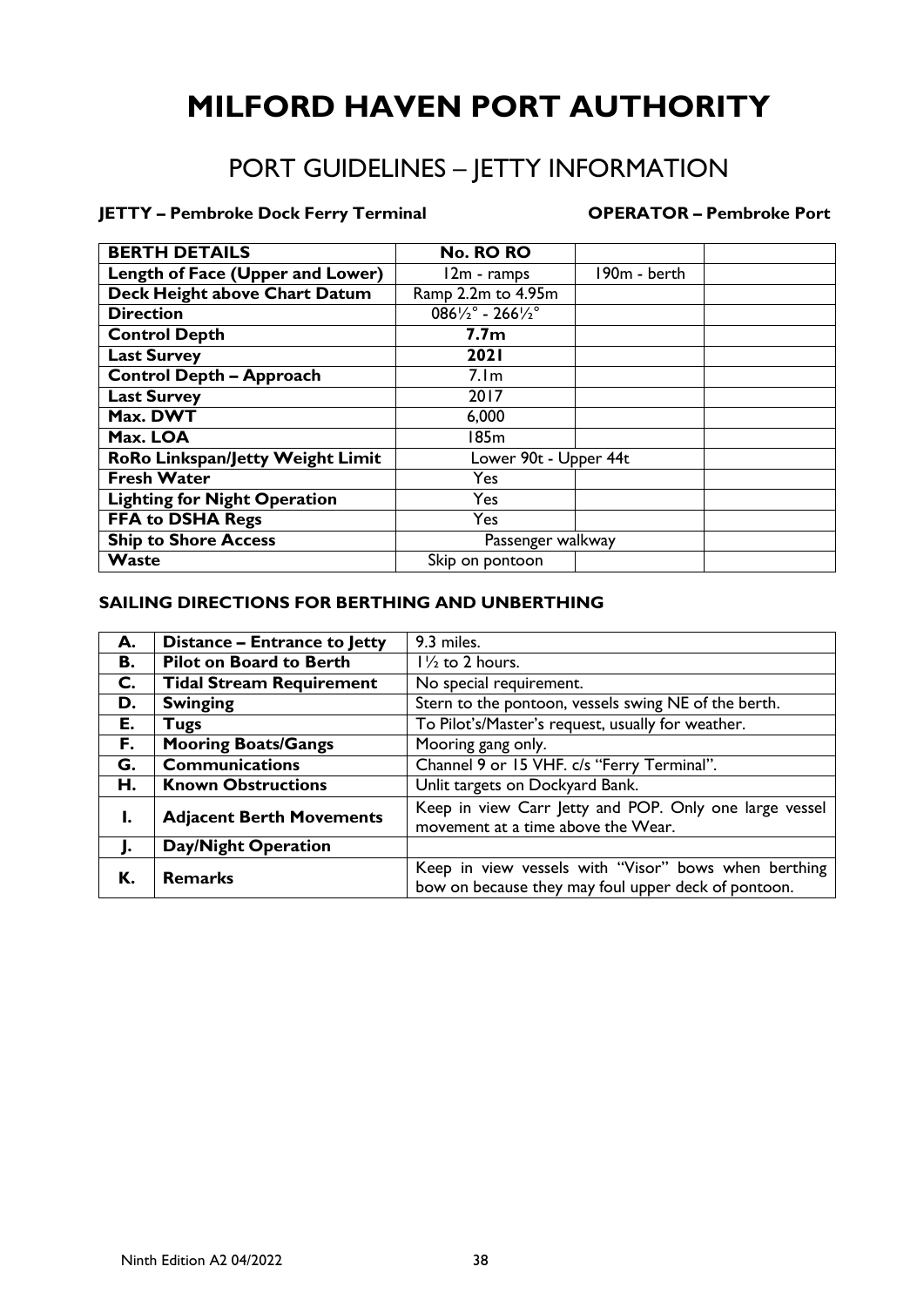## PORT GUIDELINES – JETTY INFORMATION

### **JETTY – Pembroke Port OPERATOR – Pembroke Port**

| <b>BERTH DETAILS</b>                | No. I QUAY                     | No. 2 QUAY                  | No. 3 QUAY                  | No. RO RO        |
|-------------------------------------|--------------------------------|-----------------------------|-----------------------------|------------------|
| <b>Length of Face</b>               | l 80m                          | 100 <sub>m</sub>            | 65 <sub>m</sub>             | 11.5m            |
| Deck Height above Chart<br>Datum    | 8.8 <sub>m</sub>               | 8.8 <sub>m</sub>            | Wedge                       | 5.8 <sub>m</sub> |
| <b>Direction</b>                    | $104^{\circ}$ - 284 $^{\circ}$ | $014^{\circ} - 194^{\circ}$ | $012^{\circ} - 192^{\circ}$ |                  |
| <b>Control Depth</b>                | 5.0 <sup>m</sup>               | 5.9 <sub>m</sub>            | 1.8 <sub>m</sub>            | l.2m             |
| <b>Last Survey</b>                  | 2020                           | 2020                        | 2020                        | 2000             |
| <b>Control Depth - Approach</b>     | 4.4 <sub>m</sub>               | 4.1 <sub>m</sub>            | 2.4 <sub>m</sub>            | 1.8 <sub>m</sub> |
| <b>Last Survey</b>                  | 2021                           | <b>2021</b>                 | <b>2021</b>                 | 2000             |
| Max. DWT                            |                                |                             |                             |                  |
| Max. LOA                            | l 64m                          | 96 <sub>m</sub>             |                             |                  |
| <b>RoRo Linkspan/Jetty Weight</b>   |                                |                             |                             |                  |
| Limit                               |                                |                             |                             |                  |
| <b>Fresh Water</b>                  |                                |                             |                             |                  |
| <b>Lighting for Night Operation</b> |                                |                             |                             |                  |
| <b>FFA</b> to DSHA Regs             |                                |                             |                             |                  |
| <b>Ship to Shore Access</b>         |                                |                             |                             |                  |
| <b>Waste</b>                        | On request                     | On request                  | On request                  |                  |

| А. | Distance - Entrance to Jetty    | 9.4 miles.                                                                                                                                                          |
|----|---------------------------------|---------------------------------------------------------------------------------------------------------------------------------------------------------------------|
| В. | <b>Pilot on Board to Berth</b>  | $1\frac{1}{2}$ to 2 hours.                                                                                                                                          |
| C. | <b>Tidal Stream Requirement</b> | Vessels of up to 100 metres LOA berth anytime on Quay<br>I. Vessels of 100 metres to 120 metres at Pilots option,<br>over 120 metres LOA only slack water berthing. |
| D. | <b>Swinging</b>                 |                                                                                                                                                                     |
| Е. | <b>Tugs</b>                     | Up to 2 tugs for large vessels, tugs may be required for<br>Quays 2 & 3.                                                                                            |
| F. | <b>Mooring Boats/Gangs</b>      | Mooring gang only.                                                                                                                                                  |
| G. | <b>Communications</b>           | Channel 8 VHF. c/s "Port of Pembroke".                                                                                                                              |
| Н. | <b>Known Obstructions</b>       | Approaches and berths liable to rapid siltation.                                                                                                                    |
| I. | <b>Adjacent Berth Movements</b> | Ferry Terminal keep in view ferry movements. Only one<br>large vessel.                                                                                              |
| J. | <b>Day/Night Operation</b>      |                                                                                                                                                                     |
| К. | <b>Remarks</b>                  | <b>Contact Port of Pembroke for details</b>                                                                                                                         |
|    |                                 | *Control depth for Quay I is 5.0 metres for vessels up to<br>160 metres in length and 7.0m for vessels up to 140m<br>in length.                                     |
|    |                                 | Control depth for Quay 2 is 4.4 metres for vessels up to<br>80 metres in length.                                                                                    |
|    |                                 | Control depth for Quay 3 is 4.4 metres for vessels up to<br>55 metres in length.                                                                                    |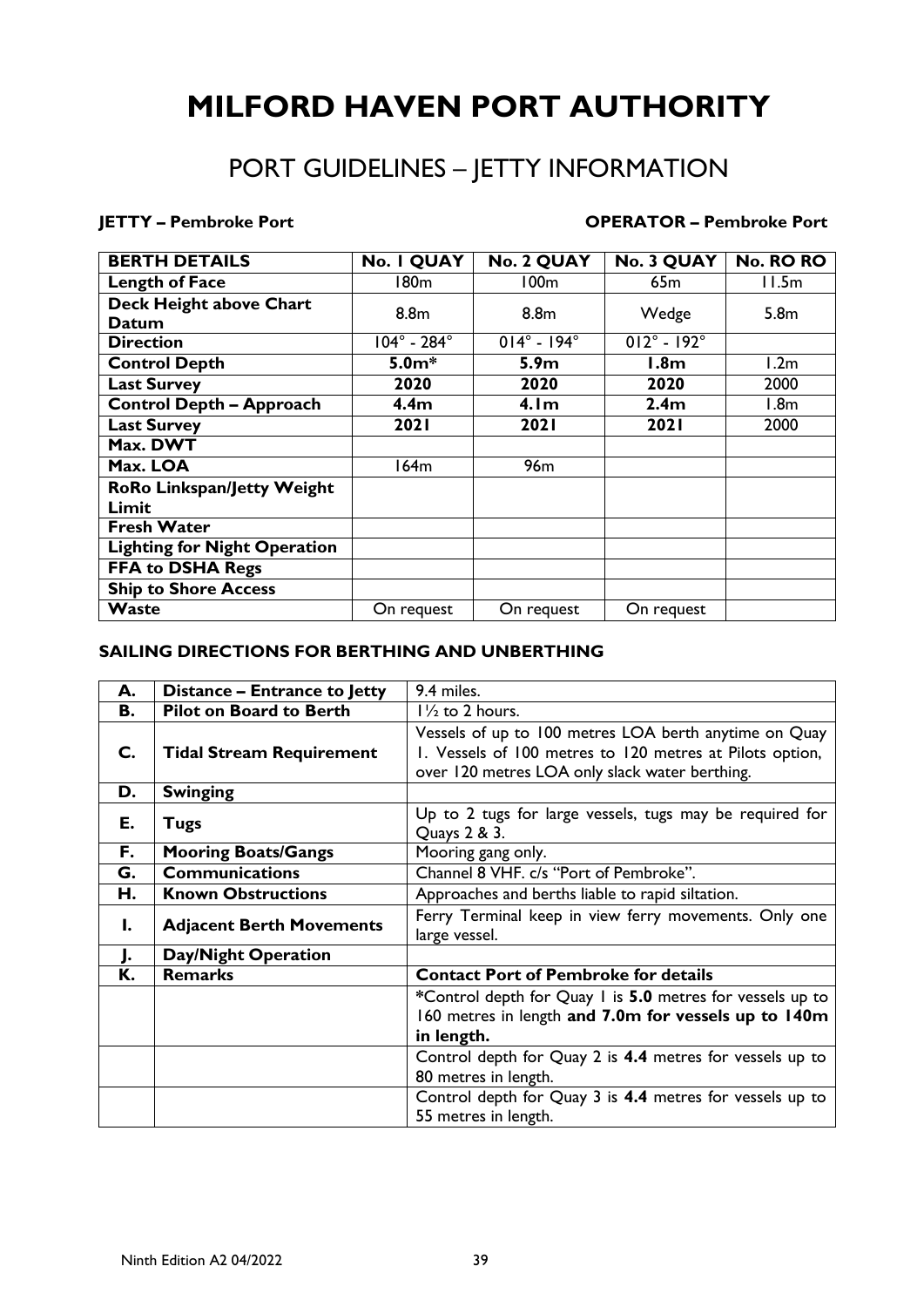## PORT GUIDELINES – JETTY INFORMATION

### **JETTY – Offshore Jetty OPERATOR – Pembroke Port**

| <b>BERTH DETAILS</b>                | No.                            |  |
|-------------------------------------|--------------------------------|--|
| <b>Length of Face</b>               | 30 <sub>m</sub>                |  |
| Deck Height above Chart             | 9.2 <sub>m</sub>               |  |
| Datum                               |                                |  |
| <b>Direction</b>                    | $073^{\circ}$ - 253 $^{\circ}$ |  |
| <b>Control Depth</b>                | 5.9 <sub>m</sub>               |  |
| <b>Last Survey</b>                  | 2000                           |  |
| <b>Control Depth - Approach</b>     | 5.9 <sub>m</sub>               |  |
| <b>Last Survey</b>                  | 2000                           |  |
| Max. DWT                            | $\overline{6}$ ,500 (approx.)  |  |
| Max. LOA                            | 30m max. beam                  |  |
| RoRo Linkspan/Jetty Weight          |                                |  |
| Limit                               |                                |  |
| <b>Fresh Water</b>                  | Out of                         |  |
| <b>Lighting for Night Operation</b> | commission                     |  |
| <b>FFA to DSHA Regs</b>             |                                |  |
| <b>Ship to Shore Access</b>         |                                |  |
| Waste                               |                                |  |

| А.        | Distance - Entrance to Jetty    | 9.4 miles.                                             |
|-----------|---------------------------------|--------------------------------------------------------|
| В.        | <b>Pilot on Board to Berth</b>  | 2 hours.                                               |
| C.        | <b>Tidal Stream Requirement</b> | To Pilot's advice.                                     |
| D.        | <b>Swinging</b>                 | No special requirements.                               |
| Е.        | Tugs                            | To Pilot's advice.                                     |
| F.        | <b>Mooring Boats/Gangs</b>      | Mooring gang only.                                     |
| G.        | <b>Communications</b>           | Channels 15 or 9 VHF. c/s "Offshore Jetty".            |
| Н.        | <b>Known Obstructions</b>       | Disused cables on seabed in the swinging areas off the |
|           |                                 | berth.                                                 |
| <b>I.</b> | <b>Adjacent Berth Movements</b> | None. Keep in view ferry movements.                    |
|           | <b>Day/Night Operation</b>      | Day and night.                                         |
| К.        | <b>Remarks</b>                  | The berth is currently out of commission.              |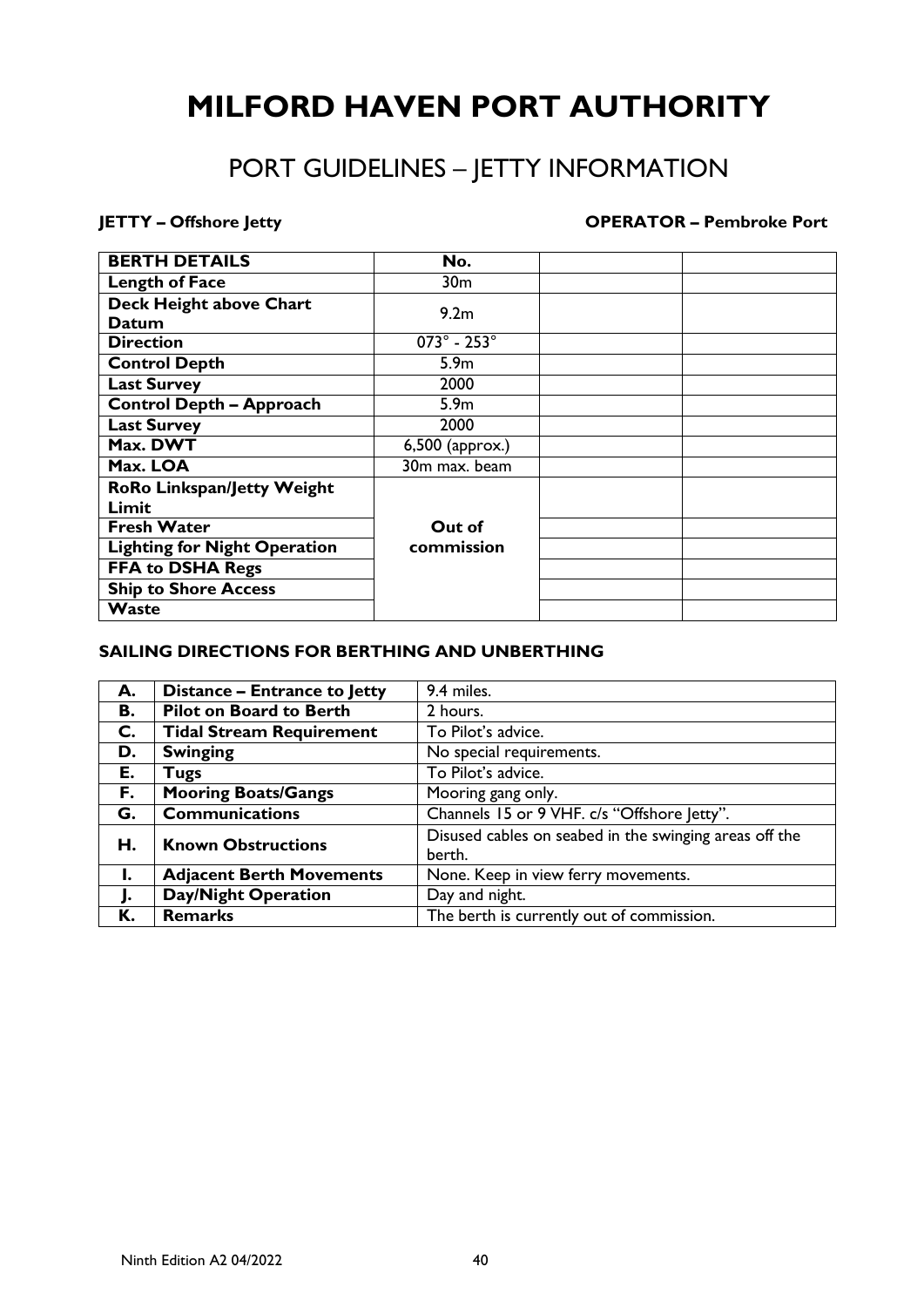## PORT GUIDELINES – JETTY INFORMATION

### **JETTY – Waterloo Quay OPERATOR – Ledwood Construction Ltd**

| <b>BERTH DETAILS</b>                | No.                         |                   |                        |
|-------------------------------------|-----------------------------|-------------------|------------------------|
| <b>Length of Face</b>               | 40 <sub>m</sub>             |                   |                        |
| Deck Height above Chart             | 8.2 <sub>m</sub>            |                   |                        |
| <b>Datum</b>                        |                             |                   |                        |
| <b>Direction</b>                    | $313^{\circ} - 133^{\circ}$ |                   |                        |
| <b>Control Depth</b>                | $-3.70m$                    | Drying height     | (By observation 05/21) |
| <b>Last Survey</b>                  | $ un-05 $                   |                   |                        |
| <b>Control Depth - Approach</b>     | $-3.45m$                    | Drying height     | (By observation 05/21) |
| <b>Last Survey</b>                  | Jun-05                      |                   |                        |
| Max. DWT                            |                             |                   |                        |
| Max. LOA                            | 79 <sub>m</sub>             |                   |                        |
| <b>Jetty Weight Limit</b>           | 500t                        | 45t point loading |                        |
| <b>Fresh Water</b>                  | On request                  |                   |                        |
| <b>Lighting for Night Operation</b> | Yes                         |                   |                        |
| <b>FFA to DSHA Regs</b>             | No                          |                   |                        |
| <b>Ship to Shore Access</b>         | None                        |                   |                        |
| Waste                               | On request                  |                   |                        |

| А. | Distance - Entrance to Jetty                                           | 10.8 miles                                                                                                         |
|----|------------------------------------------------------------------------|--------------------------------------------------------------------------------------------------------------------|
| В. | <b>Pilot on Board to Berth</b>                                         | Approx. 21/2 hours before HW (arrival). Approx. 1 hour<br>before HW (dep.).                                        |
| C. | <b>Tidal Stream Requirement</b>                                        | Arrive and depart Cosheston Pill before ebb is away in the<br>river.                                               |
| D. | <b>Swinging</b>                                                        | No special requirements.                                                                                           |
| Е. | <b>Tugs</b>                                                            | 2 small tugs or large work launches to be considered for<br>large barges. Reviewed on a case by case basis.        |
| F. | <b>Mooring Boats/Gangs</b><br>Mooring gang only.                       |                                                                                                                    |
| G. | <b>Communications</b>                                                  | Channels 15 or 9 VHF. c/s "Waterloo Quay".                                                                         |
| Η. | <b>Known Obstructions</b>                                              | Obstruction on seabed SE side of berth marked with red<br>stripe on adjacent Larsen pile. Bridge height 37 metres. |
| ı. | None. Keep in view ferry movements.<br><b>Adjacent Berth Movements</b> |                                                                                                                    |
| J. | <b>Day/Night Operation</b><br>Daylight berthing/unberthing only.       |                                                                                                                    |
| К. | <b>Remarks</b>                                                         | Seabed and control depth at berth should be checked<br>before vessels proceed to this berth.                       |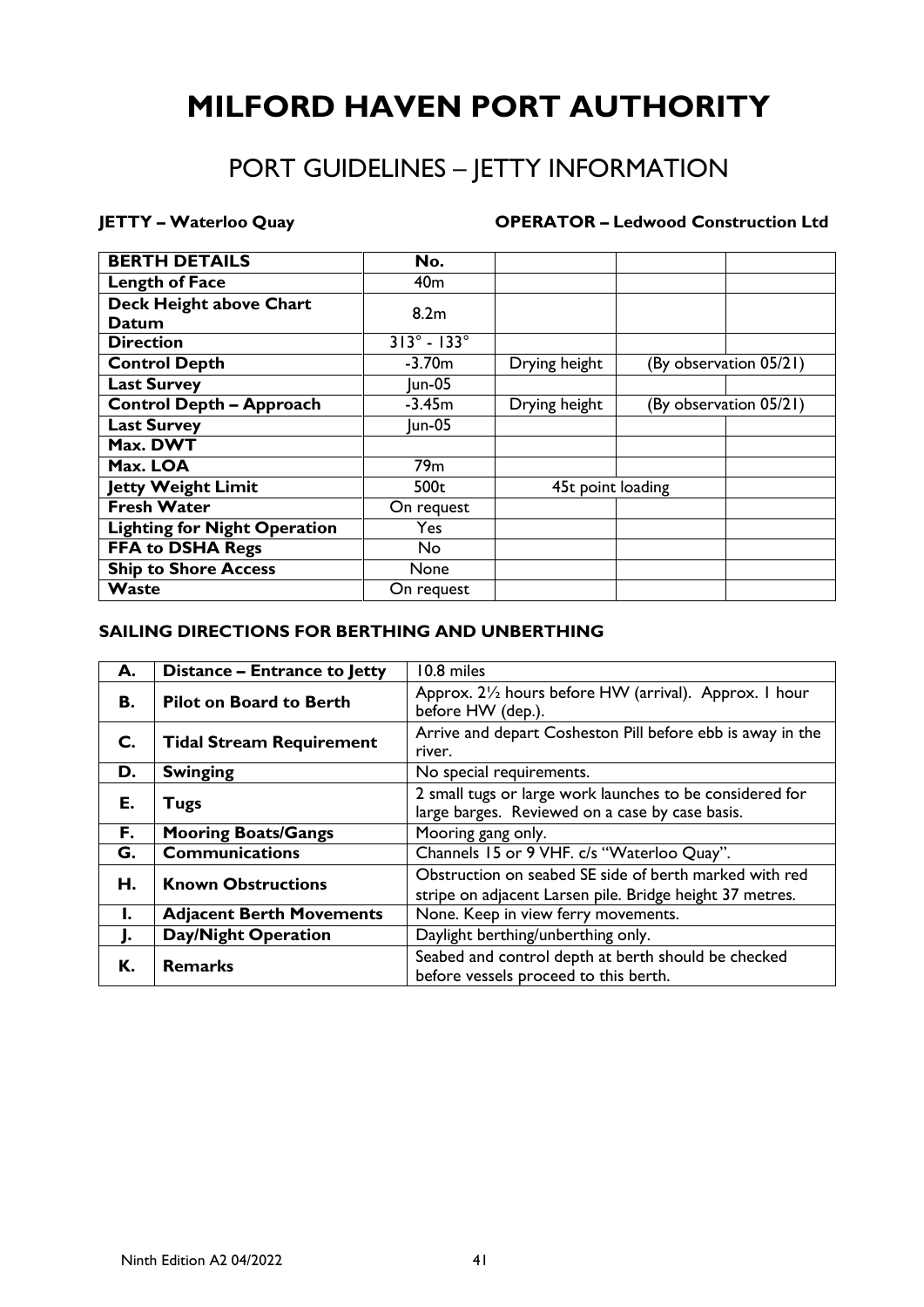### PORT GUIDELINES – JETTY MOORING ARRANGEMENT

### **VALERO PEMBROKESHIRE OIL TERMINAL (VPOT)**

### **0-3,000 TONNES DEADWEIGHT**

| Normal conditions  | 2-1-2 each end   |
|--------------------|------------------|
| If no breast lines | 2-0-2 each end   |
| Heavy weather      | West end 3-1-2   |
|                    | East end $2-1-3$ |
| If no breast lines | West end 3-0-2   |
|                    | East end 2-0-3   |

### **3,000 – 10,000 TONNES DEADWEIGHT**

| Normal conditions | 3-2-2 each end   |
|-------------------|------------------|
| Heavy weather     | West end 4-2-2   |
|                   | East end $3-2-3$ |

### **10,000 TONNES AND ABOVE**

| Normal conditions | 3-2-2 each end   |
|-------------------|------------------|
| Heavy weather     | West end 4-2-2   |
|                   | East end $3-2-3$ |

### **IN HEAVY WEATHER FOR VESSELS 50,000 TONNES AND ABOVE**

| West end | $4 - 3 - 2$ |
|----------|-------------|
| East end | $3 - 2 - 4$ |

Heavy weather  $=$  Force 9 (45 knots) and above.

### **SHORE WIRES**

There are no shore wires at VPOT.

### **DRAGON LNG**

4-2-4 EACH END

### **PUMA ENERGY MILFORD TERMINAL**

### **NO 1 BERTH**

| VLCC's                      | $4-2-2$ each end |
|-----------------------------|------------------|
| 80,000 tonnes plus          | $3-2-2$ each end |
| 16,000 tonnes product ships | 2-2-2 each end   |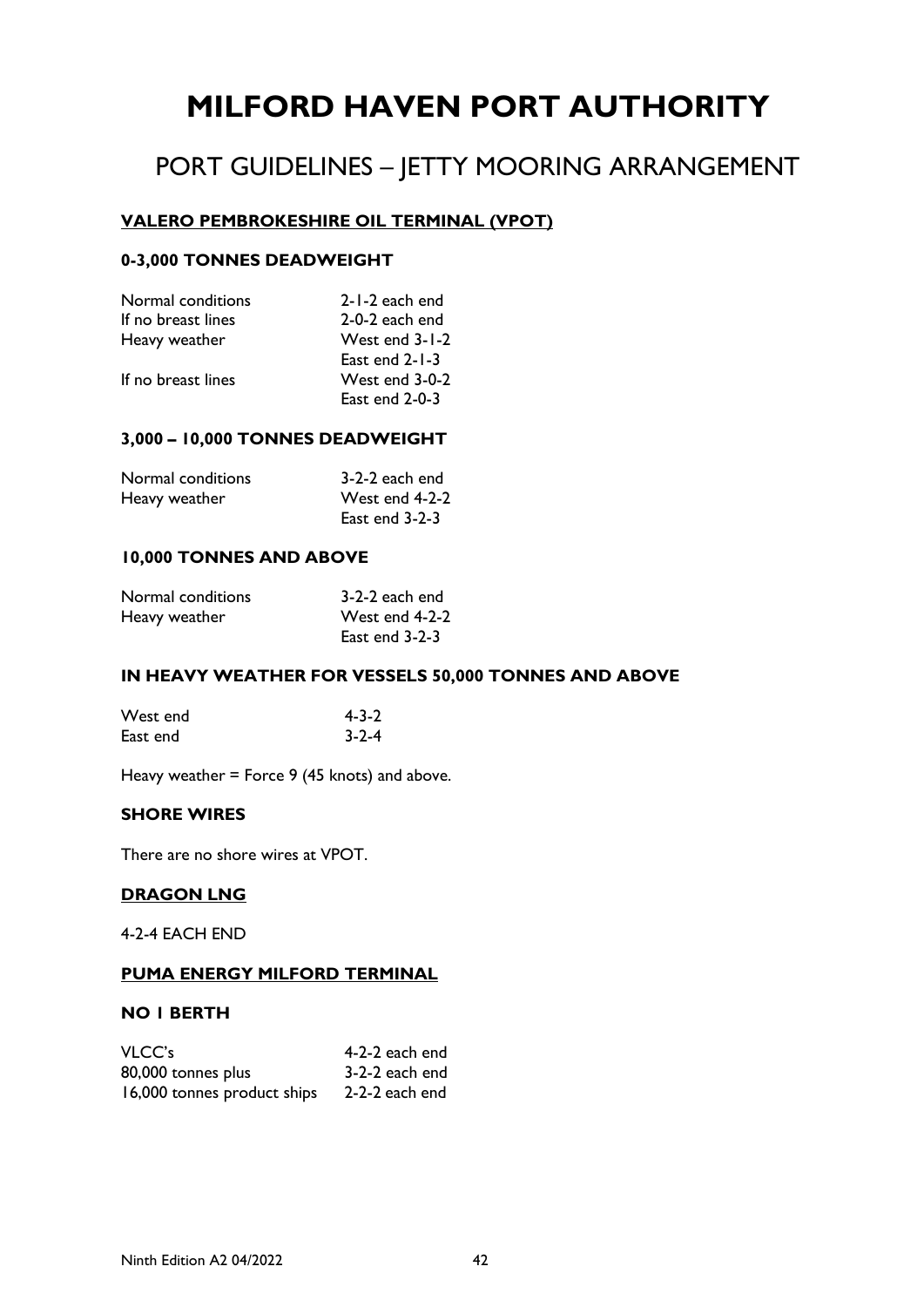### **NO 2 BERTH**

| 1,000 tonnes max.  | 1-0-1 each end LPG vessels | 1-0-2 each end |
|--------------------|----------------------------|----------------|
| 5,000 tonnes max.  | 4-0-1 each end LPG vessels | 4-0-2 each end |
| 30,000 tonnes max. | 2-2-2 each end             |                |

### **NO 3 BERTH**

| 1,000 tonnes max. | 2-0-2 each end                      |
|-------------------|-------------------------------------|
| 5,000 tonnes max. | 2-1-2 each end                      |
|                   | (Breast lines lead forward and aft) |

### **SHORE WIRES**

There are no shore wires at Puma Energy.

### **VALERO**

| <b>Ship Size</b>                                                              | <b>Head and Stern</b><br><b>Moorings</b> | <b>Head and Stern</b><br><b>Breast or</b><br><b>Intermediate</b><br><b>Moorings</b> | <b>Head or Stern</b><br><b>Springs</b> |
|-------------------------------------------------------------------------------|------------------------------------------|-------------------------------------------------------------------------------------|----------------------------------------|
| $2,000$ DWT $-4,999$<br><b>DWT</b>                                            | 2 each end                               |                                                                                     | 2 each end                             |
| $5,000$ DWT $-9,999$<br><b>DWT</b>                                            | 2 each end                               | I each end                                                                          | 2 each end                             |
| $10,000$ DWT $- 29,999$<br><b>DWT</b>                                         | 2 each end                               | 2 each end                                                                          | 2 each end                             |
| 30,000 DWT - 99,999<br><b>DWT</b>                                             | 3 each end                               | 2 each end                                                                          | 2 each end                             |
| 100,000 DWT and<br>above                                                      | 4 each end                               | 2 each end                                                                          | 2 each end                             |
| For vessels on berths 4 and 5 up to 6,000 DWT springs 2 headlines/sternlines. |                                          |                                                                                     |                                        |

For severe weather, moorings to be increased in line with availability of ships leads, suitable moorings.

On some ships it may not be possible to run breast lines as well as head/stern lines, where this is not possible the head and stern moorings should be increased.

### **SHORE WIRES**

Shore wires not available.

### **MOORING BOAT DEPLOYMENT**

A mooring boat with Coxswain in attendance is kept at the Valero terminal at all times when ships are alongside; this is for running additional moorings and other duties. The boat is only removed when ships are alongside if the Coxswain considers it is unsafe to station the boat at the terminal. In this case the mooring boat will be stationed at the closest safe point to the terminal.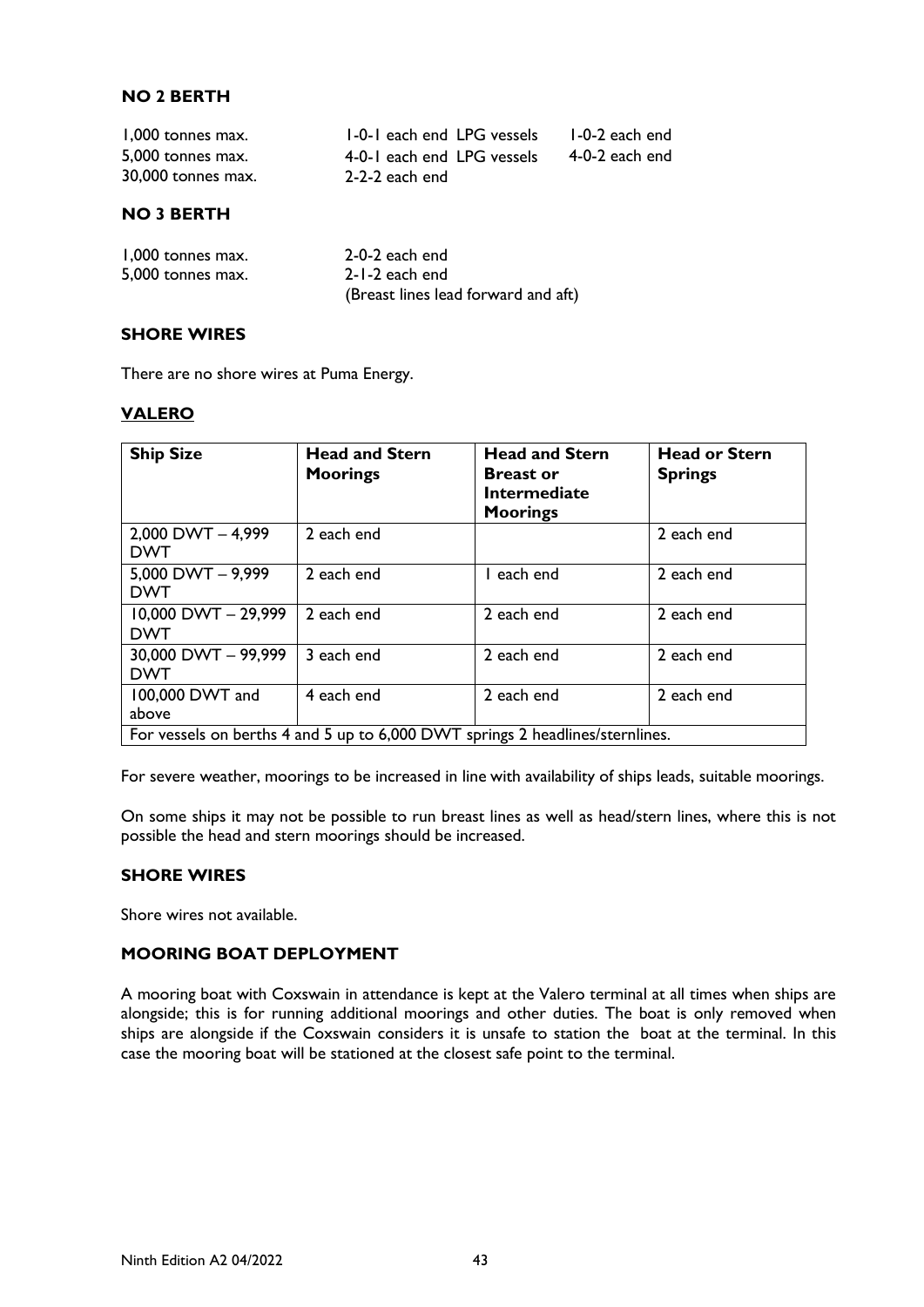### **NORMAL MOORING BOATS DEPLOYMENT**

All vessels up to 10,000 DWT: 1 mooring boat and 1 mooring gang consisting of 2 linesmen.

Vessels over 10,000 DWT unless ship's Master requests otherwise: 2 mooring boats and 2 mooring gang consisting of 4 linesmen.

#### **SOUTH HOOK LNG TERMINAL**

#### **BERTH 1**

| $125,000 - 140,000$ m <sup>3</sup> | $3 - 3 - 2$                              |
|------------------------------------|------------------------------------------|
| $140,000 - 180,000$ m <sup>3</sup> | $3 - 3 - 2$                              |
| $180,000 - 235,000$ m <sup>3</sup> | $2 - 2 - 3 - 2$                          |
| $235,000 - 270,000$ m <sup>3</sup> | See ship specific mooring plans vessels. |

### **BERTH 2**

| $125,000 - 140,000$ m <sup>3</sup> | $3 - 3 - 2$                                  |
|------------------------------------|----------------------------------------------|
| $140,000 - 180,000$ m <sup>3</sup> | $3 - 3 - 2$                                  |
| $180,000 - 235,000$ m <sup>3</sup> | $2 - 2 - 3 - 2$                              |
| $235,000 - 270,000$ m <sup>3</sup> | See ship specific mooring plans for vessels. |

### **Wind Limits for Cargo Transfer Operations (five minute Average Wind Speed)**

| $\bullet$ | Stop cargo transfer                        | $=$ 35 knots (18m/sec)    |
|-----------|--------------------------------------------|---------------------------|
| $\bullet$ | Manoeuvring gangway (off or on)            | $=$ 40 knots (20 m/sec)   |
|           |                                            |                           |
| $\bullet$ | Disconnect cargo transfer equipment        | $=$ 40 knots (20 m/sec)   |
| $\bullet$ | <b>Review need for further action</b>      | $=$ 40 knots (20 m/sec)   |
| $\bullet$ | Loading arm operating limit                | $= 43$ knots (22.5 m/sec) |
| $\bullet$ | Take further action (e.g. tugs to push up) | $= 45$ knots (23 m/sec)   |
|           |                                            |                           |

### **SHORE WIRES**

Shore wires are not available at South Hook LNG terminal.

### **MOORING BOAT DEPLOYMENT**

Two mooring boats will be used for all berthing operations. A mooring boat will be available for running additional moorings and other duties at all times while a vessel is alongside for the terminal unless weather, sea conditions or other circumstances are such that it is not safe for a mooring boat to be deployed at the terminal.

### **TUG ROPERUNNER OPERATIONAL DUTIES – BERTHING**

### **BERTHING OF VESSELS WITH NO HARBOUR TUGS IN ATTENDANCE (OVER 10K)**

Tug Rope Runner + 1 Rope Runner.

If the vessel needs the springs run across the berth, this will be carried out by a rope runner. The tug rope runner cannot escape under the berth so the Coxswain will only carry out this operation if he is assured that the vessel will be held off the berth until the tug rope runner is clear of the area.

### **BERTHING OF VESSELS WITH HARBOUR TUGS IN ATTENDANCE**

Tug Rope Runner + 1 Rope Runner or 2 Rope Runners (optional).

If the tug rope runner is used, the rope runner only will be used to cross springs. The tug rope runner can only be used to run springs to the berth ends.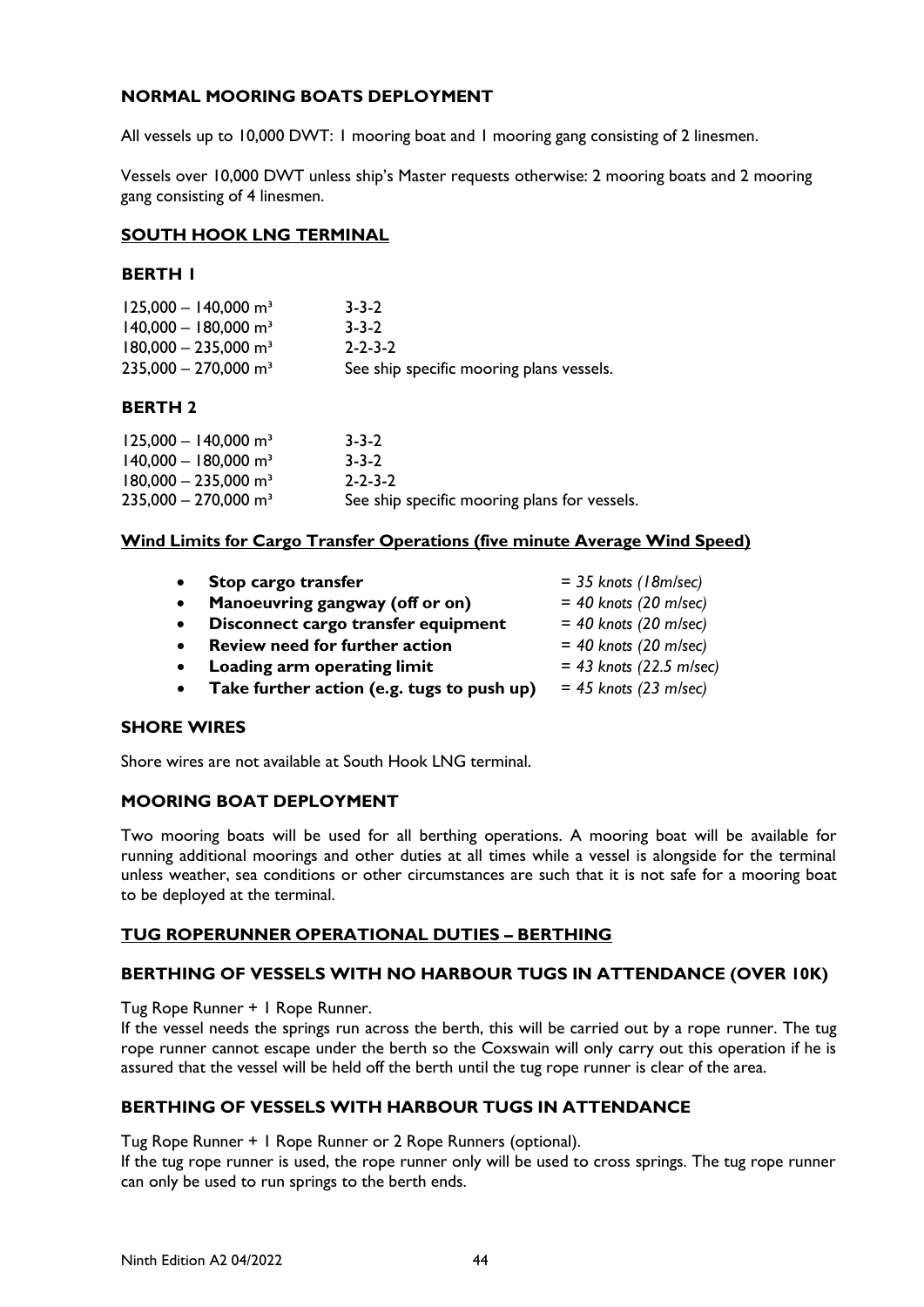### **BERTHING OF VESSELS UNDER 10K**

Tug Rope Runner and Rope Runner (if required).

Tug rope runner will be used to assist a vessel alongside, hold in position until springs are placed, then the tug rope runner will proceed to run the bow and stern mooring ropes/wires.

In the event of a vessel berthing on to berths 4 or 5 at high water and it is not possible for the tug rope runner to run the mooring ropes, then it will assist alongside, return to the pontoon then the operation will be completed with a rope runner.

Additional mooring boats can be ordered if required if one hour's minimum notice is given to the terminal.

### **SAFETY SIGNALS WHEN RUNNING LINES**

Whilst berthing, if there is an issue with a rope or wire being heaved up before crew are ready on a tug or mooring boat, or if vessel does not pay out sufficient rope/wire then the mooring boat coxswain or the Tug Master will sound **6 SHORT BLASTS** to warn the deck crew whilst informing the Pilot / Master via VHF of the situation.

### **JETTY WIND PARAMETERS FOR LOADING / DISCHARGING / BALLASTING / DEBALLASTING**

### **VALERO**

The "heavy weather" parameter is 40 knots. Terminal operations are suspended when mean wind speeds exceed this figure or where regular gusting above 40 knots gives the terminal or the ship cause for concern.

### **PUMA ENERGY**

Winds in excess of 35 knots (sustained gusts) – loading, etc. suspended. Winds in excess of 40 knots (sustained gusts) – vessel disconnected.

### **VALERO PEMBROKESHIRE OIL TERMINAL (VPOT)**

During sustained winds of 45 knots or more all- cargo operations are shut down and considerationgiven to disconnecting if it is safe to do so. Unless of course the Master raises concerns prior to this, when all cargo operations will be shut down immediately.

### **DRAGON LNG**

Wind in excess of 32 knots – stop cargo transfer. Wind in excess of 40 knots – disconnect cargo. Wind in excess of 48 knots – remove gangway.

### **MIXED MOORINGS**

Mariners should be aware of the dangers in the use of mixed moorings.

Generally mooring lines of the same size and material should be used for all leads, if this is not possible due to the available equipment, all lines in the same service, i.e. breast lines, spring lines, head and stern lines should be of the same size and material.

The use of mixed moorings for similar service comprising full length synthetic ropes used in conjunction with wires, should be avoided. If a synthetic rope and a wire are used in the same service the wire will carry almost the entire load while the synthetic rope carries practically none.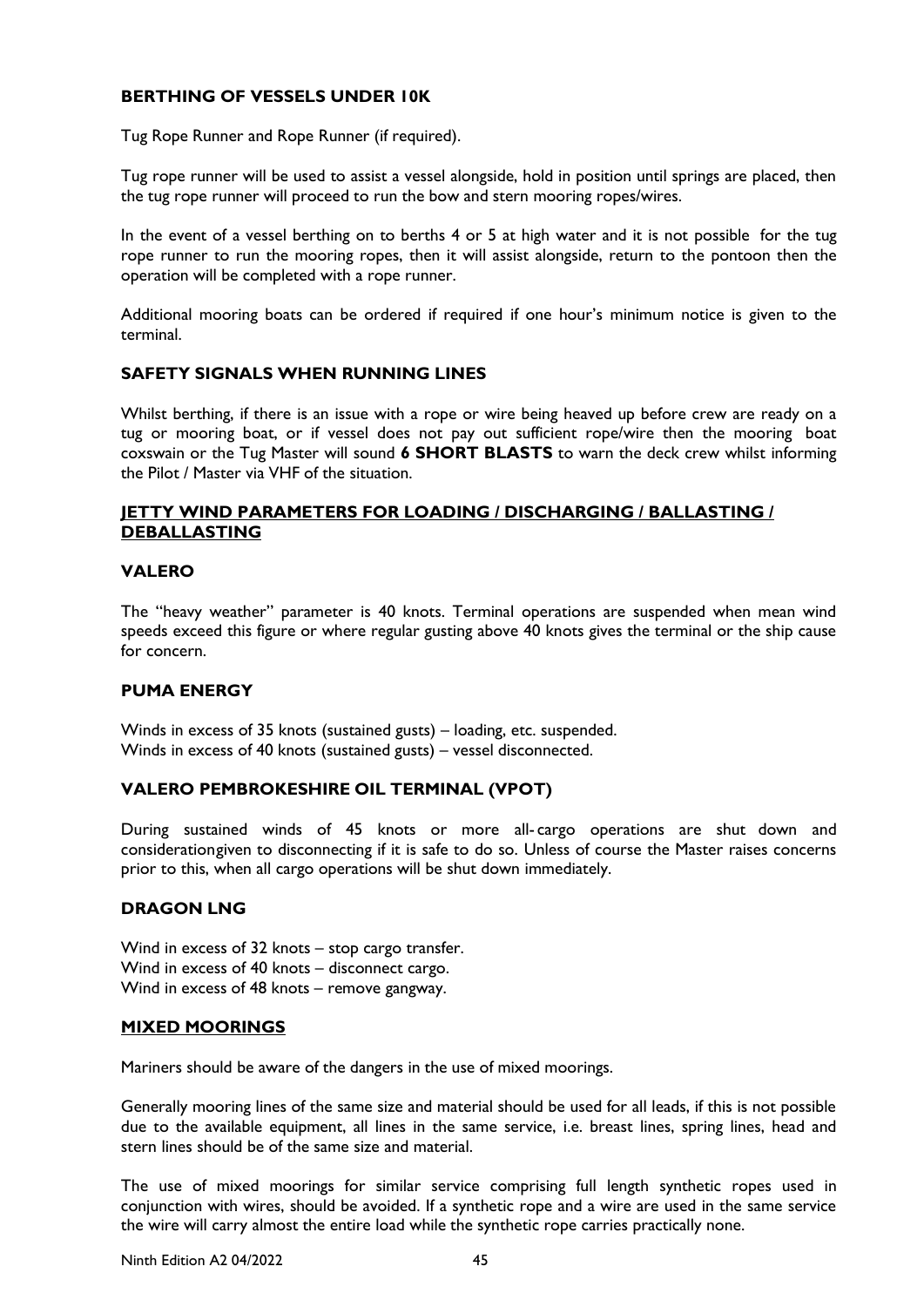### ACTIVE ESCORTING

### <span id="page-45-0"></span>**GUIDELINES FOR PILOTS**

- (1) Active escorting will be weather limited, the decision to connect and the position of the start of the escort will be made after agreement with the tug Master. The active escort tug will determine if he can make fast using swell height as shown on the Mid Channel Rock. He will also proceed to sea to determine conditions if marginal. LNGC's must be Active escorted.
- (2) Weather permitting, inbound vessels will be Active escorted from zone 4 to the rendezvous position with the berthing tugs, outbound vessels will be Active escorted from a position off the berth until clear of the entrance buoys in zone 3 or when ordered to disconnect by the Pilot (see chartlet on next page).
- (3) Pilots are to ascertain from the Master which leads and bollards are suitable for attaching the towline.

#### (4) **Pilots are to advise the Master:**

- a. The likely towline forces to be encountered.
- b. The speed of passage and the speed of the tug.
- c. Method by which the ship's crew should take on and release the towline.
- d. Areas of transit posing particular risks with respect to possible use of the tug.
- e. Primary and secondary VHF channels and the availability of a rate of turn indicator and its operational state.

### **Pilot/Tug Master Exchange:**

- a. Position and SWL of attachment point.
- b. Mode of escorting depending on conditions. This will always be active on LNGC.
- c. Berthing arrangements and repositioning of escort tug.
- d. Any unusual characteristics of the vessel as gleaned from the Master.
- e. Pilots and tug Masters should endeavour to keep each other fully informed during all stages of the operation particularly where safety and navigation are concerned. If an emergency situation arises the speed and ROT of the vessel should be broadcast to the tug Master at regular intervals.

### **Nominated Tugs:**

- a. Only authorised active escorting Tug Masters are to be utilised.
- b. All refiner and LNG tugs are escort notated and specific tugs are dedicated to LNGC escorting. For QMAX LNGC's if the escorting tug has less than 100T bollard pull, then upper wind limits are reduced to 20kts gusting 25kts.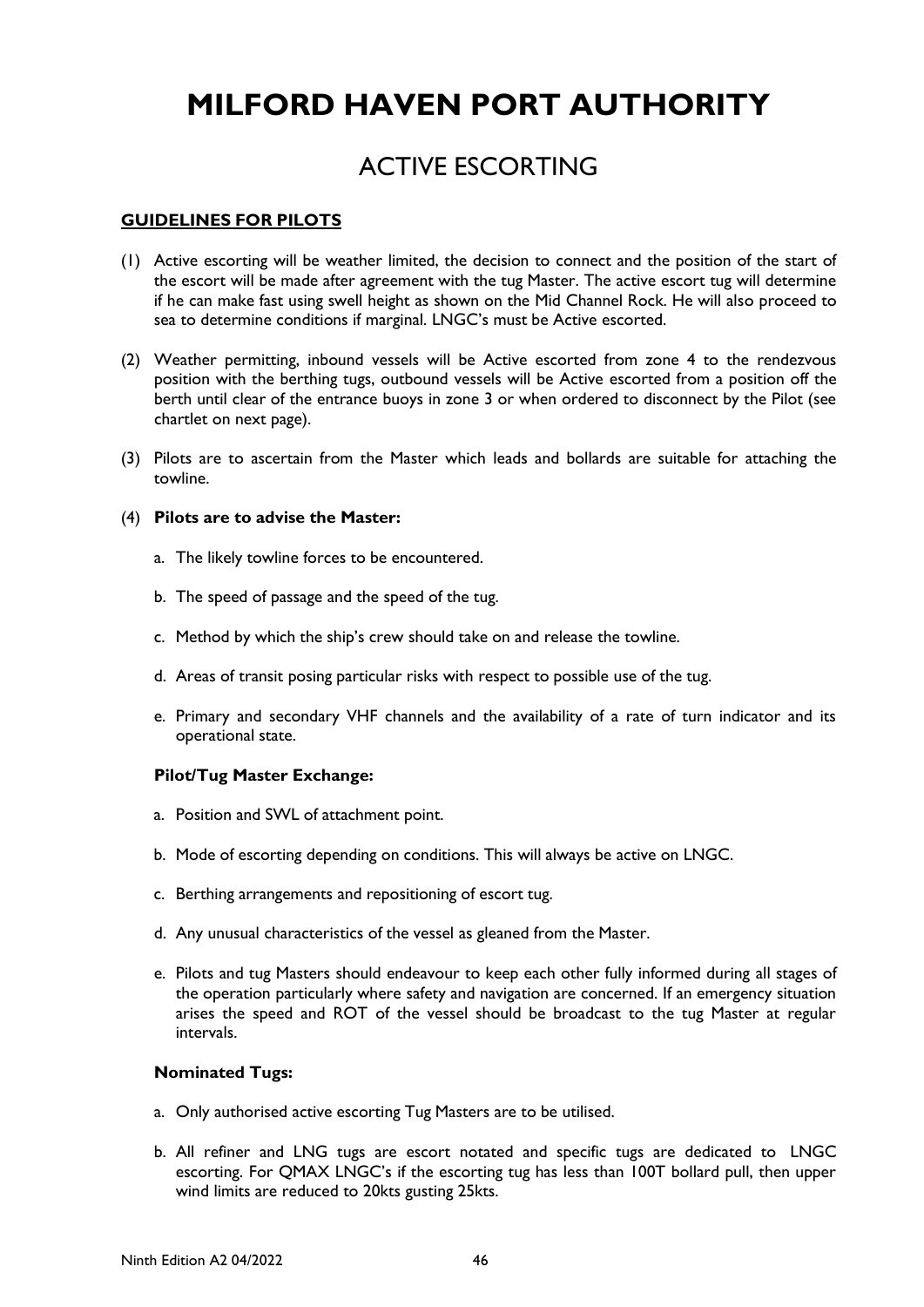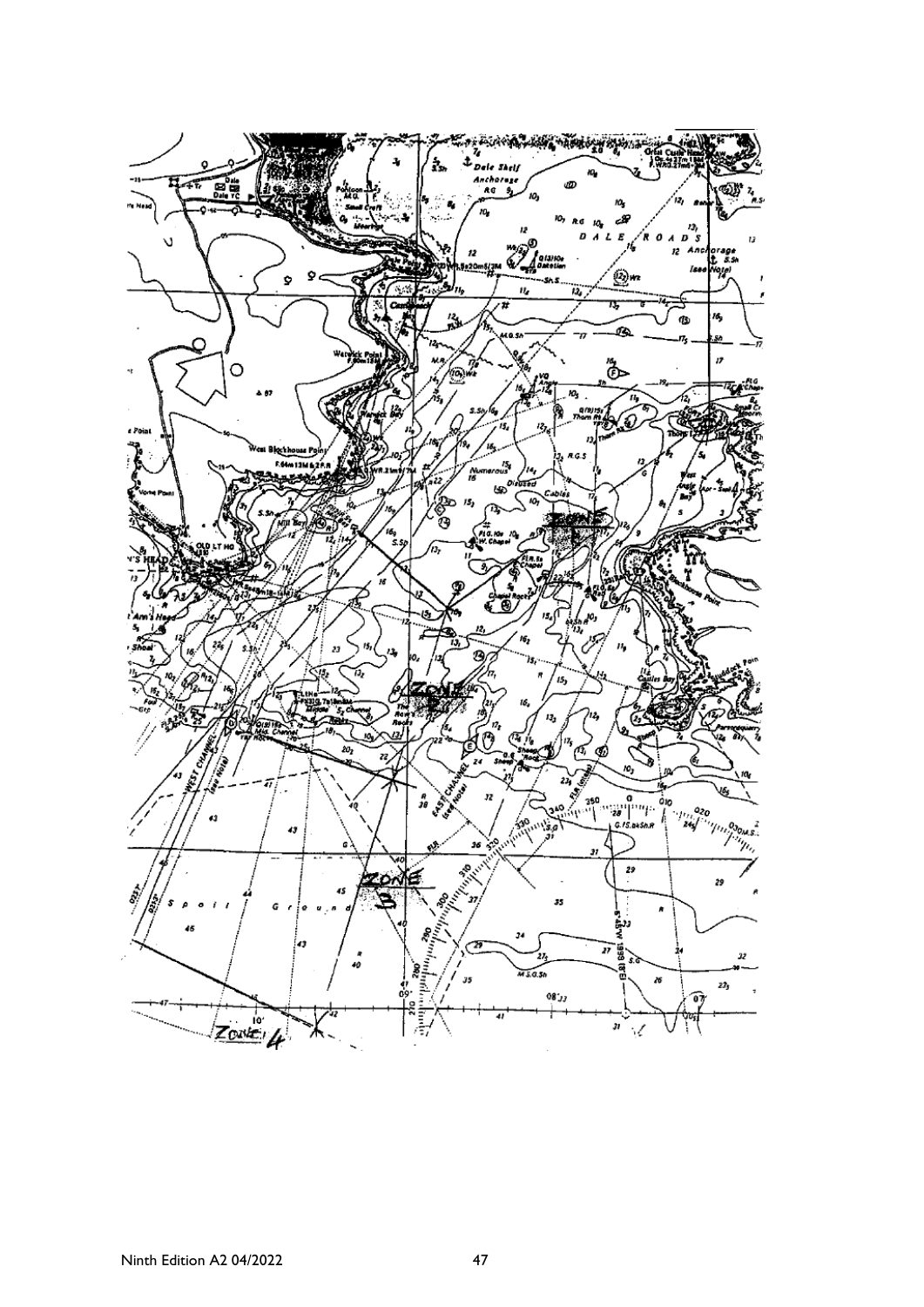### **GUIDANCE FOR SHIPS MASTERS**

The Port of Milford Haven has introduced escorting as a risk control measure designed to improve the safety of vessels navigating within the jurisdiction of the Authority.

Active escorting is seen as the most effective measure though passive escorting is also beneficial.

Active escorting will only take place if the sea state is acceptable to both the pilot and tug master.

From time to time vessels may be required to participate in escorting exercises. However, whenever possible, we will seek to both reach agreement with Masters and minimise delays.

### **MASTER/PILOT EXCHANGE**

- (1) In addition to the standard information to be passed between Pilot and Master, it is recommended that the Pilot is provided with a simple A4 arrangement of the poop deck area showing the layout and safe working load (SWL) of the mooring fittings and inform him of the appropriate point for towing.
- (2) The Pilot will provide additional information to the Master over the escorting process.

Escorting is compulsory for:

- a. All loaded tankers of 50,000 tonnes deadweight and above.
- b. Certain loaded vessels between 25,000 and 50,000 tonnes deadweight carrying persistent oil cargo at the discretion of the Harbourmaster.
- c. All LNGC.

### **M RYAN Harbourmaster**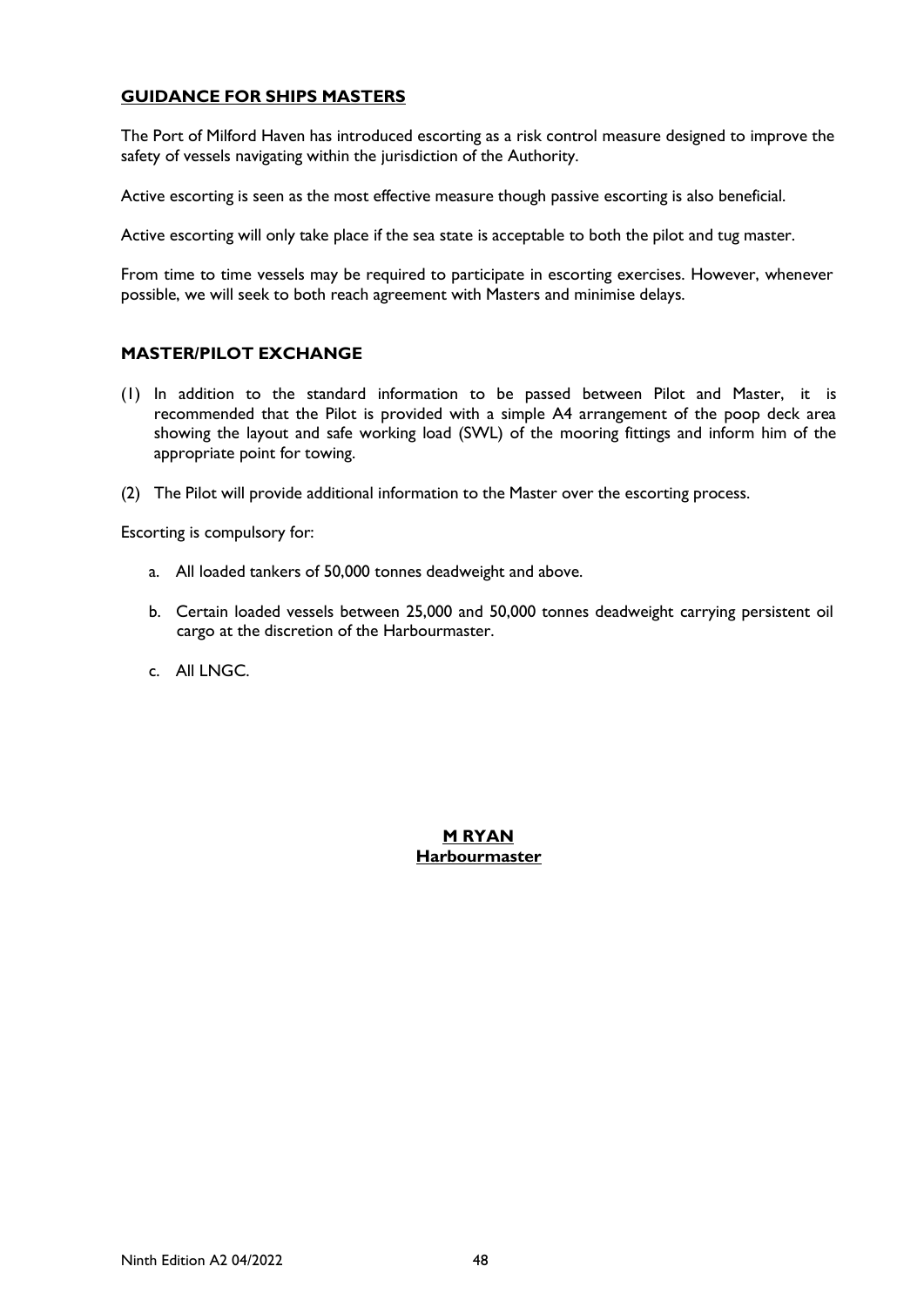### **Port of Milford Haven Schedule 2 Checklist October 2021**

| <b>Arrival</b>             | ETA/ETD                |
|----------------------------|------------------------|
| <b>Movement</b>            | Previous port          |
| <b>Sailing</b>             | Next Port              |
| Please tick as appropriate | Agents (Owner if none) |

| <b>Vessel details</b> |  | <b>Total Cargo</b>           |
|-----------------------|--|------------------------------|
| Vessel name           |  | v <sub>De</sub>              |
| IMO number            |  | Total tonnes ( $m3$ for LNG) |
| Callsign              |  | Loading or Discharging?      |
| MMSI number           |  | Full or Part Cargo?          |

| <b>Vessel particulars</b> | <b>Freeboard/Dra</b>     |
|---------------------------|--------------------------|
| <b>DWT</b>                | Draft                    |
| <b>GRT</b>                | Freeboard                |
| Length overall            | <b>Pilot Access Door</b> |
| <b>Beam</b>               |                          |

| ETA/ETD                |  |
|------------------------|--|
| Previous port          |  |
| Next Port              |  |
| Agents (Owner if none) |  |

| <b>Vessel details</b> | <b>Total Cargo on board</b>  |  |
|-----------------------|------------------------------|--|
|                       | ' ype                        |  |
|                       | Total tonnes $(m^3$ for LNG) |  |
|                       | Loading or Discharging?      |  |
|                       | Full or Part Cargo?          |  |

| <b>Vessel particulars</b> | Freeboard/Draft for movement (in metres) |  |  |
|---------------------------|------------------------------------------|--|--|
| Draft                     |                                          |  |  |
| Freeboard                 |                                          |  |  |
| <b>Pilot Access Door</b>  |                                          |  |  |

| <b>Vessel propulsion</b> |               | <b>Manoeuvring</b> |                                      |  |
|--------------------------|---------------|--------------------|--------------------------------------|--|
| <b>Propulsion Type</b>   |               |                    | No of rudders                        |  |
| No of propellers         |               |                    | Type of rudders                      |  |
| CPP/FPP/Azipods          |               |                    | Min. steering speed (kts)            |  |
| <b>Thrusters</b>         | <b>Number</b> | Power (kW / BHP)   | <b>Special Manoeuvring Equipment</b> |  |
| Bow                      |               |                    |                                      |  |
| Stern                    |               |                    |                                      |  |

| <b>Manoeuvring</b>                   |  |  |
|--------------------------------------|--|--|
| No of rudders                        |  |  |
| Type of rudders                      |  |  |
| Min. steering speed (kts)            |  |  |
| <b>Special Manoeuvring Equipment</b> |  |  |
|                                      |  |  |
|                                      |  |  |

| <b>Vessel equipment</b> |                            | <b>Defects / Conditions of Class:</b> |
|-------------------------|----------------------------|---------------------------------------|
| Type                    | All in good working order? |                                       |
| Mechanical              | Yes/No                     |                                       |
| Communication           | Yes/No                     |                                       |
| Navigation              | Yes/No                     |                                       |
| <b>Safety</b>           | Yes/No                     |                                       |

| Гуре        | All in good working order?                         |
|-------------|----------------------------------------------------|
| hanical     | Yes/No                                             |
| nmunication | Yes/No                                             |
| gation      | Yes/No                                             |
|             | Yes/No                                             |
|             |                                                    |
|             | All certification and documentation held is valid: |

| Checklist (see attached information on page 2 for guidance)                                               | Yes/No |
|-----------------------------------------------------------------------------------------------------------|--------|
| <b>Pilot/Combination Ladder:</b>                                                                          |        |
| Confirm all are properly constructed; recently inspected; in good condition and complete                  |        |
| arrangement rigged as per SOLAS and IMO requirements and that it rests against vessel hull over           |        |
| complete length.                                                                                          |        |
| <b>Belting:</b>                                                                                           |        |
| Confirm where fitted that there is a 6m longitudinal gap at the pilot ladder for pilot boat access as per |        |
| <b>SOLAS</b>                                                                                              |        |
| <b>Weighted heaving lines:</b>                                                                            |        |
| Confirm that weighted monkey fists on heaving lines will not be used.                                     |        |
| Criminal prosecution may result if these are deployed                                                     |        |

| Masters Surname |  | Pilot Required |
|-----------------|--|----------------|
| Masters Initial |  | Date           |
| P.E.C No        |  |                |

| Pilot Required |  |
|----------------|--|
| Date           |  |